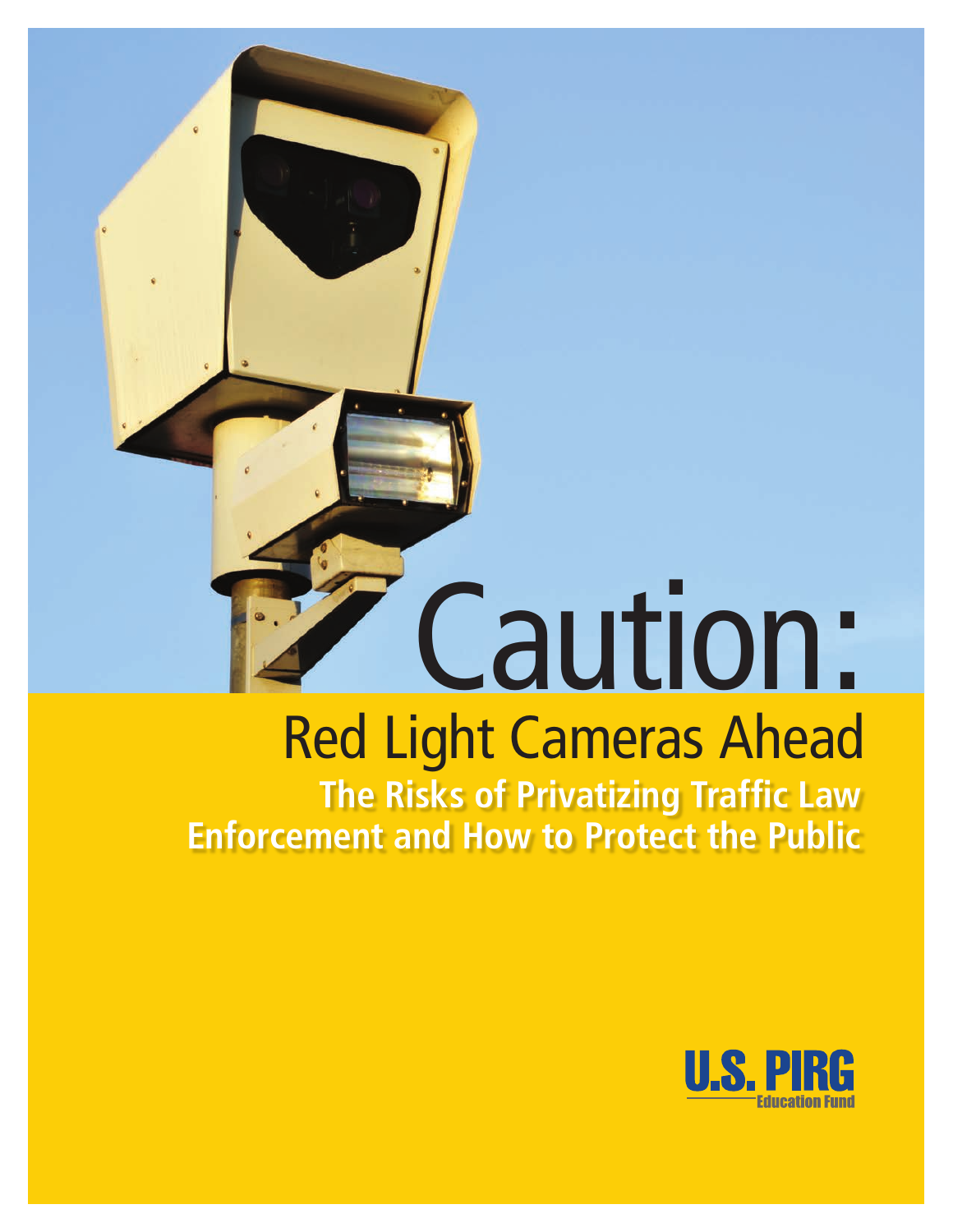# Caution: Red Light Cameras Ahead

The Risks of Privatizing Traffic Law Enforcement and How to Protect the Public



Travis Madsen, Frontier Group Phineas Baxandall, Ph.D., U.S. PIRG Education Fund

October 2011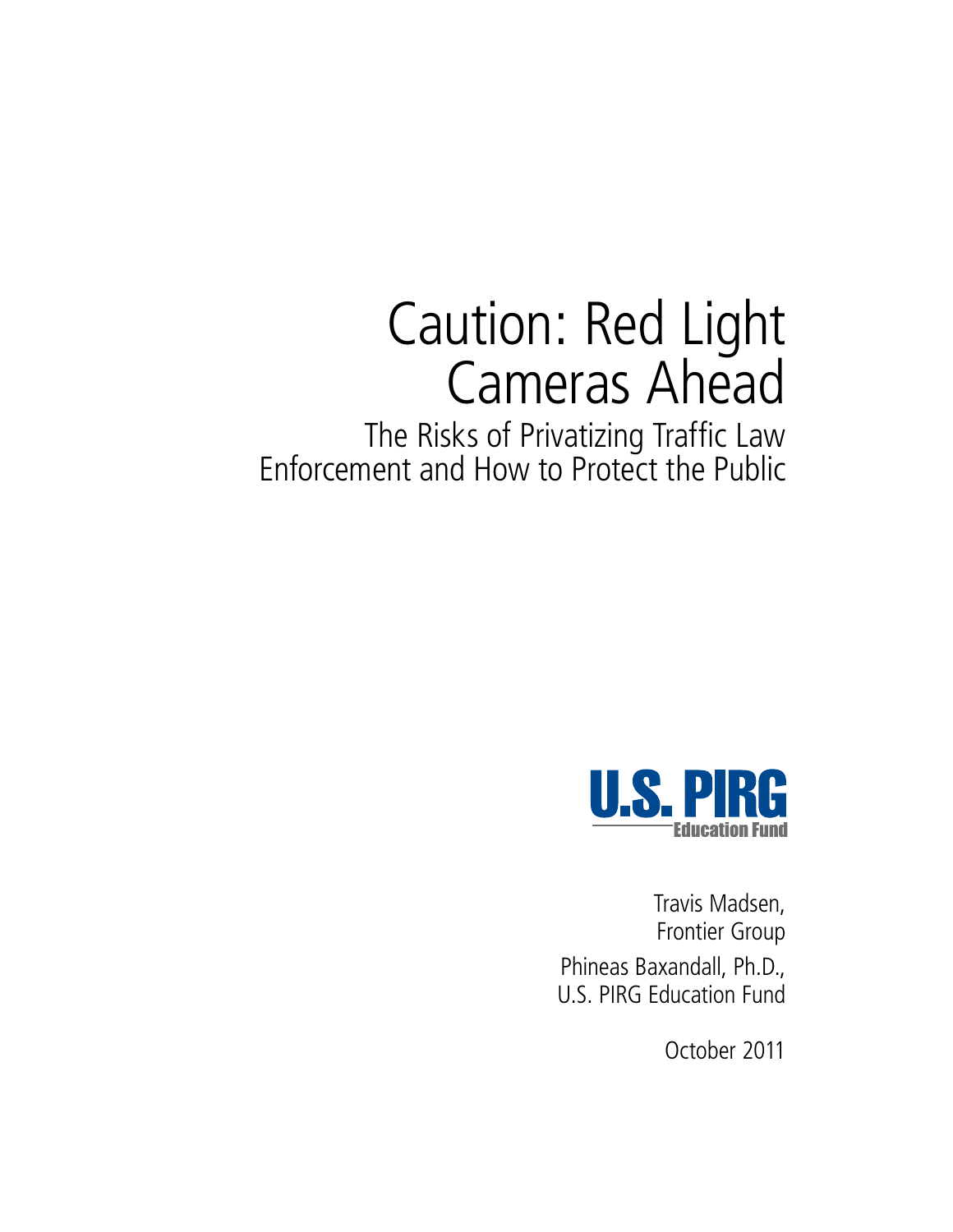# Acknowledgments

The authors thank Jeffrey Shaw, Intersections Program Manager for the Office of Safety at the Federal Highway Administration; Mildred E. Warner, Professor of City and Regional Planning at Cornell University; Ellen Dannin, Fannie Weiss Distinguished Faculty Scholar and Professor of Law, Penn State Dickinson School of Law; Roland Zullo, Research Scientist, Institute for Labor and Industrial Relations, University of Michigan; and Aubrey Jewett, Associate Professor of Political Science at the University of Central Florida for their thoughtful review of this report. Additional thanks to Redflex Traffic Systems and American Traffic Solutions (ATS) for sharing lists of which jurisdictions use their photo traffic law enforcement systems. Further thanks to TheNewspaper.com for providing court documents and other evidence related to their blog postings. Ryan Pierannunzi at U.S. PIRG Education Fund provided research assistance. Tony Dutzik of Frontier Group and Carolyn Kramer provided editorial support.

U.S. PIRG Education Fund thanks the Ford Foundation for making this report possible.

The authors bear responsibility for any factual errors. The recommendations are those of U.S. PIRG Education Fund. The views expressed in this report are those of the authors and do not necessarily reflect the views of our funders or those who provided review.

Copyright 2011 U.S. PIRG Education Fund

With public debate around important issues often dominated by special interests pursuing their own narrow agendas, U.S. PIRG Education Fund offers an independent voice that works on behalf of the public interest. U.S. PIRG Education Fund, a 501(c)(3) organization, works to protect consumers and promote good government. We investigate problems, craft solutions, educate the public, and offer Americans meaningful opportunities for civic participation. For more information about U.S.PIRG Education Fund or for additional copies of this report, please visit www.uspirg.org/edfund.

Frontier Group conducts independent research and policy analysis to support a cleaner, healthier and more democratic society. Our mission is to inject accurate information and compelling ideas into public policy debates at the local, state and federal levels. For more information about Frontier Group, please visit www.frontiergroup.org.

Cover Photo: Paule858 Photography Design and Layout: Harriet Eckstein Graphic Design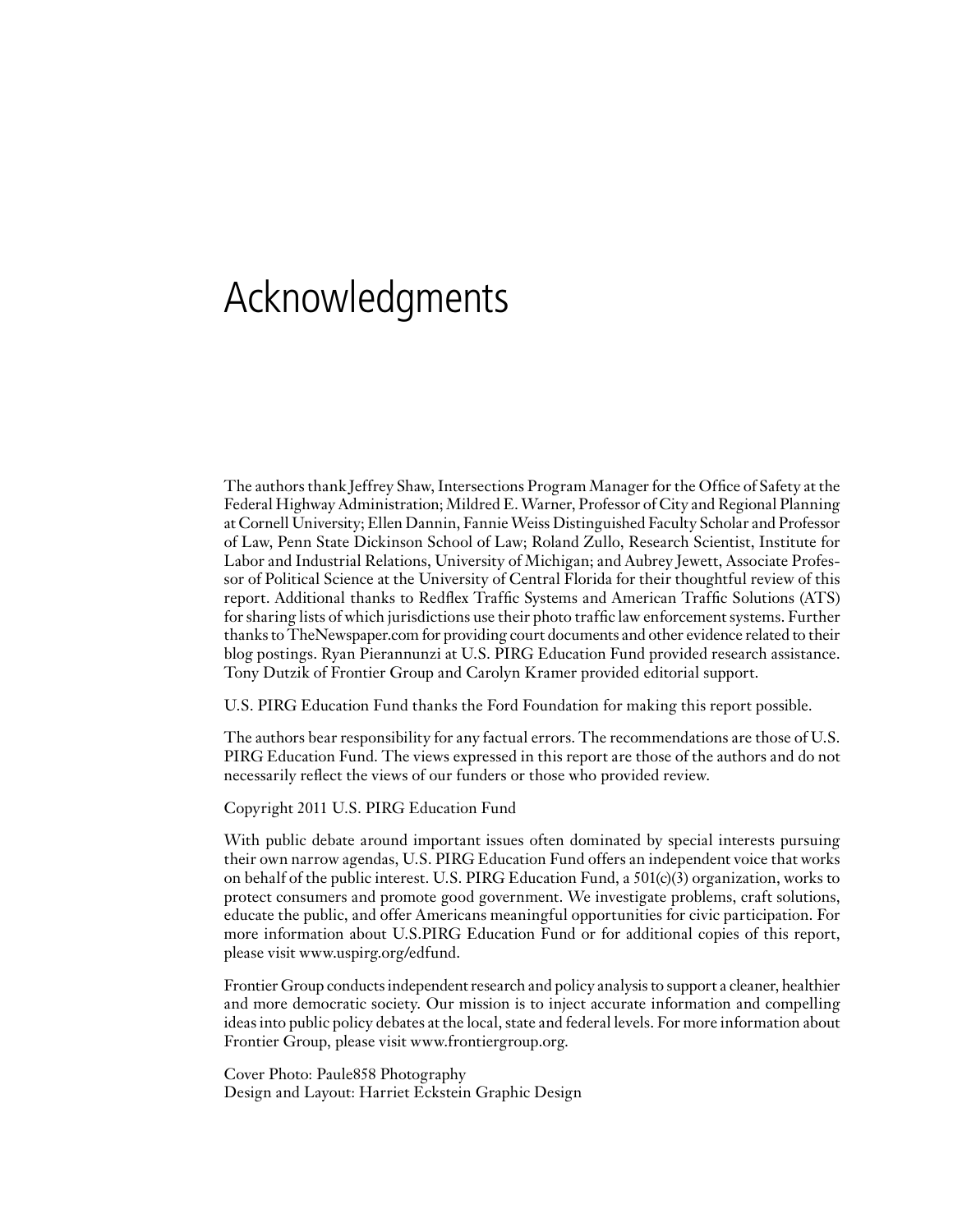# Table of Contents

| Executive Summary                                                                                                                                                                                                                                                                                                                                |                             |
|--------------------------------------------------------------------------------------------------------------------------------------------------------------------------------------------------------------------------------------------------------------------------------------------------------------------------------------------------|-----------------------------|
| Introduction                                                                                                                                                                                                                                                                                                                                     | 5                           |
| Privatized Traffic Law Enforcement:<br>A Nationwide Trend<br>Red-Light and Speed Cameras Automate Traffic Law Enforcement<br>Camera Systems are Spreading Nationwide<br>Leading Camera Vendors                                                                                                                                                   | 7<br>7<br>8<br>11           |
| Pitfalls in Privatized Traffic Law Enforcement Deals<br>Contract Incentives Can Create Conflicts of Interest<br>Contract Terms Can Limit Government Discretion<br>to Set Transportation Policy<br>Contracts Can Penalize Communities for Early Termination<br>The Privatized Traffic Law Enforcement Industry Has<br>Significant Political Clout | 13.<br>13<br>17<br>22<br>26 |
| Protecting the Public in Privatized<br>Traffic Law Enforcement Deals                                                                                                                                                                                                                                                                             | 30                          |
| Appendix: Communities Outsourcing Aspects<br>of Traffic Law Enforcement                                                                                                                                                                                                                                                                          | 33                          |
| <b>Notes</b>                                                                                                                                                                                                                                                                                                                                     | 45                          |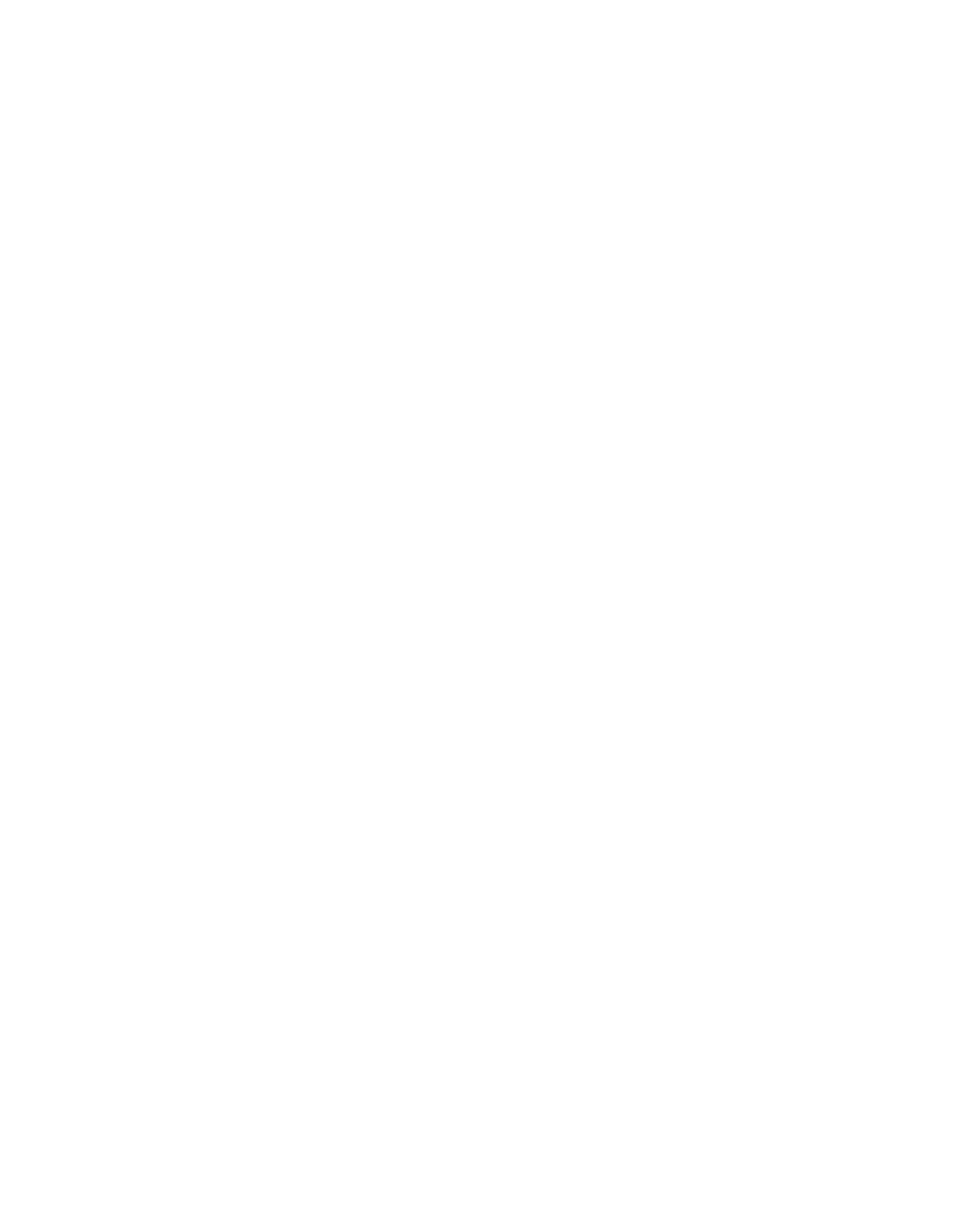# Executive Summary

Privatized traffic law enforcement systems are spreading rapidly across the United States. As many as 700 local jurisdictions have entered into deals with rivatized traffic law enforcement systems are spreading rapidly across the United States. As many as 700 local for-profit companies to install camera systems at intersections and along roadways to encourage drivers to obey traffic signals and follow speed limits.

Local contracting for automated traffic enforcement systems may sometimes be a useful tool for keeping drivers and pedestrians safe. But when private firms and municipalities consider revenues first, and safety second, the public interest is threatened.

Before pursuing a camera system contract, local governments should heed the advice of the Federal Highway Administration and first investigate traffic engineering solutions for problem intersections or roadways. If officials decide that private enforcement systems are appropriate, they should avoid deals that constrain future decisions related to protecting safety. Privatized traffic law enforcement should be used solely as a tool for enhancing traffic safety—not as a cash cow for municipalities or private firms.

**Privatized traffic law enforcement systems are spreading rapidly across the United States.**

- • According to the Insurance Institute for Highway Safety, about half of U.S. states have authorized the use of red-light cameras. Our compilation of industry listings shows that approximately 693 local governments and authorities have active red-light cameras, or are in the process of installing them, as of September 2011. Another 92 have contracts for automated speed limit enforcement cameras. Altogether, these jurisdictions are home to more than 60 million people, or about one in five Americans.
- These camera systems automatically detect violations of traffic laws, take photos of the offending vehicles, and identify license plates. Typically, vendors issue tickets, which must be approved by local authorities, and deliver them by mail to the registered owner of the vehicle.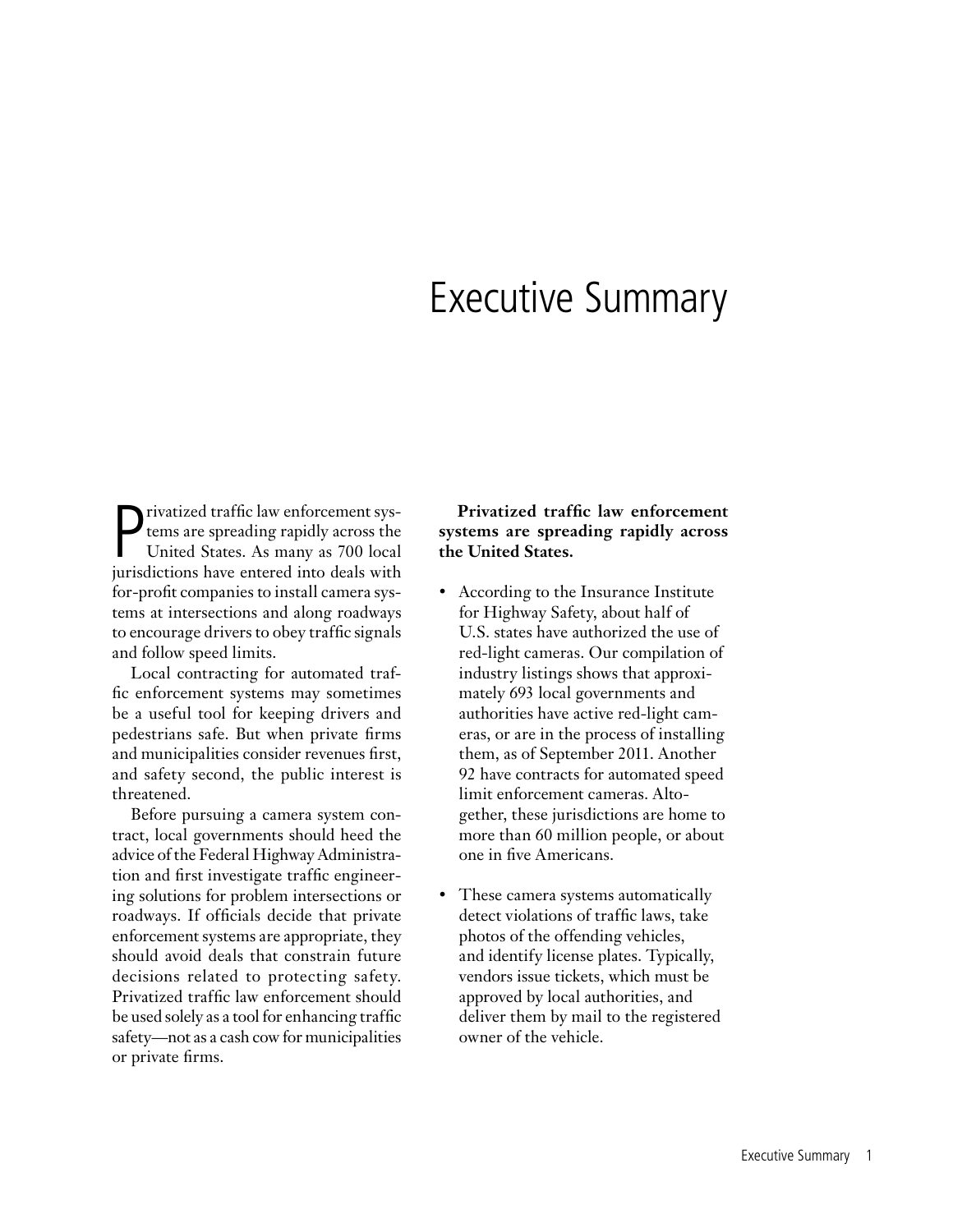• Privatized traffic enforcement is part of a larger trend of local governments outsourcing the management of toll roads, parking meters, water and sewer assets, and sometimes even public safety services such as fire protection to private firms.

**Contracts between private camera vendors and cities can include payment incentives that put profit above traffic safety.**

- The most problematic contracts require cities to share revenue with the camera vendor on a per-ticket basis or through other formulas as a percentage of revenue. In other words, the more tickets a camera system issues, the more profit the vendor collects. For example, Suffolk County, New York, diverts half of the revenue from its red-light camera program to camera vendor Affiliated Computer Services.
- • Conditional "cost-neutral" contracts also contain provisions that link payments to the number of tickets issued, although payments are capped. Under these contracts, cities pay a monthly fee to a camera vendor. In the event that ticket revenues fail to cover the vendor fee in any given month, however, cities may delay payment—giving vendors an incentive to ensure a minimum level of citations are issued.

**Privatized traffic enforcement system contracts that limit government discretion to set and enforce traffic regulations put the public at risk.** For example:

• *Yellow Light Duration.* When traffic engineers lengthen a yellow signal, it gives drivers more time to react to the signal change, which tends to reduce

the number of red-light violations. However, some contracts, including those in the California cities of Bell Gardens, Citrus Heights, Corona and Hawthorne, potentially impose financial penalties on the city if traffic engineers extend the length of the yellow light at intersections with red-light cameras, which would reduce the number of tickets the systems can issue.

- • *Right on Red Enforcement*. Law enforcement agencies in different cities choose which types of violations to prioritize in the name of public safety, including whether or not to ticket motorists who make a "rolling stop" rather than a complete stop behind the line before turning right on a red light. However, some contracts require municipalities to strictly issue tickets on all right turns that do not first come to a complete stop, or enable vendors to impose financial penalties on cities that choose to alter their enforcement standards—including the contracts that Ventura and Napa Valley, California have with camera vendor Redflex.
- • *Ticket Quotas*. Some contracts include language that could penalize municipalities if they do not approve enough tickets—effectively setting a ticket quota and undermining the authority of local officials to decide which violations warrant citations. For example, Walnut, California signed a contract with Redflex that raises the possibility of a financial penalty if the city waives more than 10 percent of the potential violations identified by the private camera system. Other contracts give camera vendors the ability to veto proposed camera locations, sometimes referring to a minimum ticket number or revenue requirement.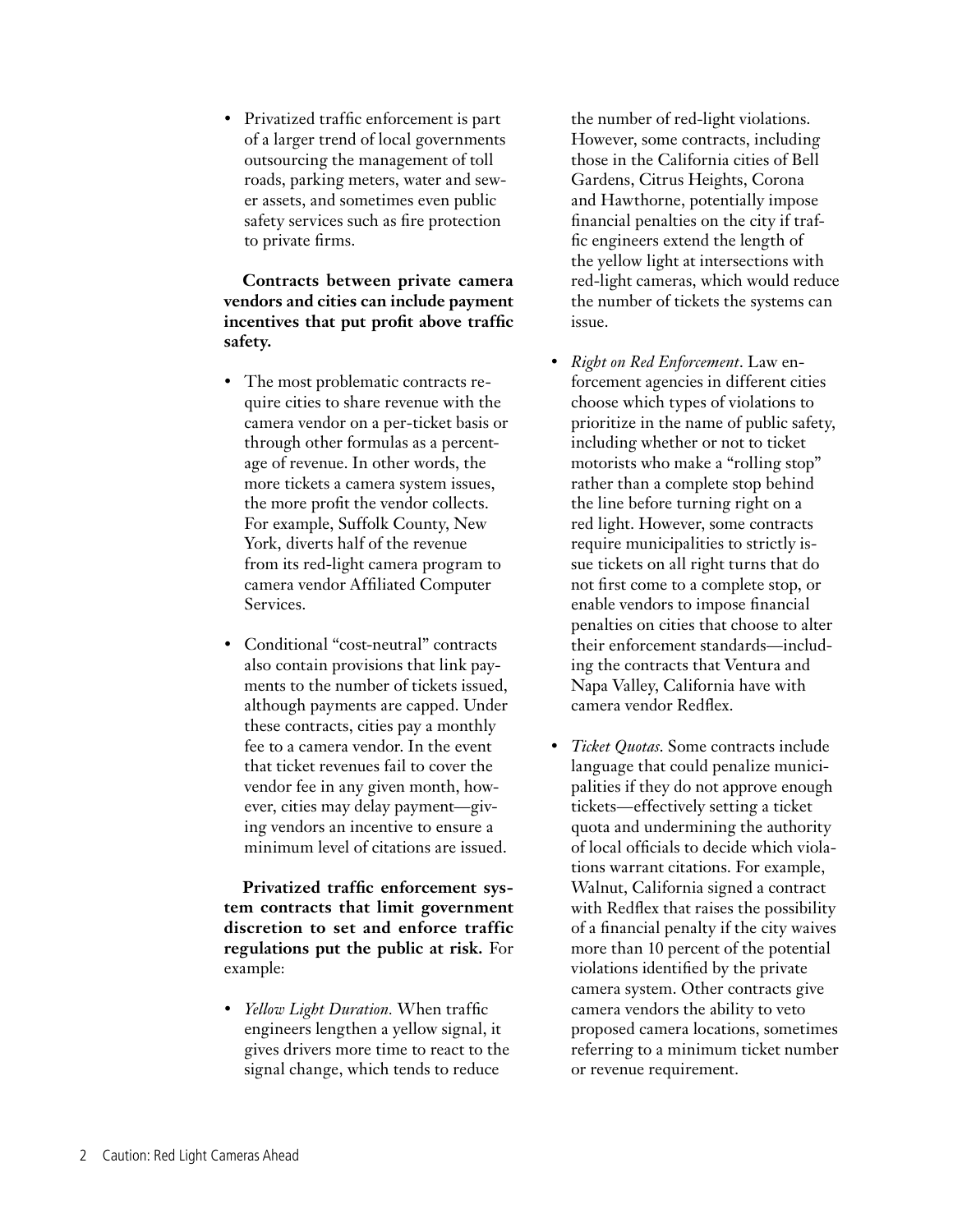**Contracts between camera vendors and cities can include penalties for early termination—or fail to provide provisions for early termination—leaving taxpayers on the hook even if the camera program fails to meet its objectives**. For example:

- After voters in Houston elected to shut off the city's red-light camera program in November 2010, American Traffic Solutions claimed that the city would owe the company \$25 million for withdrawing from the contract before it expired in 2014.
- • After San Bernardino, California, decided to terminate its red-light camera program in March 2011, American Traffic Solutions threatened to impose a \$1.8 million penalty on the city.
- The city council in Victorville, California, considered shutting down the local red-light camera program, but discovered that their new contract with Redflex did not contain a clause addressing early termination. The council estimated that pulling out of the contract before its 2015 expiration date would only be possible through litigation.
- The city of Baytown, Texas, signed a contract through 2019 for a red-light camera system with American Traffic Solutions. However, after voters decided that red-light tickets could not be issued unless a uniformed officer was present at an intersection, the city began waiving many of the citations issued by the system. In response, American Traffic Solutions filed a lawsuit, alleging that the city was failing to meet its contractual obligation to issue tickets. In August 2011, Baytown settled the dispute by authorizing a \$1 million payment to American Traffic



*Privatized traffic enforcement system contracts that limit government discretion to set and enforce traffic regulations put the public at risk.* Credit: Gary Brown

Solutions in exchange for early camera removal.

**The privatized traffic law enforcement industry has amassed significant political clout that it uses to shape traffic safety nationwide.**

- • Camera vendors are aggressively lobbying to expand authorization for private traffic law enforcement to more states and are marketing enforcement systems to more communities. Local governments are likely to encounter traffic law enforcement privatization campaigns in the near future, if they have not already.
- In 2011, camera vendors employed nearly 40 lobbyists in Florida, whose agenda included killing a bill that would have required municipalities to adopt longer yellow light times to increase intersection safety, and killing a separate bill that would have banned red-light camera systems.
- Some red-light camera vendors have created and bankrolled organizations, such as the National Coalition for Safer Roads, that pose as grassroots civic groups while presenting only the upsides of camera systems and failing to discuss alternatives.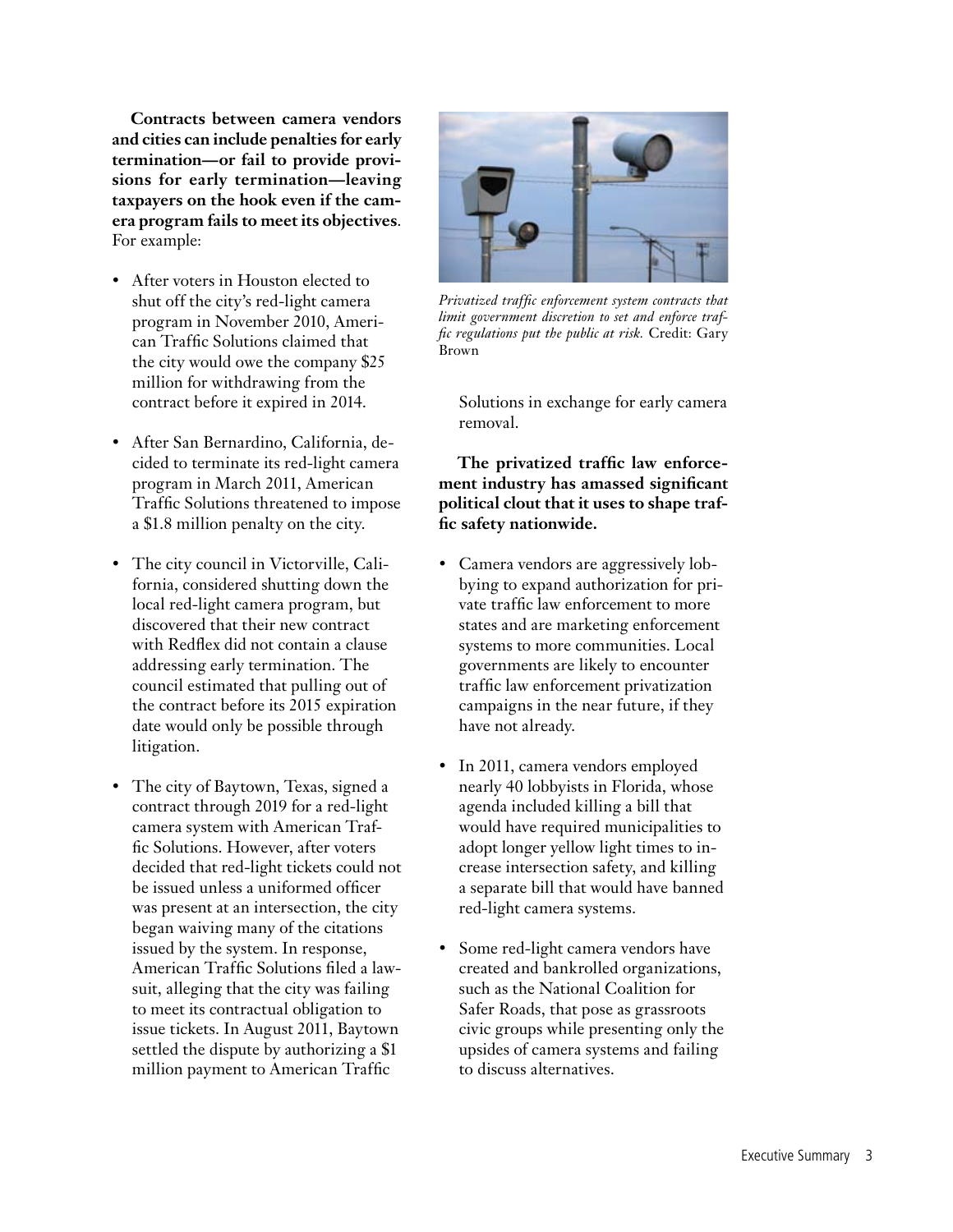**As local governments consider initiating or renewing contracts for privatized traffic law enforcement, officials should protect the public by adhering to the following principles:**

- Put public safety first in decisions regarding enforcement of traffic laws—this includes evaluating privatized law enforcement camera systems against alternative safety options without regard to potential revenues.
- Ensure that contract language is free from potential conflicts of interest.
- Avoid direct or indirect incentives for vendors that are based on the volume of tickets or fines.
- Retain complete public control over all transportation policy decisions.
- • Retain the option to withdraw from

a contract early if dissatisfied with service or its effects.

- • Ensure that the process of contracting with vendors is completely open, with ample opportunity for meaningful public participation.
- Make information about the operation of privatized traffic law enforcement fully transparent and accessible online.
- Do not permit information about individual vehicles and drivers gathered by camera vendors to be used for any purpose other than the enforcement of traffic laws.
- • Consider establishing state standards to help cities avoid contracting for automated enforcement systems that are not justified or when alternatives make more sense.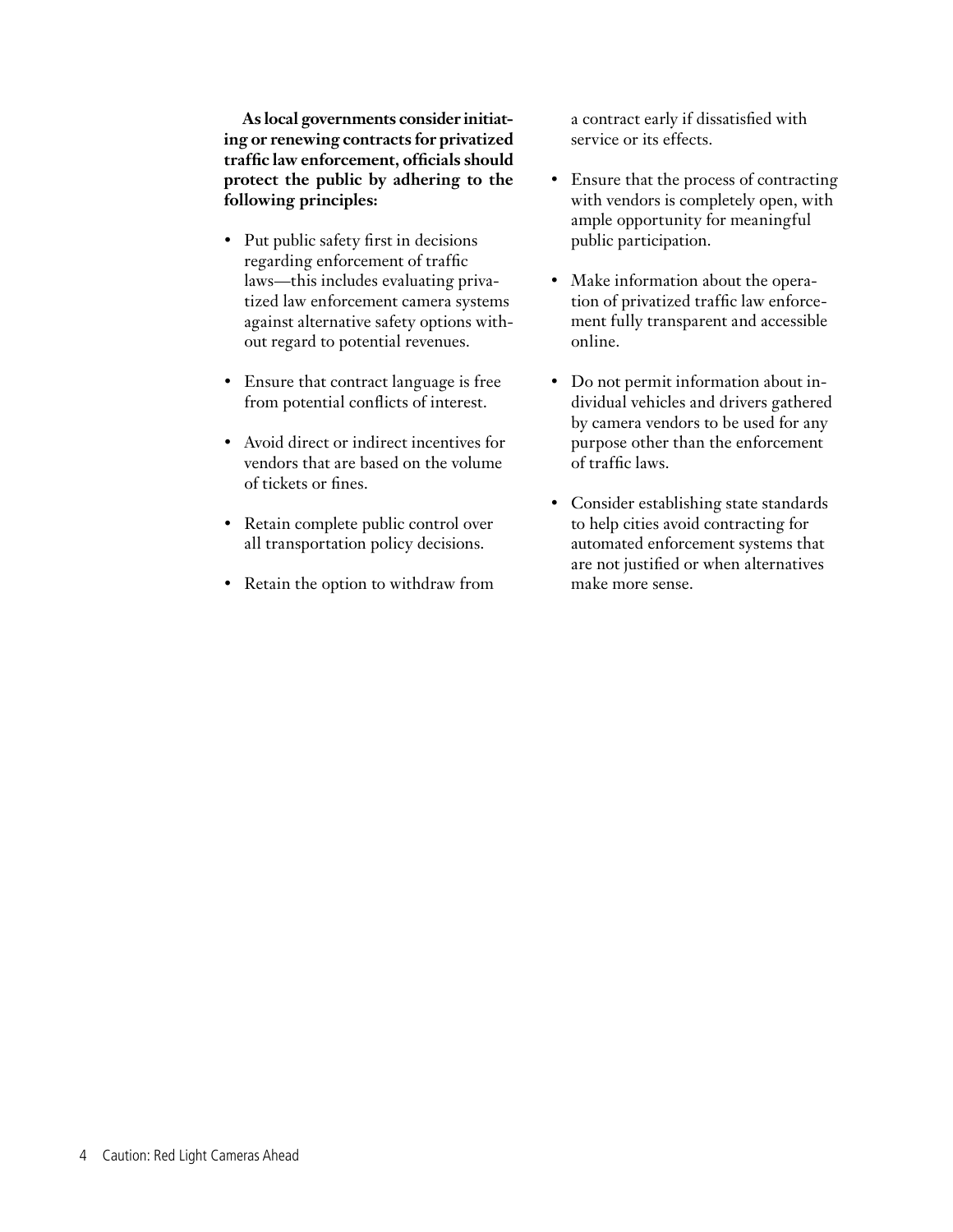# Introduction

In the aftermath of the worst economic<br>crisis since the Great Depression, local<br>governments across America face gaping<br>deficits. Total tax receipts remain below n the aftermath of the worst economic crisis since the Great Depression, local governments across America face gaping their 2008 levels. Closing the gap would require state and local governments to cut spending by an average of more than 12 percent a year, or raise revenue by an equivalent amount.<sup>1</sup>

Facing the prospect of laying off essential public employees, including teachers, firefighters, and police officers, it is no wonder that government officials listen receptively to anyone who can promise a new revenue source, a way to reduce expenses, or an option to reallocate scarce government resources. Better yet if these ideas can serve a public good in a new and better way, at no cost to the government.

A group of companies have come up with a way to set up set up camera systems to identify vehicles or drivers who run red lights at intersections or break speed limits along roadways. These vendors market their systems as increasing road safety and freeing up police officers to do more important work—all while having a neutral, or even positive, impact on government finances.

With such selling points, it is easy to see why local officials have been receptive to proposals to outsource aspects of traffic enforcement to private firms. As many as 700 government authorities have signed contracts for camera systems to date.

These systems have not arrived without controversy, however. While the vast majority of citizens support the enforcement of traffic laws to make roadways safe, citizens grow concerned if they perceive that a privatized traffic law enforcement system is unjust, or that its main purpose is to generate revenue.

In this report, U.S. PIRG Education Fund evaluates deals that cities have struck with private companies for traffic law enforcement systems. These deals sometimes prevent local governments from acting in the best interests of their citizens, especially when the terms of the deal prioritize delivering profits for the shareholders or owners of the private firm.

This report does not evaluate the proper role of camera systems in improving public safety. Ultimately, it is up to local government officials to determine how best to guarantee the safety of walkers, bikers and motorists in their community—and to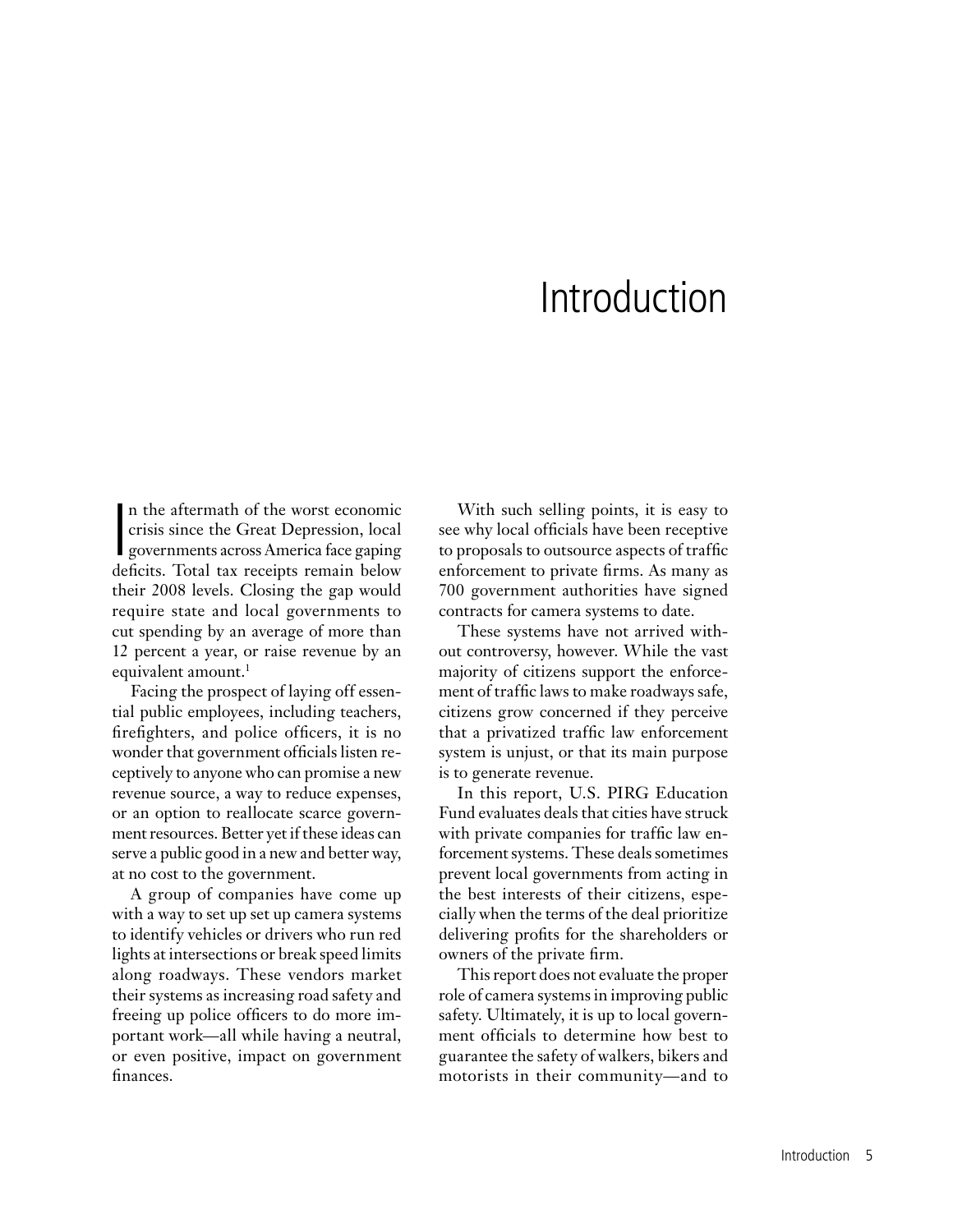assess whether automated traffic enforcement is a useful tool in meeting that goal.

Rather, this report aims to examine whether privatization of traffic enforcement is good for the public. The involvement of for-profit private entities in traffic enforcement is relatively new—and brings with it significant new challenges for protecting the public interest.

Any community considering outsourcing traffic law enforcement to a private company must carefully weigh the decision and ensure that it protects the interests of citizens in safe roadways and good government.

# Privatization of Traffic Law Enforcement Defined

In this report, U.S. PIRG Education Fund defines the term "privatization of traffic law enforcement" as the outsourcing of functions and decision-making in the enforceenforcement" as the outsourcing of functions and decision-making in the enforcement of traffic safety laws away from public officers and toward for-profit companies. We use the term to highlight how the incentives and conditions in contracts with vendors of automated traffic systems can skew the implementation of these programs away from the public interest.

The privatization of traffic law enforcement typically shifts some but not all of the function away from public officials. Police agencies normally retain an off-site and after-the-fact role in the process of approval and appeal of camera citations. Police departments can even deploy automated traffic enforcement systems without privatization. However, operating enforcement camera systems in-house is the exception rather than the norm.<sup>2</sup>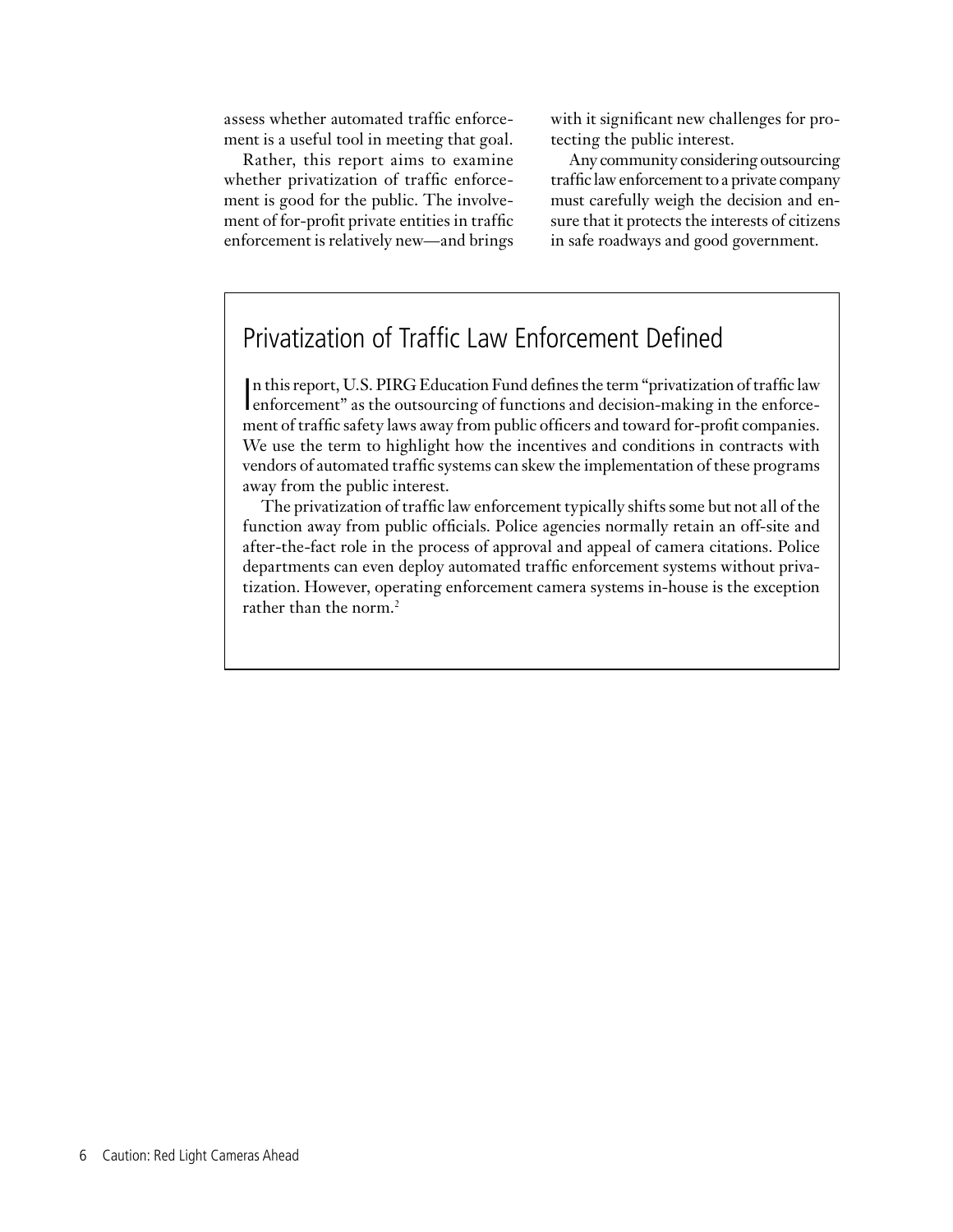# Privatized Traffic Law Enforcement: A Nationwide Trend

Privatized traffic law enforcement<br>systems are spreading rapidly across<br>the United States. As many as 700<br>American municipalities have entered into systems are spreading rapidly across the United States. As many as 700 American municipalities have entered into deals with for-profit companies to install cameras at intersections and along roadways to encourage drivers to obey traffic signals and follow speed limits.

Contracting with private companies for automated traffic enforcement is part of a larger trend of local governments outsourcing the management of toll roads, parking meters, water and sewer services, garbage collection, and even public safety services such as fire protection to private firms.

technology and internet communications, private firms have developed automated systems that can substitute for a police officer on a roadside or at an intersection. These systems are capable of detecting traffic law violations, identifying vehicles, capturing photographic evidence, and transmitting the information to a central office, which can then issue tickets.

Red-light enforcement systems consist of sensors tied to a traffic signal, plus



*Red-light camera systems consist of a camera and strobe light set up to capture evidence of a violation and an image of a vehicle's license plate, a wireless sensor or video camera set up to detect when a vehicle crosses into the intersection, and a computer system that integrates all of the information and transmits proposed violations to a central office through a network connection.*  Credit: Gary Brown, Creative Commons

# Red-Light and Speed Cameras Automate Traffic Law Enforcement

The enforcement of traffic laws was once carried out only by police agencies, with officers acting in person upon witnessing a violation or responding to an accident. However, with high-powered computer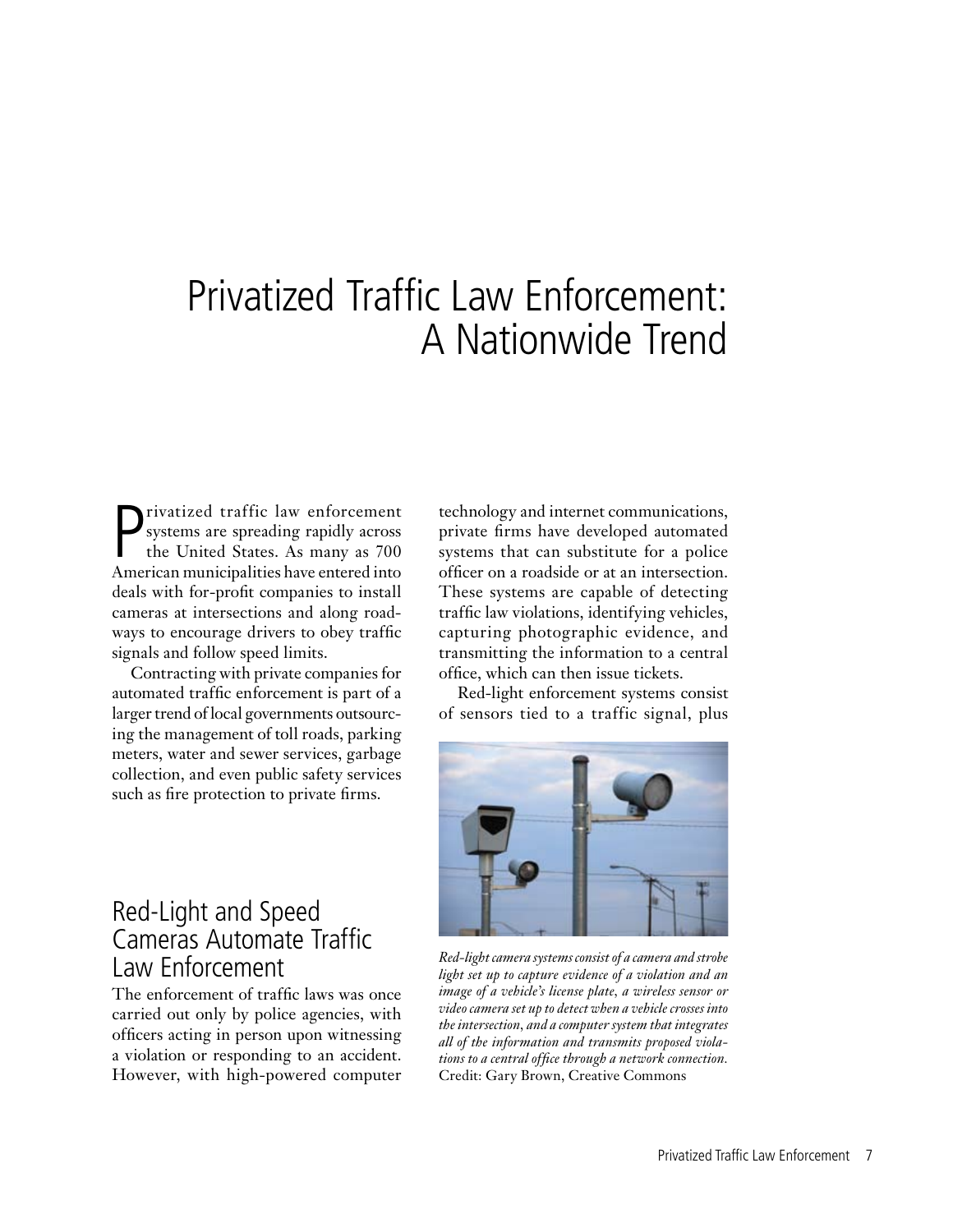cameras mounted on nearby poles. (See photos on page 7 and 8.) In addition to visual evidence of a violation, the systems record supporting information, such as the time after the red signal the vehicle entered the intersection, or the speed at which the vehicle was traveling.<sup>3</sup> Some jurisdictions require a positive identification of the driver, as matched by the driver's license photo on record for the vehicle's registered owner in order for a ticket to be issued. Speed cameras can be fixed at a single location, or attached to a mobile trailer. The systems typically submit evidence of any violations to the camera vendor, which then sends proposed tickets to local authorities for approval. The vendor then typically mails a ticket to the registered owner of the vehicle, after obtaining the address from a Department of Motor Vehicles database.

The systems are intended to promote safe driving by deterring drivers from disobeying traffic laws. Many communities require signs to be posted before cameraequipped intersections, notifying drivers of the presence of 24 hour-a-day signal monitoring.4 (See photo on page 10.)

# Camera Systems are Spreading Nationwide

Automated traffic enforcement systems are spreading rapidly across the United States.

The city of Jackson, Mississippi, installed the first red-light camera system in the United States in 1992.<sup>15</sup> As of September 2011, the Insurance Institute for Highway Safety lists 553 municipalities that have installed automated red-light cameras, and nearly 100 that have installed automated speed cameras.16 Based on lists of clients provided by Redflex and American Traffic Services, the two largest camera vendors,

another 113 government authorities have installed or are installing camera enforcement systems. In total, 693 communities or government authorities have chosen to deploy camera enforcement systems. These jurisdictions are home to more than 60 million people, or about one in five Americans.17 (See Figure 1. See also "Does Anyone Know How Many Communities Have Automated Traffic Enforcement Contracts?" on page 10 for caveats, and the appendix on page 33 for a full list of communities outsourcing aspects of traffic law enforcement.)

State or local governments must specifically authorize enforcement agencies to cite violators by mail before automated enforcement systems can be used, making the registered vehicle owner responsible for the ticket. Law or judicial precedent must



*This camera system identifies violations of red-light signals at an intersection, transmitting evidence and vehicle identification information to the vendor. Vendors issue tickets, after approval by local authorities, which are then delivered to the registered owner of the vehicle.* Credit: Flickr user Busboy4, Creative Commons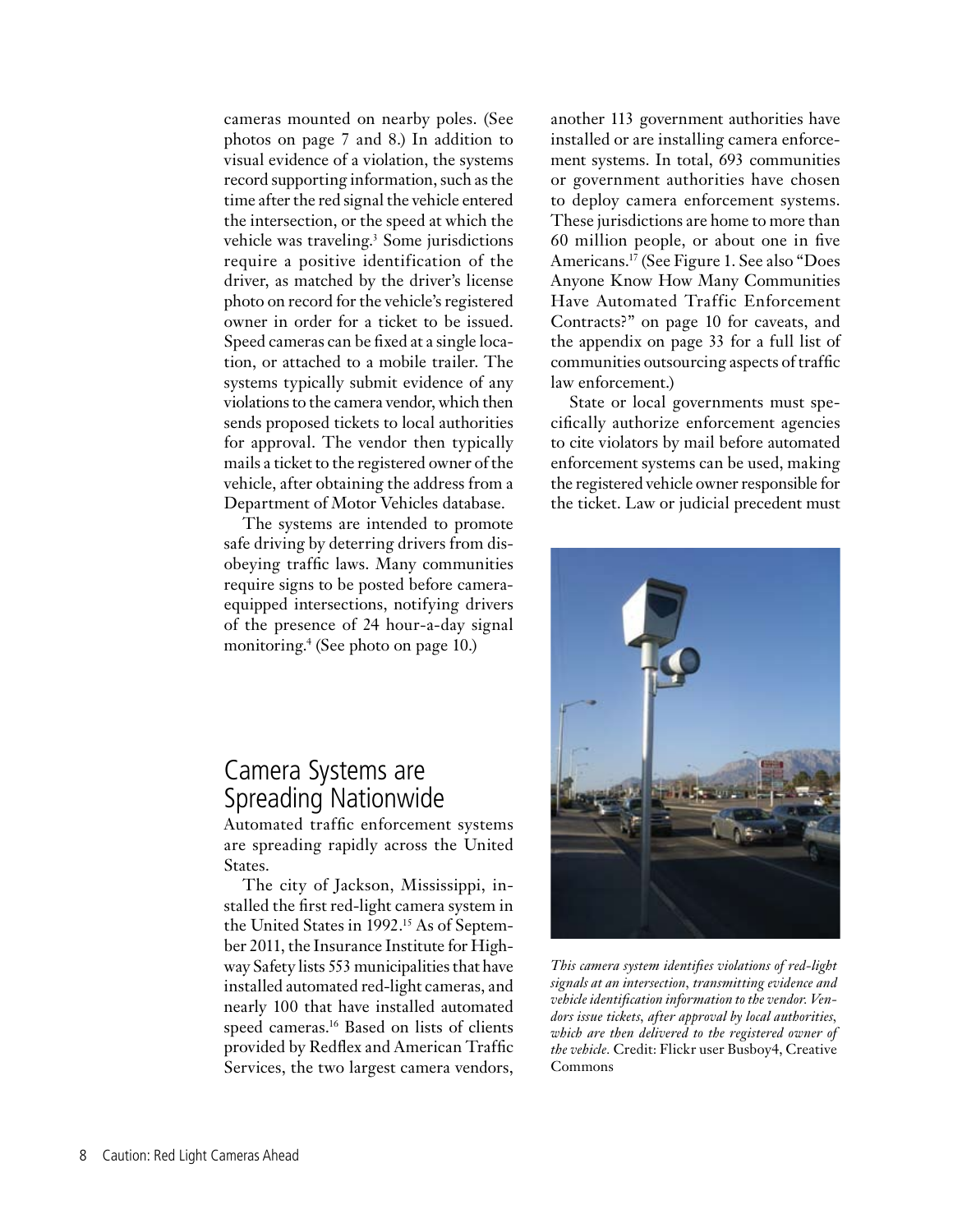# Traffic Safety in the United States: Focusing on Intersections

While traffic safety has steadily improved since the 1970s, driving accidents remain a serious problem. Every year in the United States, more than 30,000 people die in automobile crashes.<sup>5</sup> Speeding is a root cause of about a third of these deaths, and crashes at intersections are responsible for about 20 percent. Other fatalities are caused by vehicles leaving roadways, or by accidents involving pedestrians.<sup>6</sup>

Almost half of crashes causing injuries occur at intersections.7 Within the United States:

- There are about 3 million roadway intersections. About one in 10 of these intersections are governed by traffic signals.<sup>8</sup>
- About a third of all fatal accidents at intersections occur where there are traffic signals. The remaining two thirds occur where no signal is present.<sup>9</sup>
- Red-light running is responsible for about 2 percent of all fatal accidents tracked by the Federal Highway Administration, or about 676 deaths per year, nationwide.10
- Fatal crashes at intersections most frequently involve right-angle collisions (45) percent), followed by collisions involving pedestrians or bicyclists (17 percent), head-on collisions (14 percent), single vehicles hitting an object (13 percent), and rear-end collisions (6 percent). $<sup>11</sup>$ </sup>
- One 1999 survey, sponsored by DaimlerChrysler, the American Trauma Society and the Federal Highway Administration, found that 56 percent of American drivers admitted to having ever run a red light.<sup>12</sup>

also make clear that a photographic record alone is sufficient evidence for a citation. Some laws presume that the registered owner is the driver at the time of violation, but provide a means for owners to identify the driver if it was another person; other laws treat these violations like parking tickets, in which the registered owner is responsible no matter who was driving.18

Laws that target the driver of the vehicle typically classify offenses as moving violations. Consequences can include fines, points against a drivers' license, and a likely increase in insurance premiums. Laws that treat offenses as a civil matter like parking tickets typically require only fines.

In some areas, citizens have discovered that state authorization laws for privatized traffic enforcement systems leave cities unable to effectively enforce violations captured by camera systems, leading many to simply ignore the tickets. Los Angeles recently decided to cancel its photo enforcement program largely for this reason.<sup>19</sup> Other laws, such as in Florida, automatically convert unpaid tickets from civil fines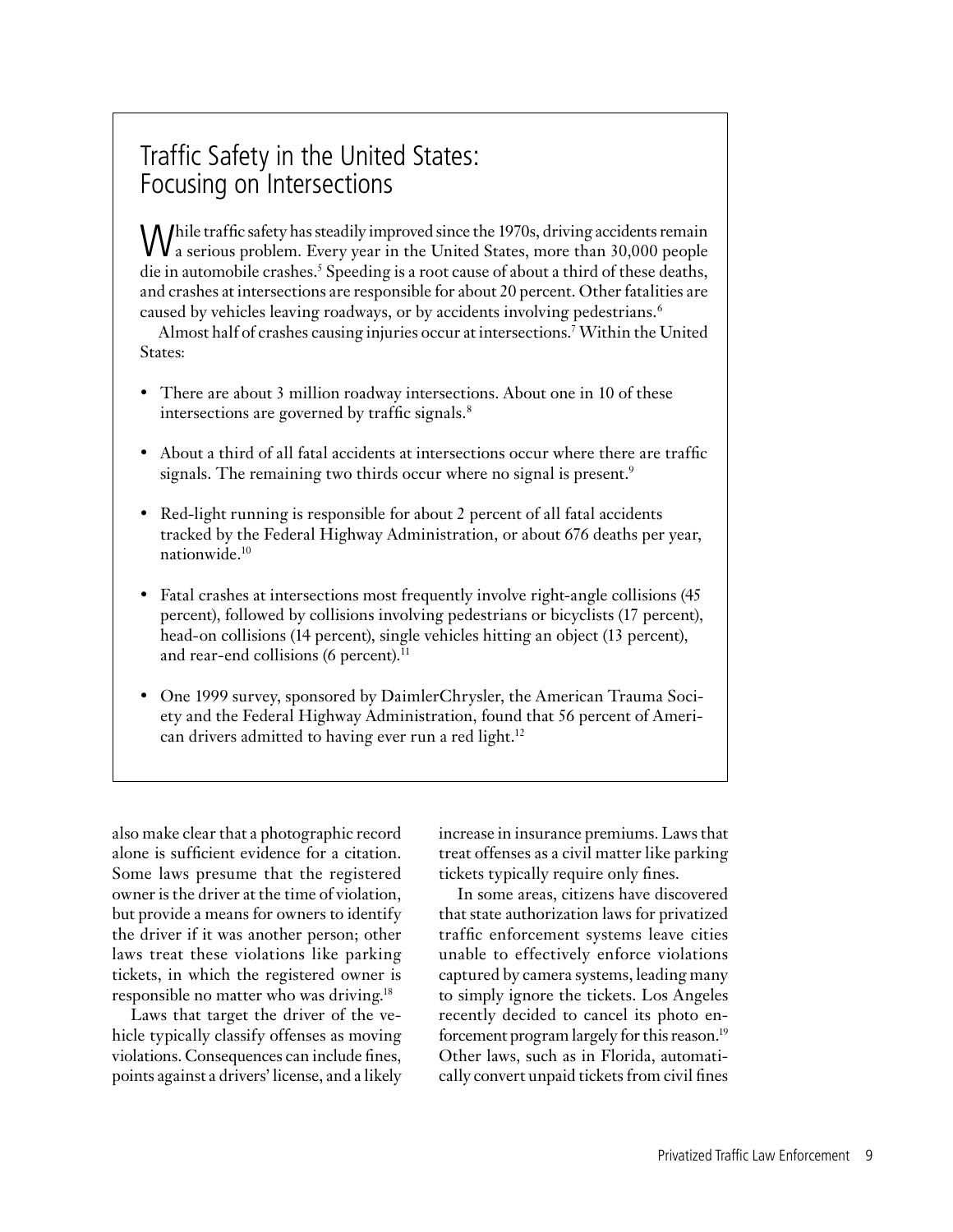

*Many communities require signs to be posted before camera-equipped intersections, helping to deter violations of traffic laws.* Credit: Gary Brown, Creative Commons

to moving violations and then refer them to a collection agency to prevent citizens from ignoring tickets.20

According to the Insurance Institute for Highway Safety, 13 states and Washington, D.C. have specifically authorized the use of automated traffic law enforcement systems statewide. 21 In another 11 states, local or state government has authorized more limited deployment of the systems.<sup>22</sup> Altogether, 42 state legislatures have considered more than 400 bills addressing privatized traffic law enforcement.<sup>23</sup>

# Does Anyone Know How Many Communities Have Automated Traffic Enforcement Contracts?

There is no official count of how many communities have contracted for red-light camera systems or other automated traffic enforcement. A lack of national regulahere is no official count of how many communities have contracted for red-light tory standards means that no governmental body makes such a tally.

The most common number used as an estimate is from the Insurance Institute for Highway Safety (IIHS), a trade group composed of insurance providers, which claimed on its website in September 2011 that, "In the U.S., red-light cameras are used in approximately 553 communities and speed cameras are used in more than 103 jurisdictions."13

The actual number is likely higher, based on industry records. The two largest red-light camera operators, Redflex and American Traffic Solutions (ATS), provided their own list of jurisdictions under contract in response to our request. Other major companies did not respond to our inquiries or, in the case of the company Affiliated Computer Services, refused to provide information. ATS reports working with 275 governmental bodies and Redflex with 249 communities. Adding the ATS and Redflex lists to the IIHS total and eliminating duplicates yields a tally of 693 communities.

It is not clear, however, exactly how many communities are contracted for red-light cameras as opposed to speed cameras or other technology. Further complicating any clear count of communities is the fact that media accounts sometimes contradict the listings provided by vendors or the IIHS.14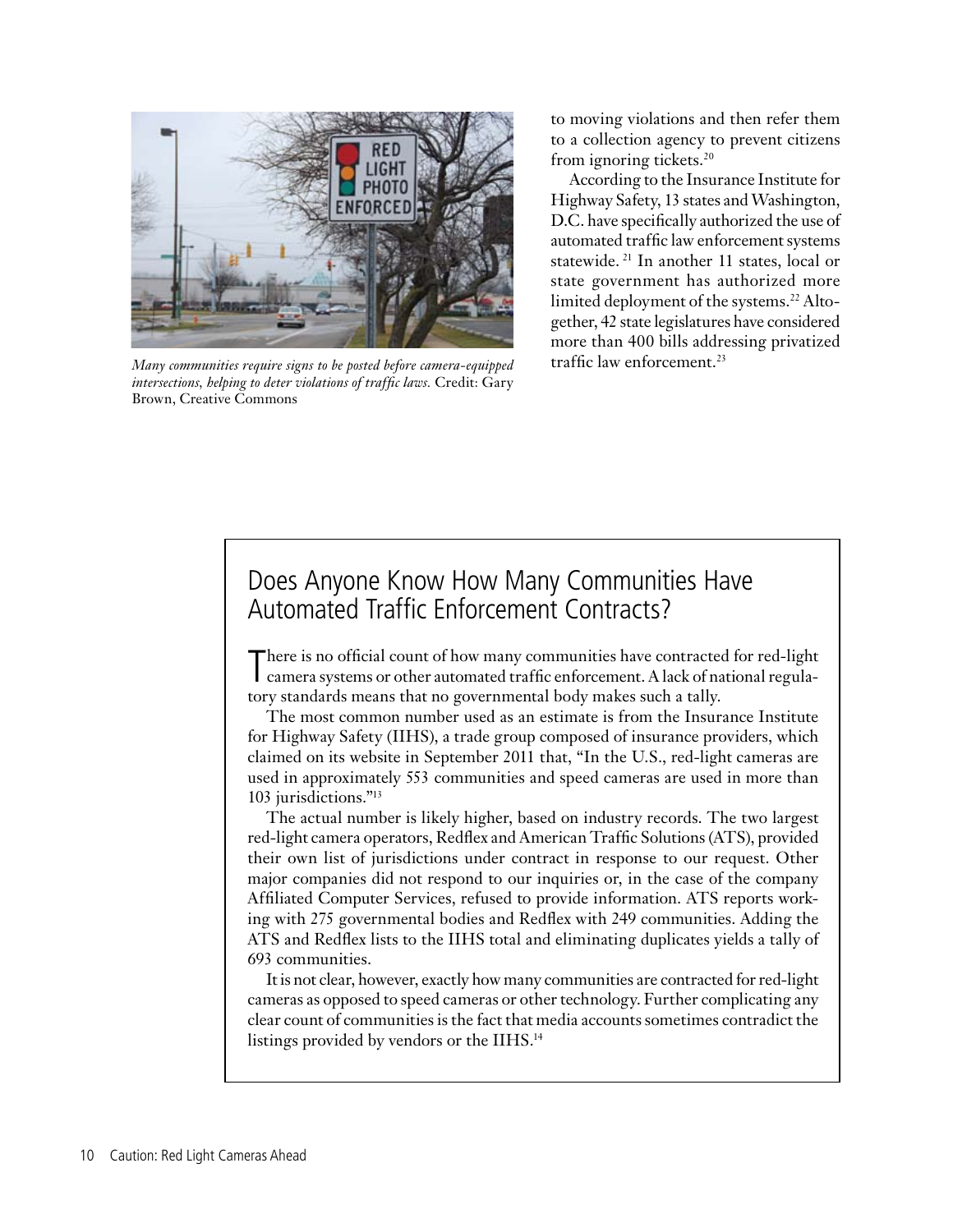

**Figure 1: Jurisdictions with Privatized Traffic Law Enforcement Systems24**

*More than 60 million people live in jurisdictions that have chosen to deploy camera traffic law enforcement systems—about one in five Americans.*

Use of privatized traffic law enforcement systems appears likely to continue to spread. Camera vendors are beginning to deploy new applications for the technology, including catching drivers who fail to stop at stop signs, drive past stopped school buses, or leave their cars parked in street sweeping zones. Vendors are also expanding the application of the systems to catch drivers who fail to pay tolls or disobey railroad crossing signals. In 2011, the U.S. Conference of Mayors endorsed a resolution in support of using photo enforcement systems nationwide.<sup>25</sup> And camera vendors continue to aggressively market the systems to municipalities across the country.26

## Leading Camera Vendors

Three companies supply most of the private traffic law enforcement systems in the United States.

Redflex Traffic Systems and American Traffic Solutions are the largest suppliers of automated traffic law enforcement systems, each capturing more than 40 percent of the market. Redflex Traffic Systems is a division of Redflex Holdings Limited, an Australian company. It holds more than 250 contracts with American cities in 23 states.27 The company holds the largest single contract, with the city of Chicago, which involves 380 cameras.<sup>28</sup> Overall, the company operates on the order of 2,000 camera systems.29 Redflex brought in nearly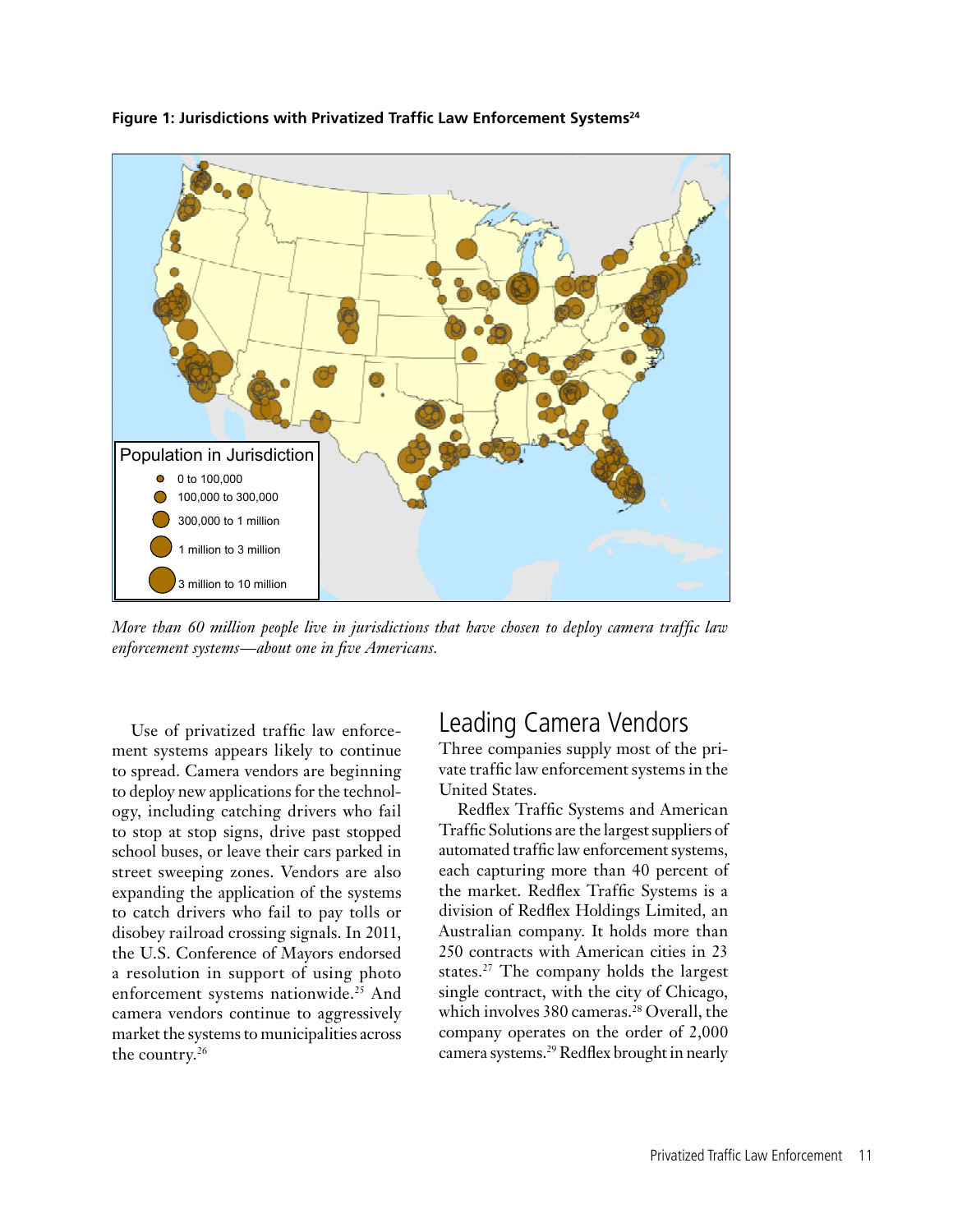\$150 million in gross revenue during fiscal year 2011, about three-quarters of which derived from its U.S. operations.<sup>30</sup>

American Traffic Solutions, based in Scottsdale, Arizona, has contracts with nearly 300 municipalities in 21 states.<sup>31</sup> The company manages more than 3,000 cameras, covering regions home to about 30 million people.<sup>32</sup> The company is privately held, and its overall revenue information is not publicly available, but is likely in the

range of hundreds of millions of dollars annually.

The third-largest provider of traffic enforcement camera systems in the United States is Xerox-owned Affiliated Computer Services, based in Dallas, Texas. This company controls a little more than 10 percent of the U.S. market.<sup>33</sup> Other, smaller players include LaserCraft, based in the United Kingdom; Traffipax, based in Germany; and Redspeed, based in Illinois.

# The Ongoing Debate over Red-Light Cameras and Safety

There appears to be no well-accepted consensus on whether red-light camera systems are effective at improving safety at intersections. Some researchers suggest tems are effective at improving safety at intersections. Some researchers suggest that camera systems increase accidents, while others find that the systems offer benefits.

While this report does not evaluate the proper role of camera systems in improving public safety, the documents referenced in the following footnote provide resources addressing the efficacy of camera systems.<sup>34</sup>

Ultimately, it is up to local government officials to determine how best to guarantee the safety of walkers, bikers and motorists in their community—and to assess whether automated traffic enforcement is a useful tool in meeting that goal.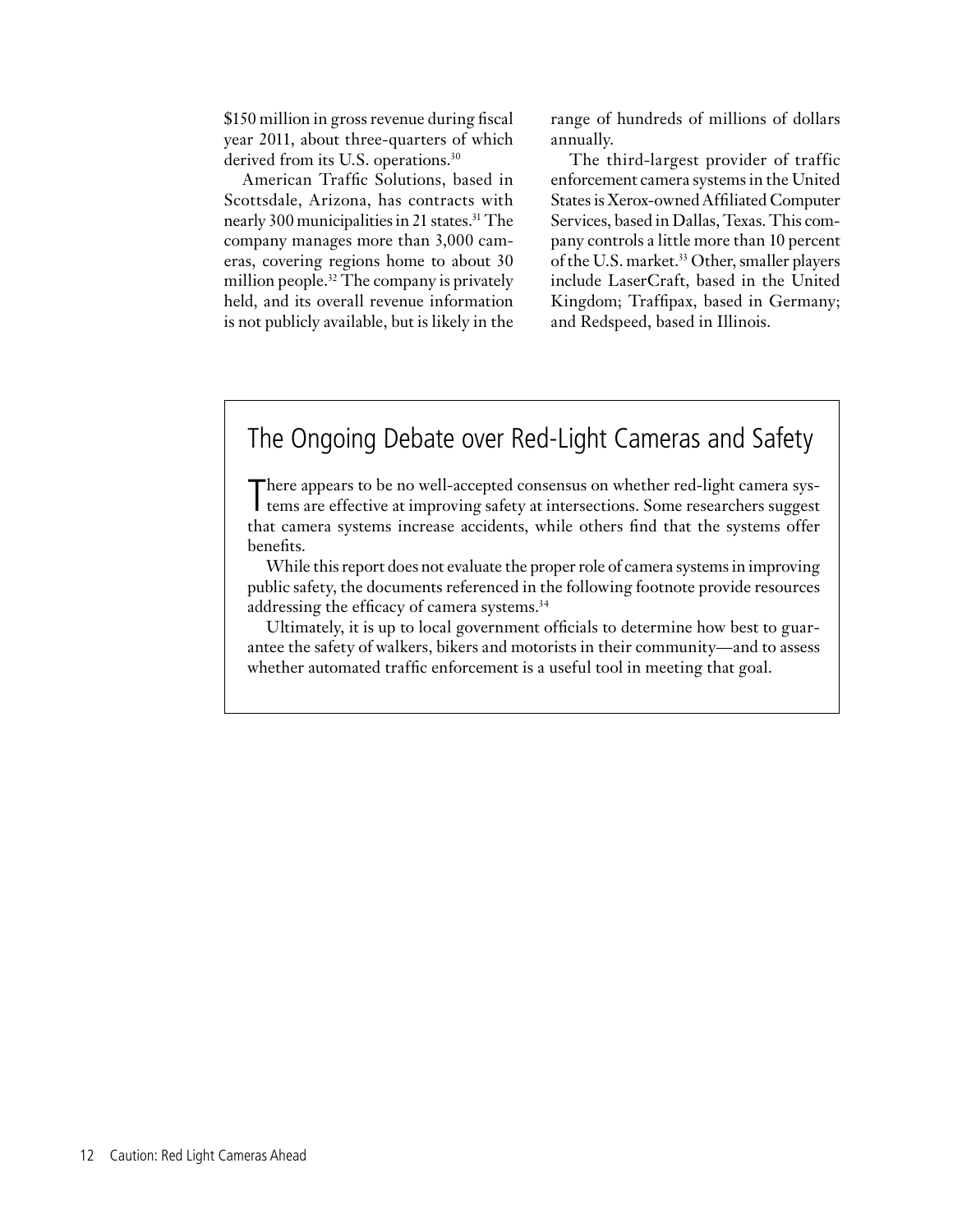# Pitfalls in Privatized Traffic Law Enforcement Deals

**P**rivatized traffic law enforcement systems may be useful in keeping drivers and pedestrians safe. However, when private firms or municipalities consider rivatized traffic law enforcement systems may be useful in keeping drivers and pedestrians safe. However, when revenue first and safety second, the public interest will be threatened.

Pitfalls can arise when contracts encourage vendors to treat automated traffic enforcement systems as a profit center: by maximizing the number of tickets written, regardless of the impact on public safety; by limiting the ability of governments to set traffic safety policies according to community needs; or by constraining the ability of cities to terminate contracts early in the event that automated enforcement systems are rejected by the electorate or fail to meet safety goals.

The budget crises many governments face—coupled with the significant political and marketing clout that camera vendors deploy to expand their market—make it more likely that communities will sign bad deals that favor profit and revenue over safety or other public interests.

# Contract Incentives Can Create Conflicts of Interest

The primary interest of private camera vendors is to maximize profits by earning more revenue and reducing costs. The private owners of American Traffic Solutions expect business decisions to produce profitable returns. The executives of Redflex and Affiliated Computer Services similarly answer to a board and stockholders who presumably demand quarterly returns.

This focus on profit can be clearly seen in Redflex's annual report to shareholders, where executives describe how "tighter contract language" and "more aggressive collection efforts in key markets" are important tactics the company will deploy to increase return for its investors in the coming year.<sup>35</sup> It also appears prominently in the contract that Tallahassee, Florida, originally negotiated with Affiliated Computer Services in 2009, which states: "Only sites [for camera system placement] that validate out to a mutually agreed number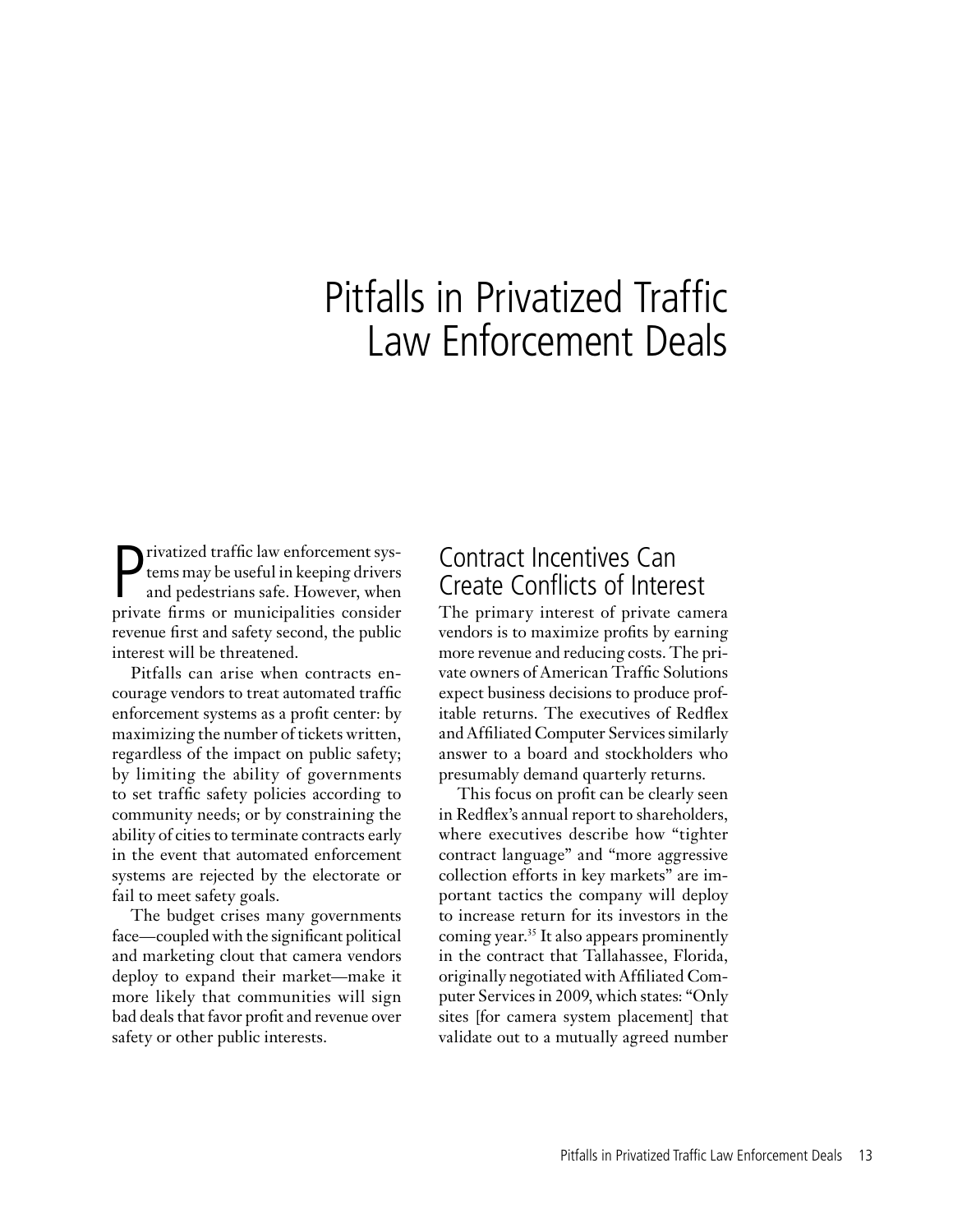of violations per day **to meet the required financial obligations to pay the capitalized investment of the Vendor** will be selected unless otherwise mutually agreed by the City and Vendor."36 (Emphasis added.)

These goals often conflict with the primary interest of municipalities in preventing accidents and protecting their citizens' health and property.

Contracts between cities and camera system vendors can be written in ways that put revenue first, and put the public interest at risk. The most problematic contracts require cities to divert revenue to the camera vendor on a per-ticket basis. In such contracts, the more tickets a camera system issues, the more profit the vendor collects. So-called "cost-neutral" contracts also contain provisions that link payments to the number of tickets issued, although payments are capped. Both of these payment models can encourage private vendors and public officials to take actions designed primarily to increase the number of citations issued, regardless of the impact on public safety.

## **Per-Ticket Revenue Formulas**

Contracts that link the compensation a private vendor receives with the number of citations issued are inherently problematic—creating a built-in incentive to maximize the issuance of violations, while making public safety a less direct consideration. These types of contracts ultimately weaken the public's trust in the motivation for introducing automated traffic enforcement.

The Federal Highway Administration cautions that if a locality contracts with an outside contractor, "The vendor should not be responsible for selecting the sites or should not be paid on a per-ticket basis due to potential conflict of interest issues that may arise from this arrangement."37

These types of contracts are less common now than a decade ago, and a handful of states have passed legislation banning this payment method outright. However, contracts directly linking revenue and citations continue to persist in several forms.

For example:

- Some localities divert a set share of public revenue to the camera vendor. For instance, Suffolk County, New York, awards half the revenue from its red-light camera program to camera vendor Affiliated Computer Services.<sup>38</sup> The city of Clive, Iowa, has not publicly disclosed the proportion, but also shares the revenue generated by each ticket from its red-light camera system with camera vendor Redflex.<sup>39</sup>
- • Some localities divert revenue based on formulas. For instance, Baton Rouge, Louisiana, diverts a variable portion of revenue generated by tickets from its photo enforcement system to camera vendor American Traffic Solutions, depending on how quickly citizens respond to fines. For each ticket, the city receives 65 percent of fine collections from the first notice of violation the vendor sends out, and 55 percent if collection requires a second notice.40
- Washington, D.C., added new kinds of volume payments after initially banning such incentives. The city amended its photo enforcement contract with Affiliated Computer Services in 2002 away from a revenue sharing model to a flat fee after critics complained that the program was motivated by profit rather than safety. However, in 2005, while considering the addition of more speed cameras, the city extended its contract and added a provision that granted the vendor extra compensation of roughly \$20,000 for each bundle of 2,500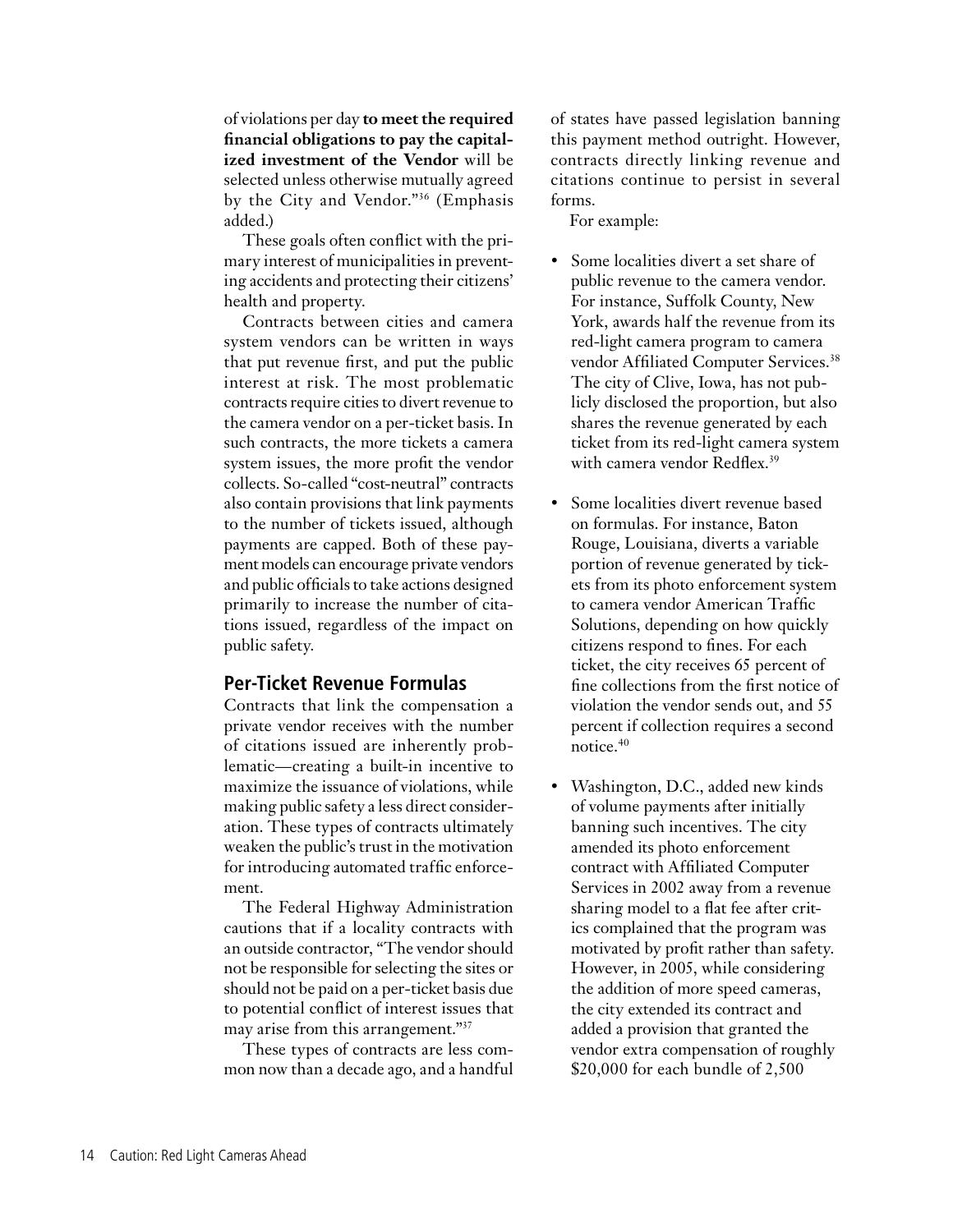tickets above 53,750 per month that the city's system issued.<sup>41</sup> The contract justifies the fee structure—a novel variant of the per-ticket compensation scheme—because changes in camera deployment were anticipated to create a "potentially significant increase in volume" of tickets.<sup>42</sup>

• Tempe, Arizona, may find itself diverting surcharges from traffic school. The city signed a contract with Redflex in 2007 based on a perticket revenue model. The city allows ticketed drivers to avoid fines by attending traffic school, for which it levies a surcharge. As a result, drivers have paid less than a third of the citations issued by its red-light camera system.43 In December 2010, Redflex filed a lawsuit against the city for \$1.3 million, plus attorney fees and costs, alleging that the surcharge for traffic school is covered under the revenuesharing terms of the contract, and that the city should have considered those fees as part of the automated red-light enforcement system, and thus shared the money with Redflex.<sup>44</sup>

## **Fee-For-Service Contracts**

The least problematic revenue model from a public-interest standpoint is the straight fee-for-service contract. In these contracts, municipalities agree to pay a vendor an up-front charge or a flat monthly fee that covers camera installation, maintenance, violation processing, and any other services the vendor offers, without regard to the number of tickets the system issues.

These revenue models have the advantage of removing any incentive to maximize revenue from the self-interest calculation of the camera vendor. The contractor still has an incentive to perform well because errant tickets, lost billing or technical problems with the equipment would displease the municipality, which would then be more

likely to contract with another company at the end of the term.

Fee-for-service contracts also give municipalities a clear picture of the cost of applying the system as part of an overall traffic safety management plan. They better enable municipalities to weigh whether red-light cameras, or other options to reduce crashes at intersections, are the most cost-effective way to enhance safety.

One example of a fee-for-service arrangement is the Redflex contract with the city of Sacramento, California. In this contract, Redflex charges monthly fees ranging from \$3,750 to \$4,200 per direction of approach for each of an initial set of 20 intersections, depending on the number of lanes and the type of violation enforced, and then \$4,750 to \$5,050 for each additional approach at new intersections.<sup>45</sup> The contract requires all prices to remain fixed for the duration of the contract (through 2012).46

## **Conditional "Cost-Neutral" Contracts**

In straight fee-for-service deals, the municipality takes on all of the risk that the privatized enforcement system might not generate enough revenue to pay for itself. Because of the potentially negative impact on already stressed government finances, municipalities may hesitate to enter into a deal like this without assurance that the program will not be too expensive.

In response—especially in areas where per-ticket revenue formulas are outlawed—camera vendors often use a new contract model, containing assurances that the contract will be "cost-neutral" for customers. These types of contracts allow camera vendors to market their product as risk-free for the city budget.

These "cost-neutral" contracts share features of both per-ticket and straight fee-for-service deals. Under these contracts, cities pay a monthly fee to a camera vendor. However, in the event that ticket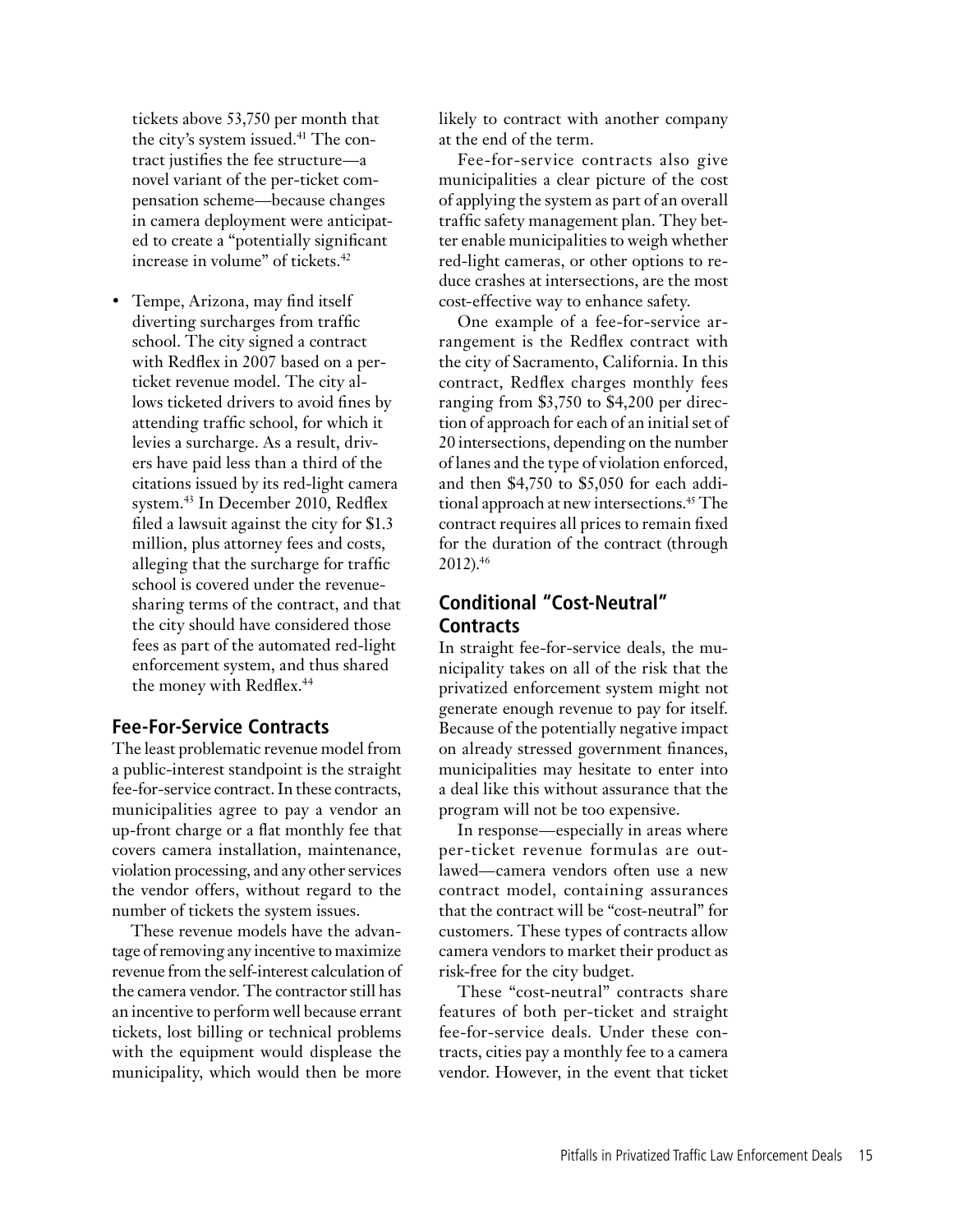# Payment Terms in "Cost-Neutral" Deals Can Vary

"Cost-neutral" contracts come in a variety of forms.

- Some variants allow the city to collect a minimum amount of revenue before any earnings are owed to the camera vendor. For example, the city of Citrus Heights, California signed a contract with Redflex which specifies that "Before any payment is due to Redflex, Customer shall be entitled to recover the sum of \$8,500 per month from the gross cash received from automated red-light violations […]" based on anticipated city expenses. Any amount above that level can be applied to Redflex invoices, up to the amount that the city has managed to collect by that point.
- Other variants of these contracts require any revenues collected to first be applied to vendor invoices before being directed to any other purpose. For example, Affiliated Computer Services' contract with Tallahassee, Florida, specifies that any revenues must first be applied to the vendor invoice, including any balance carried over from previous months, before being deposited in city coffers. Specifically, the contract states, "[w]hen Program Revenues in any given month exceed the total monthly fixed fees owed ACS in such month, then the excess Program Revenues shall be applied first to any cumulative deficit or balances due to ACS until all shortfall deficits or balances due are paid in full."48
- Some contracts require any accumulated deficits to be paid at the end of the contract period. For example, the contract that Ventura, California, signed with camera vendor Redflex, states, "In the event that the contract ends or is terminated and an invoiced balance is still owed to Redflex, all subsequent receipts from automated red-light violations for a period of 12 months from date of termination will be applied to such balance and paid to Redflex, which shall fully satisfy Customer's payment obligations under the contract."<sup>49</sup>
- Others, such as the contract Tallahassee, Florida, has signed with Affiliated Computer Services, allow any payment deficits to expire at the end of the contract period.

Whether "cost-neutral" contracts are legal or not in states that have banned per-ticket revenue arrangements is a matter of active legal challenges. For example, several lower-level courts in California have ruled that cost neutral contracts are illegal, but the decisions have not been "published," and therefore cannot serve as precedent for other court decisions.<sup>50</sup>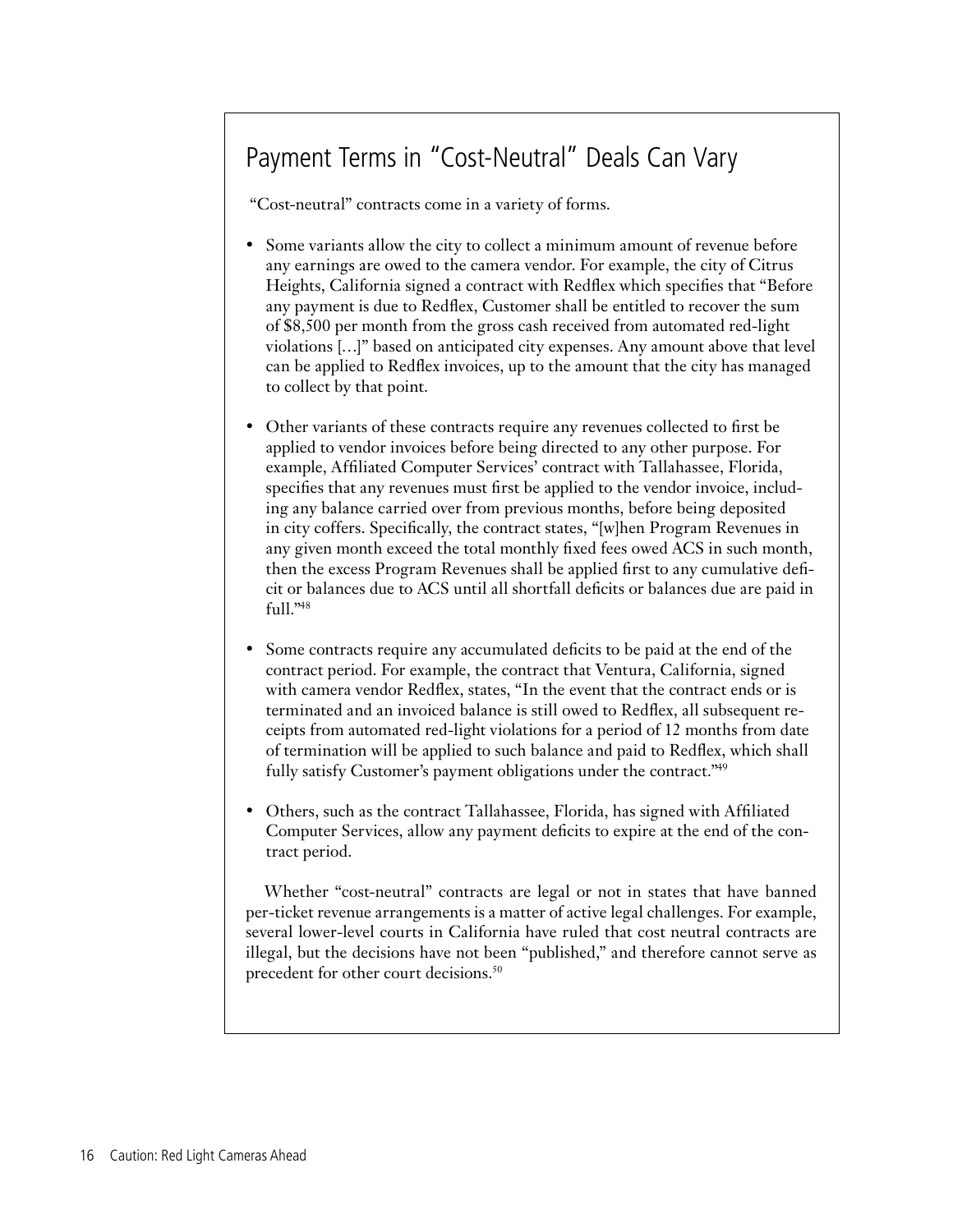revenues fail to cover the vendor fee in any given month, cities may delay payment to the vendor.

Because vendor compensation below the defined monthly cap is linked to the number of tickets issued, these types of contracts create incentives for camera vendors to ensure that the camera systems deliver a minimum amount of monthly revenue. This pressure can lead vendors to include contract conditions that threaten the public interest.

For example, when the city of Roseville, California signed an agreement with Redflex in 2008 for a red-light camera system, the contract contained language that gave Redflex veto power over proposed camera placement to limit its exposure to financial risk. Roseville suggested a set of intersections to the company, but as Roseville Police Spokeswoman Dee Dee Gunther told the *Roseville Press Tribune*, Redflex "came back and basically said we can't find any intersections that would be financially feasible for us to do this and still guarantee cost-neutrality," unless the city agreed to enforce regulations against rolling right turns. The city chose not to do so, and the contract was terminated without breaking ground on any camera installations.47 In other words, the private camera vendor determined that it was not in its financial interest to install cameras to best support Roseville's safety goals.

Other cities have not been as diligent as Roseville in negotiating deals without terms that undermine the public interest.

# Contract Terms Can Limit Government Discretion to Set Transportation Policy

Contracts for automated traffic law enforcement systems can include conditions that limit public control over how to set and enforce traffic regulations.

For example, some contracts impose financial penalties on cities that undertake safety engineering modifications at intersections governed by camera systems—especially when those modifications have an effect on the volume of citations a system can issue, and thus the amount of revenue it can generate. Contracts can also require communities to enforce right-on-red violations, rather than giving local authorities the discretion to decide how to prioritize the enforcement of these infractions in the context of its overall traffic safety goals.

Limiting government authority to set its own safety standards puts the public at risk and diverts traffic law enforcement toward maintaining revenues rather than achieving transportation and safety goals.

## **Safety-Oriented Intersection Engineering Changes**

At intersections with high rates of crashes caused by red-light running, traffic engineers can make engineering changes to reduce collisions. The Federal Highway Administration (FHWA) considers engineering, education and enforcement the three pillars of an effective program to address red-light running.

Education can help drivers learn how to better respond to signals and become more aware of the consequences of reckless driving decisions. Enforcement can provide incentives for drivers to behave cautiously, incentives which become stronger as the fines become higher and more certain. These two tools are well suited for influencing driver behavior.

However, deficiencies with the intersection itself that contribute to red-light running can only be addressed through engineering. FHWA recommends "that a traffic engineer be called upon to review the intersection and approach geometry, signal timing details, and other relevant engineering features to ensure that the red-light-running problem [at a given in-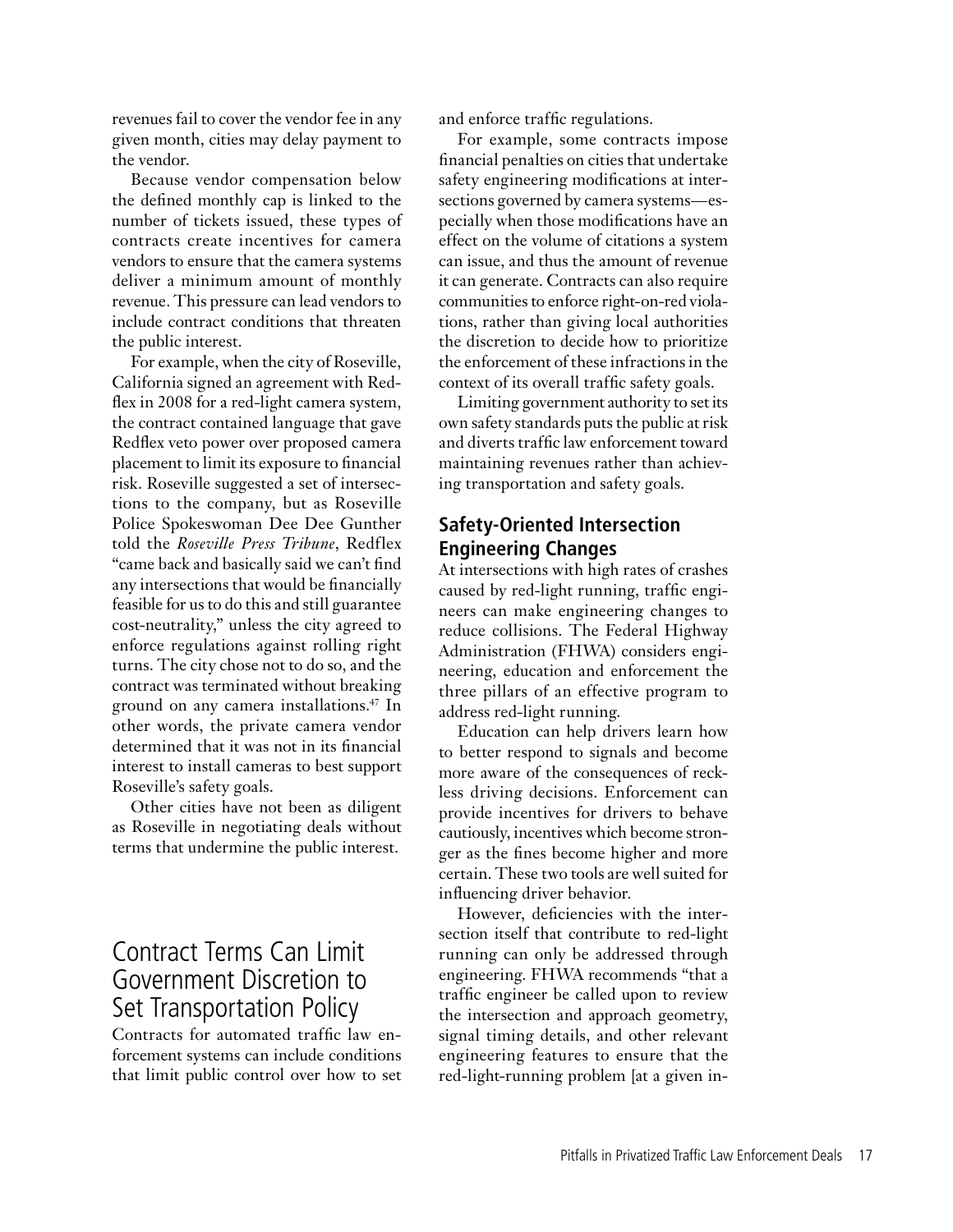tersection] is behavioral and not the result of an engineering shortcoming. Cameras should be considered/installed only after engineering solutions have been proven ineffective where there is a red-light-running problem."51

Possible engineering measures that may reduce accident frequency at intersections include:<sup>53</sup>

- Increasing signal and intersection visibility so that traffic lights can be seen more clearly and from a greater distance;
- Adding intersection warning signals, painting more visible pavement markings, or reducing the speed limit approaching the intersection;
- Providing sufficient yellow signal duration to give drivers enough time to react to the signal change, based on the speed of traffic, the road grade, the intersection width, and other factors;
- Adding an all-red signal interval to give traffic time to clear before releasing cross-traffic;
- • Coordinating signals to improve traffic flow;
- Adding turn lanes and/or exclusive turn signal phases to reduce driver exposure;
- Transforming the intersection into a roundabout, or otherwise altering the geometry of the intersection.

Contracts for automated traffic law enforcement systems that limit local authorities' ability to implement safety changes are not in the public's best interest.

## **Yellow Light Duration**

When traffic engineers lengthen a yellow signal at an intersection, drivers have more time to react to a signal change. This tends to reduce the number of accidental red-light violations. For example, the Texas Transportation Institute studied three years' worth of police reports at more than 180 intersections in Texas. The organization found that when yellow light duration was one second shorter than international guidelines, red-light violations doubled. When yellow light duration was extended one second beyond guidelines, red-light violations fell by half.<sup>54</sup>

# Resources for Increasing Intersection Safety

T describing different traffic engineering solutions—such as making signals more he Federal Highway Administration maintains a wealth of resources online visible, improving driver awareness of an upcoming intersection, altering intersection design, or improving the operation of signals—that communities can use to increase intersection safety. Improving driver compliance with red lights is just one among a number of possible actions to reduce crashes. For further information, including sample intersection safety action plans that provide guidance on how to identify and deploy cost-effective and publicly acceptable safety strategies, see the Federal Highway Administration's Office of Safety website at safety.fhwa.dot.gov/intersection.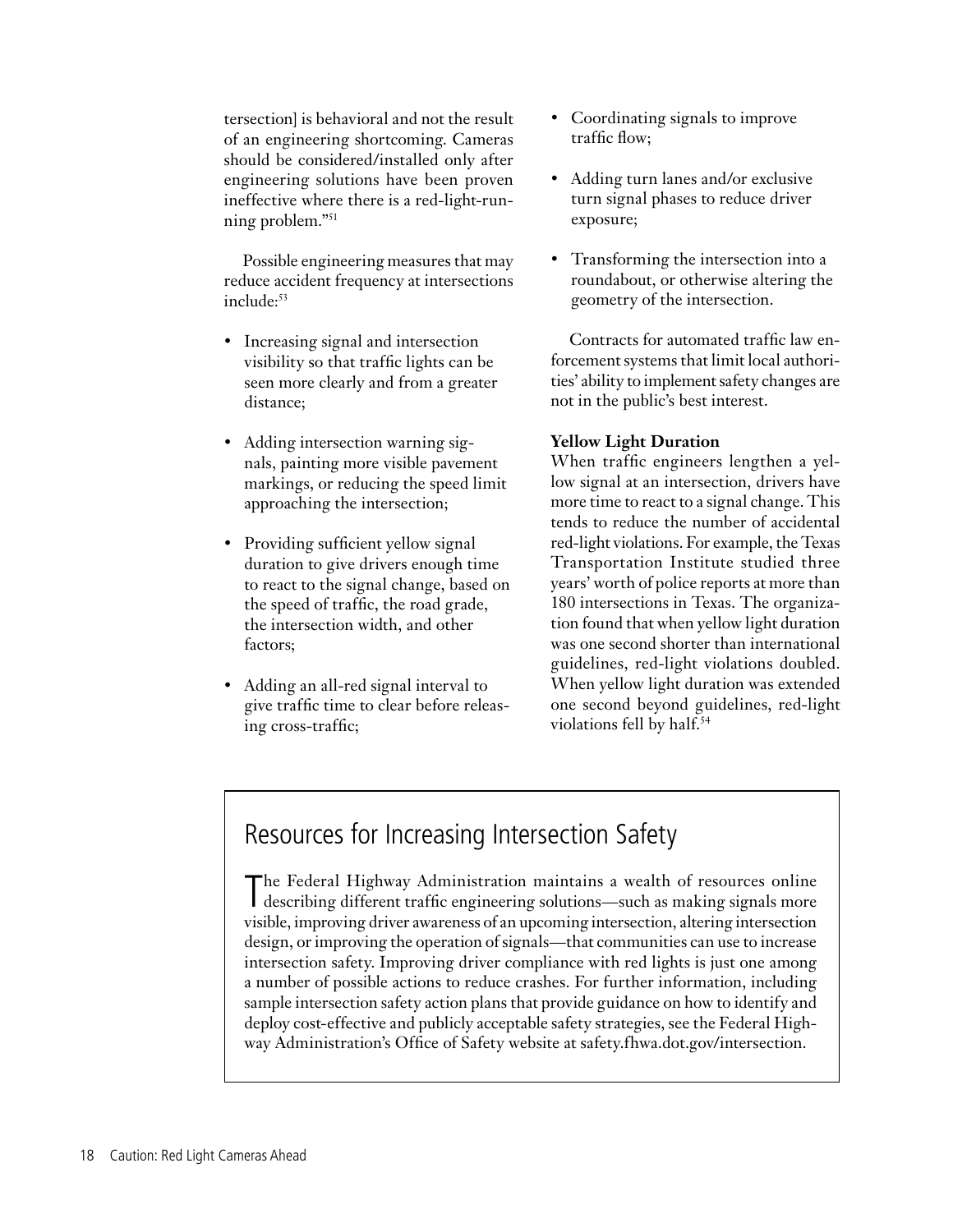



Photo credits: Federal Highway Administration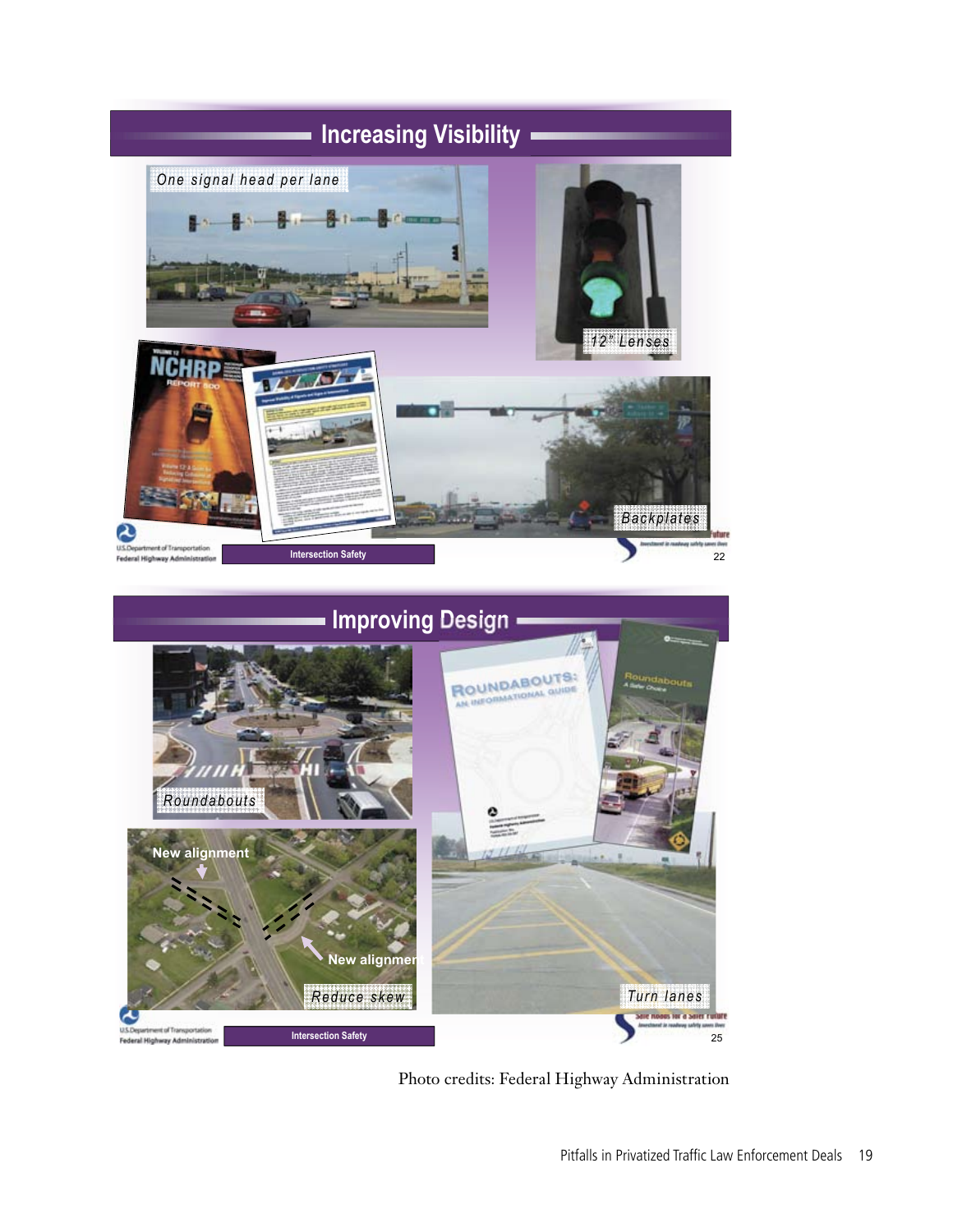"Cameras should be considered/installed only after engineering solutions have been proven ineffective where there is a red-light-running problem."

– Federal Highway Administration Guidance for Implementing Red-Light Camera Systems<sup>52</sup>

> In its guidance for implementing redlight camera systems, the Federal Highway Administration notes that "[c]hanges in the yellow times after red-light camera systems are in place and operational will affect the number of photographed violations, increasing the number of violations when yellow times are shortened and reducing the number of violations when yellow times are lengthened."55

> Accordingly, decisions affecting yellow light timing at an intersection monitored by an automated traffic signal enforcement system affect the number of tickets a system can issue—and thus, the amount of revenue that it can generate.

> Some contracts that municipalities have signed with camera vendors include provisions that inhibit local authorities from determining and setting their own appropriate yellow light timing. For example, the city of Bell Gardens, California signed a contract with Redflex in 2008 that would penalize the city if it chooses to alter yellow light timing at intersections where cameras are installed. Contract language gives Redflex the option to penalize the city by nullifying the cost-neutral protections in the contract if it "fails to maintain the minimum yellow light change interval as established by the Institute of Transportation Engineers [ITE]."56 The cities of Citrus Heights, Hawthorne and Corona, California

have similarly structured contracts with Redflex.57

In 2001, a lawsuit against San Diego's camera program revealed documents showing that the vendor prioritized intersections with short yellow signal timing, high traffic volume, and downhill approaches—all factors that would tend to increase citation volume and thus revenue—for camera placement. The intersections where cameras were placed were not necessarily the intersections with the largest number of accidents.<sup>58</sup>

## **Right-on-Red Enforcement**

Law enforcement agencies in different cities choose which types of violations to prioritize in the name of public safety, including whether or not to ticket motorists who make a "rolling stop" rather than a complete stop behind the line before turning right on a red light. Different states and localities treat these situations differently and police officers normally use their own discretion. A car that barely pauses before a right turn that forces school children to scatter on a crowded corner might be treated differently than a rolling right turn at an empty intersection, for instance.

In Green Cove Springs, Florida, a judge has rejected all red-light violations during right turns that are contested in court, saying "State law isn't precise enough in defining what the cameras must depict to make a valid case against drivers in such cases."59 Nonetheless, reportedly, most people who receive fines pay them without a challenge.

With automated camera systems, the number of fines issued will largely be determined by how the vendor programs the criteria for identifying a right-on-red violation into the device by the camera vendor, typically in consultation with the local jurisdiction. Any further discretions would involve employees of the camera vendor who review evidence of a violation, or later review by a representative of the local jurisdiction.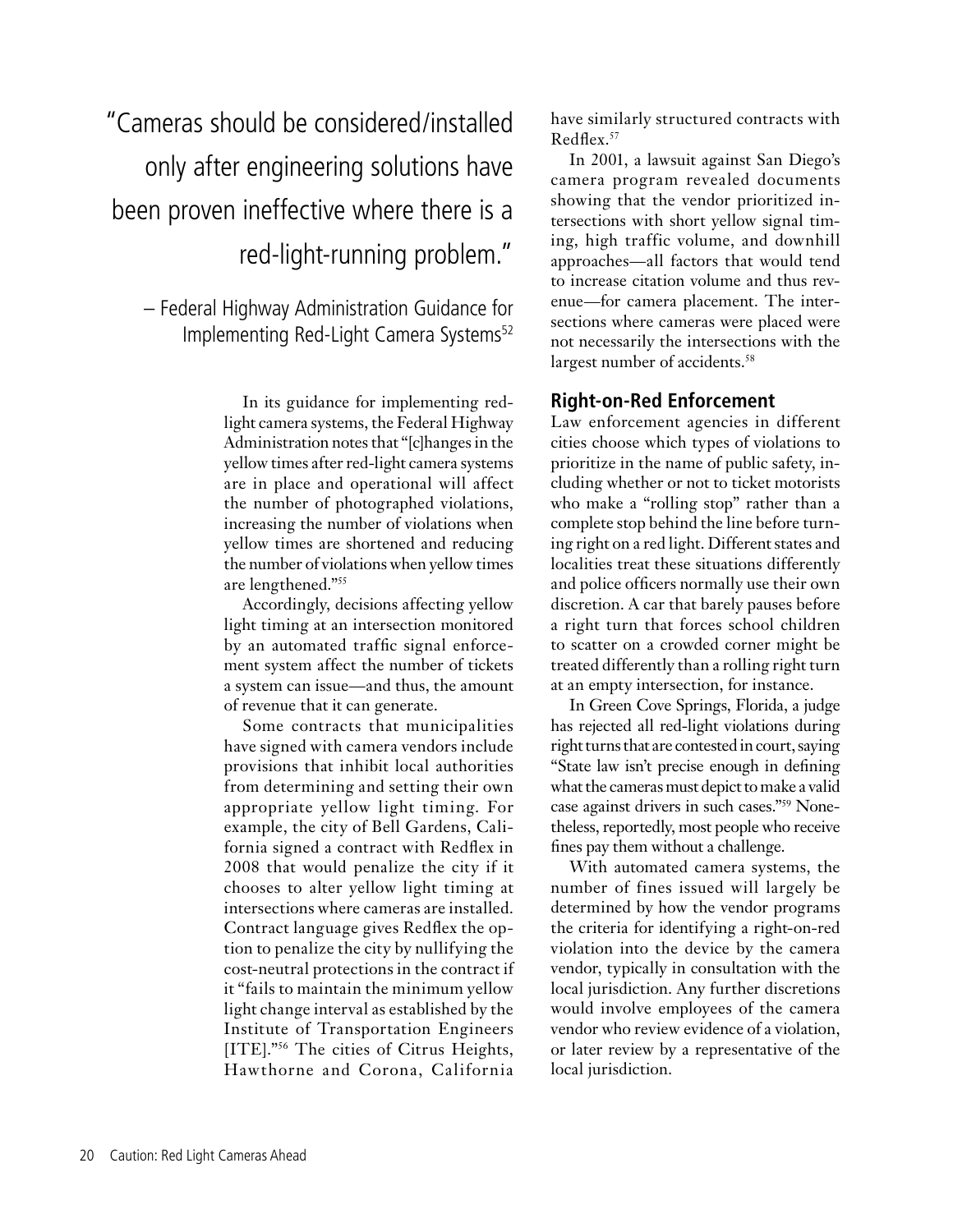When camera vendors are even partially compensated based on the number of citations issued, the companies have a financial interest in stricter enforcement of red-light turn violations. Including these violations within an enforcement program can dramatically increase the number of citations a photo enforcement system issues, and therefore improve the company's bottom line.

For example, in Baton Rouge, Louisiana, violations recorded by a camera system more than quadrupled in the month after it was set to detect rolling right turns.<sup>60</sup> In the city of Los Angeles, three-quarters of all photo-enforcement tickets issued in the first nine months of the year 2010 cited red-light violations on a right hand turn.<sup>61</sup> At one intersection, 91 percent of tickets were for right-hand turns; $62$  at another intersection rolling right turns accounted for 97 percent of all citations issued.<sup>63</sup>

Reflecting camera vendors' interests, some contracts reduce the ability of municipalities to make their own decisions on how to address right turn violations.

In some cases, contract terms require municipalities to strictly issue tickets on all right turns that do not first come to a complete stop, or enable vendors to impose financial penalties on cities that choose to alter their enforcement standards.

For example:

- The contracts between the cities of San Carlos and Belmont, California, and Redflex simply say "Customer agrees to enforce all right hand turn violations."64 The consequence for not enforcing right turn violations is unclear in the contract language, but presumably could involve financial penalties or litigation.
- • Redflex's contract with Ventura, California, leaves the door open for the company to penalize the city if "the city fails to enforce right turn

violations (from automated red-light violations), in good faith and due diligence, if and when systems are configured for this purpose as mutually agreed between Redflex and the City."65 Redflex added this measure to the contract with Ventura in an amendment adopted in November 2008—previously the company had invoiced more than \$1.7 million to the city that went unpaid because of the "cost neutrality" language in the payment terms of the contract.<sup>66</sup> Other California cities with contracts similar to Ventura's include Citrus Heights, Bakersfield, Bell Gardens, Lynwood, and Walnut. 67

Contracts often require the city to give the camera vendor a voice in developing the standards for what constitutes a violation of the red signal during a right turn. For example,

• Tallahassee, Florida, signed a contract that assigns Affiliated Computer Services to "Develop the Program Infraction criteria and Enforcement Documentation (collectively the "Business Rules"), sample Notice of Violation and other relevant



*When camera vendors are even partially compensated based on the number of citations issued, the companies have a financial interest in stricter enforcement of red-light turn violations.* Credit: Flutter Media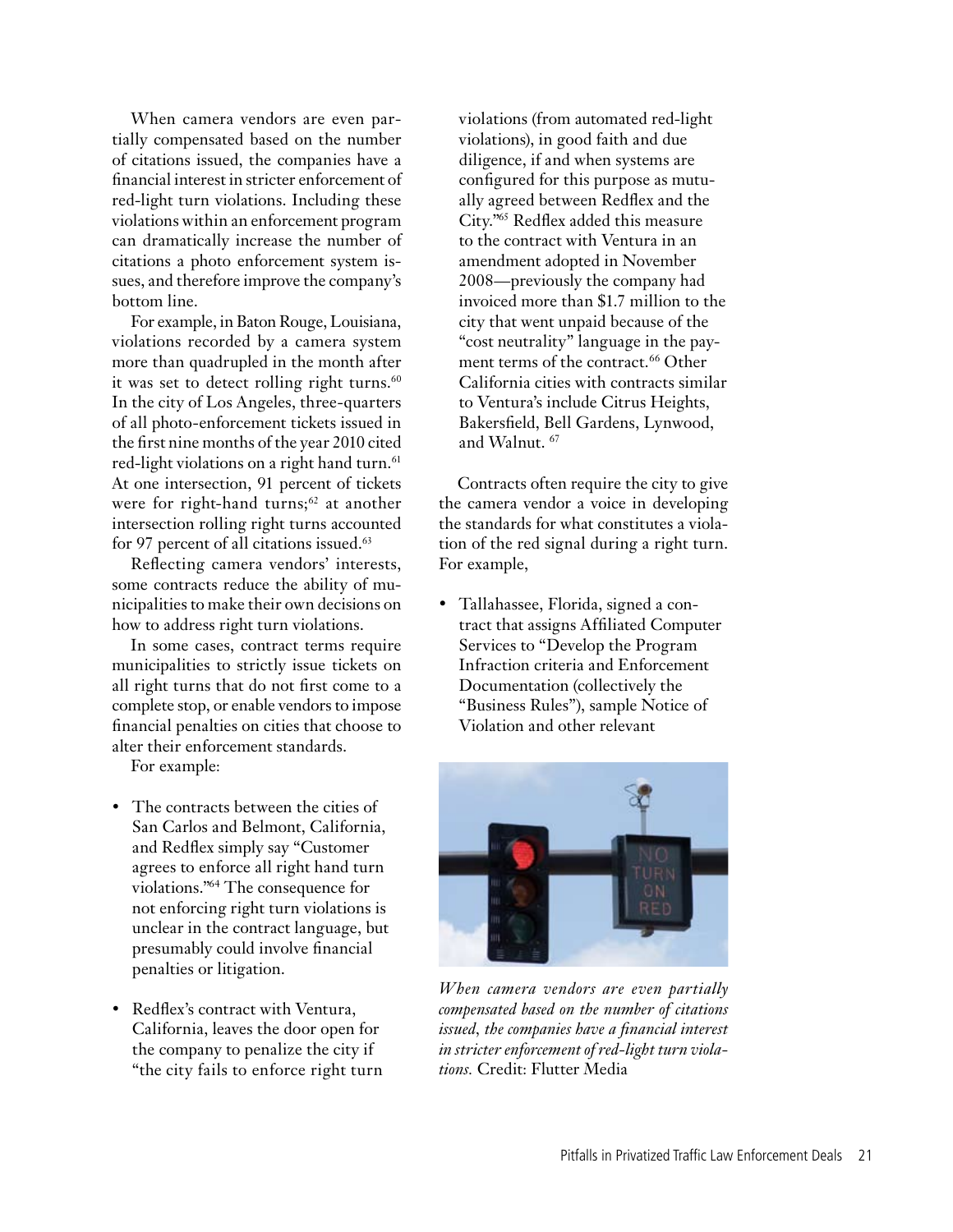documents for approval by the City". 68 And Citrus Heights, California, signed a contract that gives Redflex the responsibility to "Develop the Redlight Violation Criteria in consultation with the Customer." 69

## **Ticket Quotas**

Contracts for photo enforcement systems typically do not give camera vendors the authority to issue citations. Contracts often contain, in all-capital letters, the text:

*[Vendor] hereby acknowledges and agrees that the decision to issue a citation shall be the sole, unilateral and exclusive decision of the authorized officer and shall be made in such authorized officer's sole discretion (a "citation decision"), and in no event shall [Vendor] have the ability or authorization to make a citation decision.*

Law-enforcement decisions about when to ticket remain, at least formally, in the hands of police officers. Citizens may regard this as important because they want decisions about when the force of law should be applied against individuals to remain in the hands of public officers who are accountable to democratically elected representatives. However, when contracts penalize municipalities that do not approve enough tickets, then police policies and discretion will likely be tilted to avoid those penalties. One way this can happen is to effectively set a ticket quota, which undermines the authority of local officials to decide which violations warrant citations.

For example, the contract between Walnut, California and Redflex states that the city could pay a financial penalty if "the City or Police waives more than 10 percent of valid violations forwarded to the Police for acceptance." 70 Roseville, California signed a contract with Redflex in 2008 that contained the same provision.<sup>71</sup>

# Contracts Can Penalize Communities for Early **Termination**

An important issue concerning the privatization of municipal services is whether it creates new risks for municipalities by locking them into arrangements that will be painful to undo if unexpected problems arise or results are worse than expected.

In other activities where municipalities have more traditionally outsourced services such as garbage collection and building maintenance, communities very often decide to bring functions back inhouse after experimenting with privatization. In fact, research by Mildred Warner at Cornell University and others examines regular surveys of local governments that have been conducted since 1982. The research shows that since 1997 local governments have brought activities back into government provision more often than outsourced new activities.72 Some of the areas where contracting back in outpaces the rate of outsourcing include traffic-related activities such as traffic signs, street signs, street plowing and street cleaning.73 According to surveys of government managers, the most common reason given for reversals are problems with service quality followed by lack of cost savings, improvements to government efficiency, problems with monitoring contractors, and citizen support for bringing the work back in-house.74 The surveys also show that city managers who monitor outsourcing contracts more closely are more likely to reverse the outsourcing subsequently.<sup>75</sup>

These concerns are likely to apply with deals outsourcing aspects of traffic law enforcement as well. In dozens of locations, citizens groups dissatisfied with the service have brought up ballot measures to eliminate camera systems. Other jurisdictions have encountered unexpected costs, including increased courtroom traffic.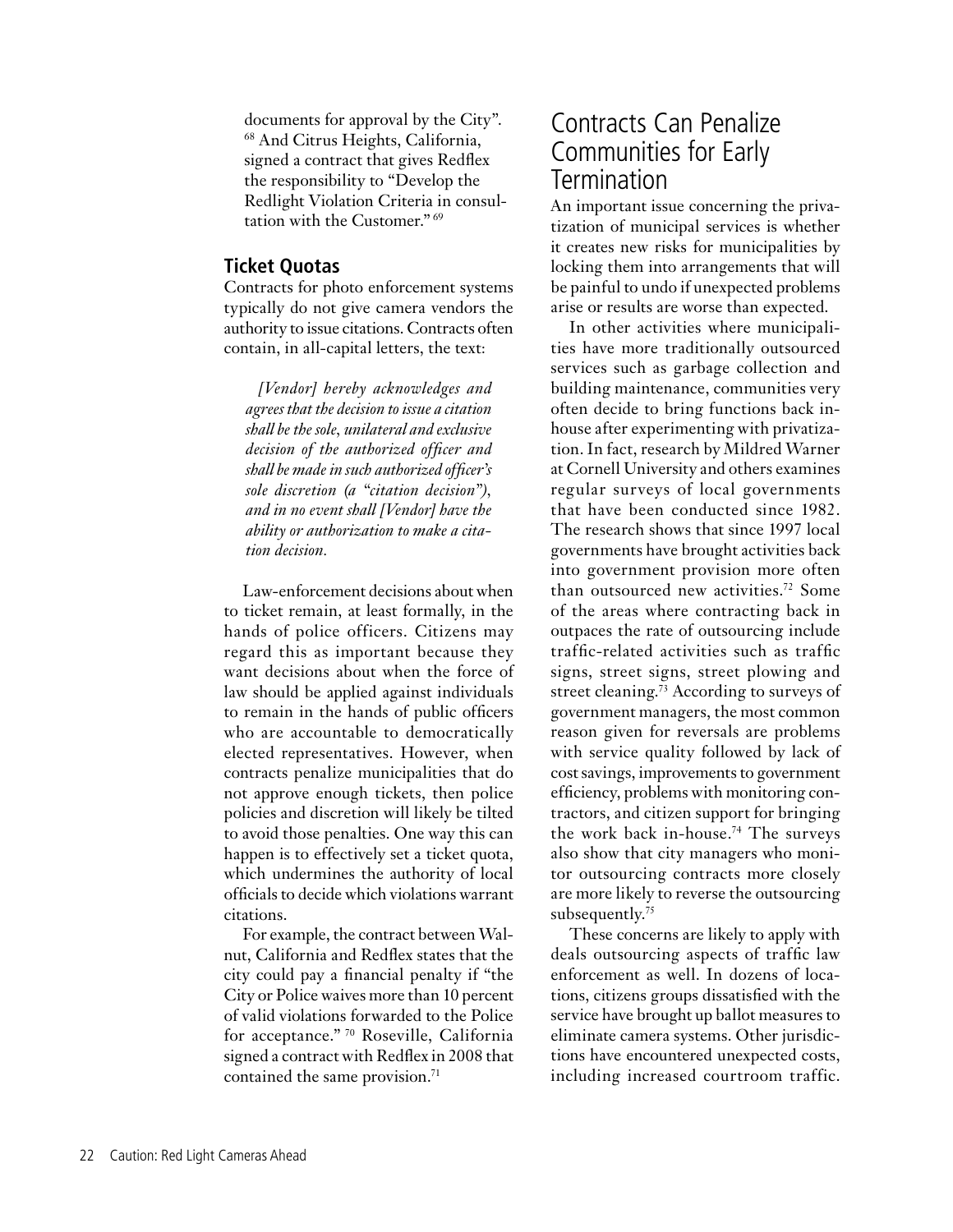For example, Miami-Dade traffic courts handled 20,000 red-light citation cases in August 2011, virtually filling up all available courtroom space.76

The point is not that municipalities should not consider privatizing certain services or experiment with outsourcing. But a common experience of other municipalities across a variety of activities is that it often does not work out. Transition costs can therefore be very important. Contracts that stipulate high costs and rigid conditions for bringing activities back in-house impose risks on municipalities and can leave communities locked into arrangements they do not want.

Many automated traffic law enforcement contracts create risk by penalizing municipalities or leaving them exposed to costly and disruptive lawsuits in the case of early termination of the contract, leaving taxpayers on the hook even if the camera system fails to meet community objectives. Contract terms that keep municipalities locked in with heavy cancellation fees or threaten them with expensive litigation if they change their minds are not in the best interests of the public.

- Some contracts specify that if the city terminates the contract early the city will owe the vendor cancellation fees. For example, under Belmont, California's contract with Redflex, the city would owe as much as \$80,000 per approach (with up to 4 approaches per intersection) if it chose to withdraw from the contract before it expired.77 In Tallahassee, Florida, if the city cancels its contract with ACS for reasons of convenience, it will owe a cancellation fee of \$100,000, in addition to any unpaid balances, no matter how much revenue the program has collected over time.78
- Other unexpected risks, as previously mentioned, can take the form

of vendors suspending protections on "cost-neutral" contracts. For example, Ventura, California's "cost-neutral" contract with Redflex stipulates that, should there be a balance remaining in the invoice due Redflex at the end of the contract term, revenues from an additional 12 months of camera operation will be applied to pay the deficit. Many "cost-neutral" contracts specify that cities will no longer be able to defer monthly payments "If systems are deactivated due to customer requirement." 79 Moreover, many contracts state that "If a system is deactivated at the Customer's request, the monthly fee will continue."80

These contracts have created real problems for cities that moved to cancel their photo enforcement programs when they failed to meet safety goals, when they cost more than anticipated, or when citizens reacted angrily to the introduction of camera systems.

#### **Houston, Texas**

In 2006, Houston signed a contract with vendor American Traffic Solutions for a photo red-light enforcement program. Over the next four years, the system collected more than \$44 million in fines.<sup>81</sup>

A group of citizens launched a ballot initiative to eliminate the camera program.82 The group managed to place the initiative on the November 2010 ballot, and won convincingly, despite the fact that a group called Keep Houston Safe, largely funded by American Traffic Solutions, spent on the order of \$1.5 million on a legal and public relations effort to defend the contract.<sup>83</sup>

After the vote, American Traffic Solutions filed suit in federal court to keep the cameras in place.

Houston had renegotiated its contract in 2009, eliminating the provision that gave the city the option to terminate the contract for convenience without penalty.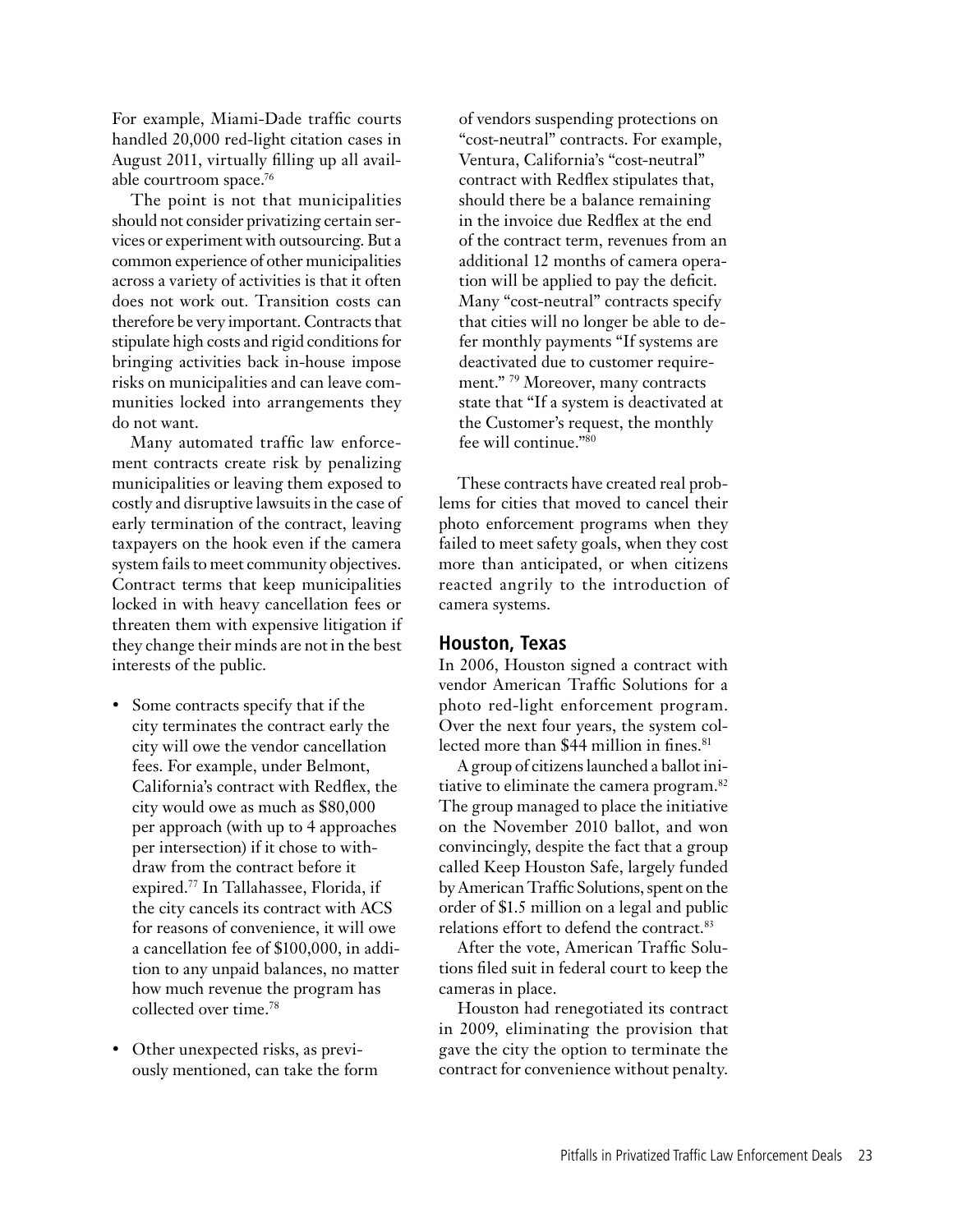Instead, the city agreed to a new contract that clearly stated that the agreement "remains in effect until May 27, 2014," without option to terminate.<sup>84</sup> The new contract was an attempt by the city to keep its photo enforcement program in place, even if the state legislature passed a bill that would ban new contracts or contract extensions for privatized traffic law enforcement.<sup>85</sup>

In June 2011, a federal judge decided that the results of the election were invalid. The city, under budgetary pressure, decided to restart the camera enforcement program. Houston Mayor Annise Parker said in a statement: "The City just went through a very painful budget process in which nearly 750 employees were laid off and park, library and health services were cut back. We simply don't have the millions they claim we would owe for violating the court decision and our contractual obligation to American Traffic Solutions (ATS). Therefore, I have decided the fiscally-prudent path to take is to turn the cameras back on while also seeking a second chance for the voters in the courts."86

During ongoing talks, American Traffic Solutions asked the city for \$18 million to settle the contract dispute. In response, Mayor Parker declared that the company was out of bounds and asked the city council to vote on a resolution to shut off the cameras and ban them outright. The council obliged in August 2011, and city officials again deactivated the camera program.87

In response, American Traffic Solutions upped its demand for early termination to \$25 million. Andy Taylor, lawyer for the company, told the *Houston Chronicle*, "Houston has always enjoyed for decades a great business reputation where a deal is a deal. In the courthouse they call that the sanctity of contract. Today, the City Council tarnished the reputation of the city by throwing out a valid agreement with our

company. […] As a result of throwing it out, it's going to make the streets of Houston less safe, and it's also going to open up, I'm sad to say, the taxpayers to liability to the tune of millions of dollars."

As of the publication of this report, this dispute remains unsettled.

#### **Baytown, Texas**

The city of Baytown, Texas, signed a five year contract in 2008 for a red-light camera system with American Traffic Solutions. In May 2009, the city amended the agreement to extend for 15 years. Under the payment terms of the contract, the city shared a percentage of the revenue from each ticket with the camera vendor.<sup>88</sup>

However, in November 2010, citizens voted to end the program. Citizens opposed to the camera program collected signatures for a ballot initiative that required the physical presence of a uniformed officer at an intersection before a red-light ticket could be issued. The ballot initiative passed with 58 percent of the vote.<sup>89</sup>

In order to comply with the results of the election, the city drastically reduced the number of approvals of potential violations captured by the American Traffic Solutions system, since it did not have the personnel to ensure the presence of an officer at every camera location all the time.In December 2010, the city only approved 21 percent of citations, and in the first week of January 2011, it approved none. $90$ 

In response, in February 2011, American Traffic Solutions filed a lawsuit against Baytown, alleging breach of contract because the city was not approving enough tickets.91 The company also discontinued operation of the system.

Andy Taylor, lawyer for the vendor, wrote to Baytown officials, "the entire purpose of the program is to automate the detection of red-light runners without the necessity of relying upon personal observation by a peace officer. By changing the program to require personal observation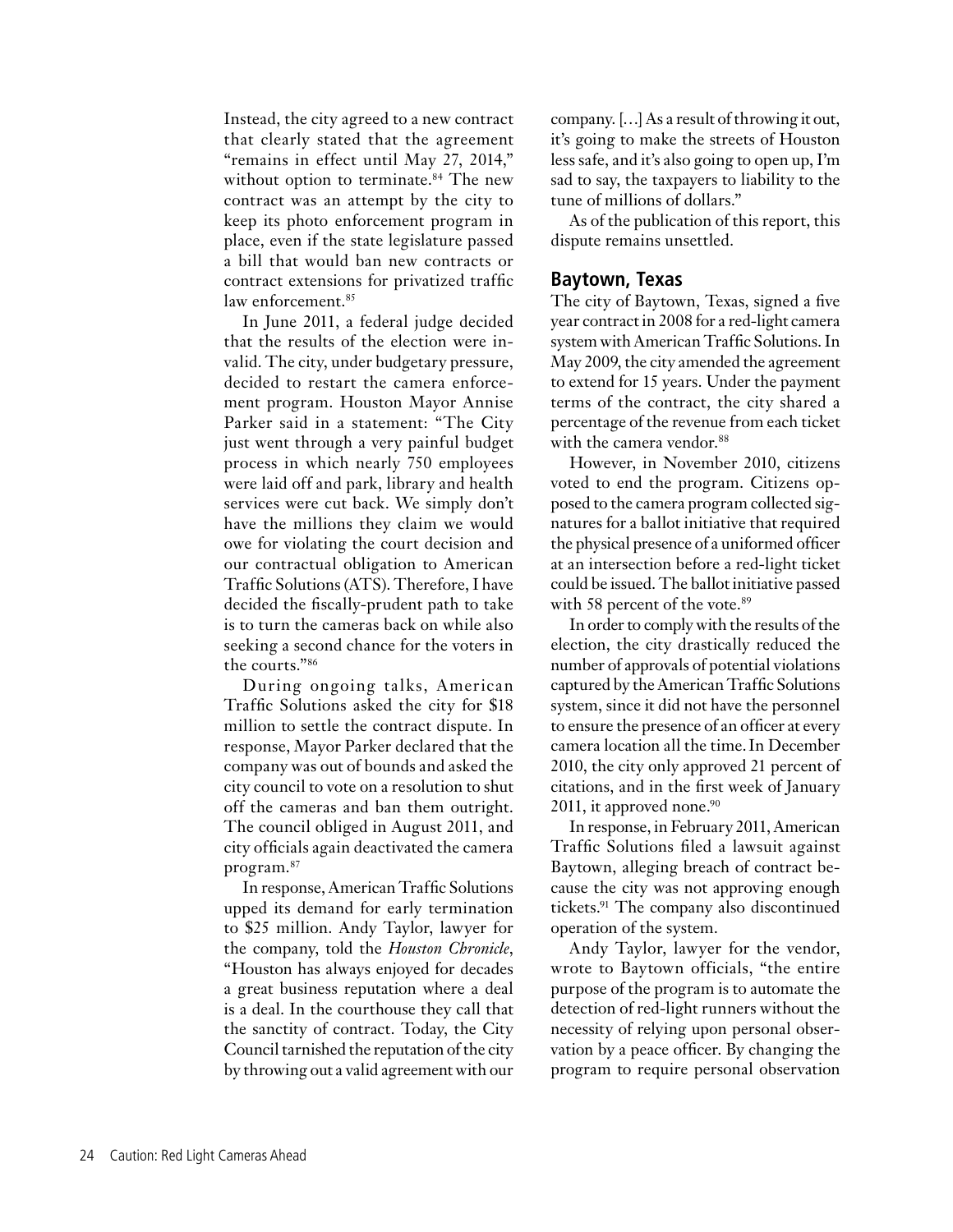of red-light running by a peace officer, the city has unilaterally breached the material terms of the agreement."92

City lawyers countered that the vendor was responsible for complying with all local laws and regulations under the contract, and that the new law created by the citizen vote was no different.<sup>93</sup>

In August 2011, Baytown settled the dispute by authorizing a \$1 million payment to American Traffic Solutions and nullifying the ballot initiative in exchange for early camera removal.<sup>94</sup>

#### **San Bernardino, California**

San Bernardino began a contract for photo red-light enforcement with Nestor Systems in 2005. American Traffic Solutions took over the company and the contract in 2009. The contract term extended through 2014 for the last authorized camera system.

In January 2011, the San Bernardino chief of police recommended to the city council that the city extend the contract and add cameras. However, based on testimony over the proposal, the city council decided "that the City has lost business because of the red-light cameras and they're not making the City any safer."95 In other words, the council decided that the program was not meeting its objectives. Council members instructed the city manager to develop a set of recommendations for exiting the contract early.<sup>96</sup>

In March 2011, the chief of police told the city council that exiting the contract would trigger about \$110,000 in fees to American Traffic Solutions. Judging the fee acceptable, the council voted to exit the contract early.

However, the city's estimate was flawed. American Traffic Solutions came back to the city, saying that in fact, the termination fee would approach \$1.9 million.<sup>97</sup> The city balked at the high cost, and allowed the traffic cameras to continue operating.98 The city attorney and the police chief began a public disagreement, and the police chief decided to resign.<sup>99</sup>

The city eventually gave up on its effort to abort the red-light camera contract. In September 2011, the city council voted to extend the operation of its camera system through July 2014, upgrading some cameras and moving some to new intersections. American Traffic Solutions expects to earn \$2.4 million in revenue from the deal.<sup>100</sup>

## **Victorville, California**

In March 2011, activists gathered at the Victorville, California, city council meeting and urged council members to end the city's photo red-light enforcement program. At the meeting, city manager Jim Cox told the city council that when asked about the possibility of terminating their contract early, Redflex responded, "There is no provision in the contract for the City to buy their way out of the existing contract."101

He concluded that, unless Redflex relented, "the only way that we can cancel the contract is to not live by the terms, which would cause litigation."102

Victorville had originally signed a contract with Redflex in 2007. This contract allowed the city to terminate the agreement for any reason, but only within one year after the date of camera installation.103 In July 2010, the city negotiated with Redflex to remove six cameras while extending the contract for the remaining 10 cameras to 2014. This contract did not add any new early termination language, leaving Victorville with no option to end service if it so chose.104

The city hired a lawyer to investigate its options, who concluded that "Redflex is unfortunately not so reasonable. They are only interested in making as much money as possible before the cameras are removed."105

As of the publication of this report, Victorville has yet to reach a solution.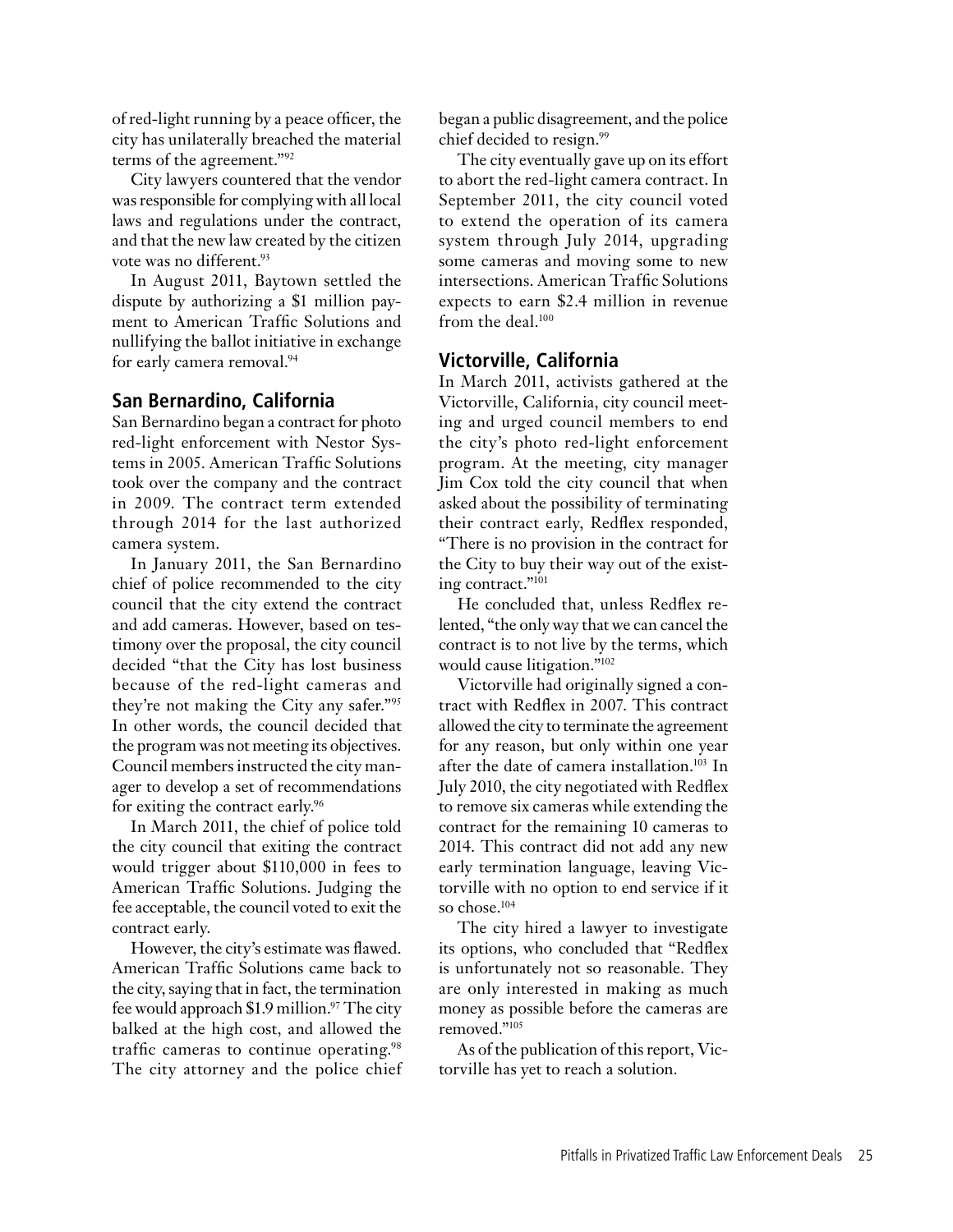#### **Loma Linda, California**

In 2009, the city of Loma Linda, California, lengthened the yellow light duration at camera-enforced intersections, dramatically reducing the number of straight-through and left turn violations.106 When city council members, under pressure from citizens upset about receiving tickets primarily for right turn on red violations, moved to cancel the photo enforcement contract, Redflex threatened to charge the city more than a half million dollars.107

Loma Linda decided to finish out the term of its contract and allow the program to expire in December 2010.108

# The Privatized Traffic Law Enforcement Industry Has Significant Political Clout

It is hard to imagine meter readers lobbying for an increase in the number of parking meters in a town, or traffic cops arguing for more stop signs, solely on the basis that doing so would enable them to write more tickets.

Yet, that is precisely the dynamic that exists with the privatized traffic enforcement industry. The industry's business model depends on more governments adopting their technology and enforcing traffic laws in ways that boost the industry's bottom line. In other words, when there is profit to be made from enforcing traffic laws, there becomes a lobby for creating more violations.

The privatized traffic enforcement industry has amassed significant political clout that it uses to shape traffic safety. That clout comes in the form of influence in state legislatures and over local governments, influence over public opinion, and efforts to create the appearance of

grassroots support. The industry has deployed this clout many times over the past year—notably in Washington state and in Texas, where ballot initiatives threatened the private traffic enforcement business model; and in Florida, which passed a new law authorizing camera use statewide.

Given the significant resources that camera vendors bring to bear to advance their interests, governments must be even more aware of the potential pitfalls in privatizing aspects of traffic law enforcement—and vigilant in their defense of the public interest.

## **Influencing State Legislatures and Local Governments**

Camera vendors have worked to build influence in state legislatures and with local government officials, through extensive marketing efforts, lobbying and campaign contributions.

#### **Lobbying Lawmakers**

At the state legislative level, camera vendors retain professional lobbyists to expand authorization for camera programs and defend against legislation that could reduce revenue.

American Traffic Solutions is particularly active in Florida. The company holds more than 65 contracts in the state, making it the leading camera vendor there.<sup>109</sup>

However, before 2010, many Florida communities operated camera systems in a legal gray area. The state hadn't authorized the use of the cameras, leaving tickets subject to legal challenges.

Lobbyists for American Traffic Solutions rose to the challenge. According to an analysis by the *Sun-Sentinel*, American Traffic Solutions spent more than \$1.3 million lobbying legislators since 2007, and \$200,000 contributing to 2010 political campaigns.110 Other camera companies spent as much as \$620,000 in total on lobbying and campaign contributions over the same period.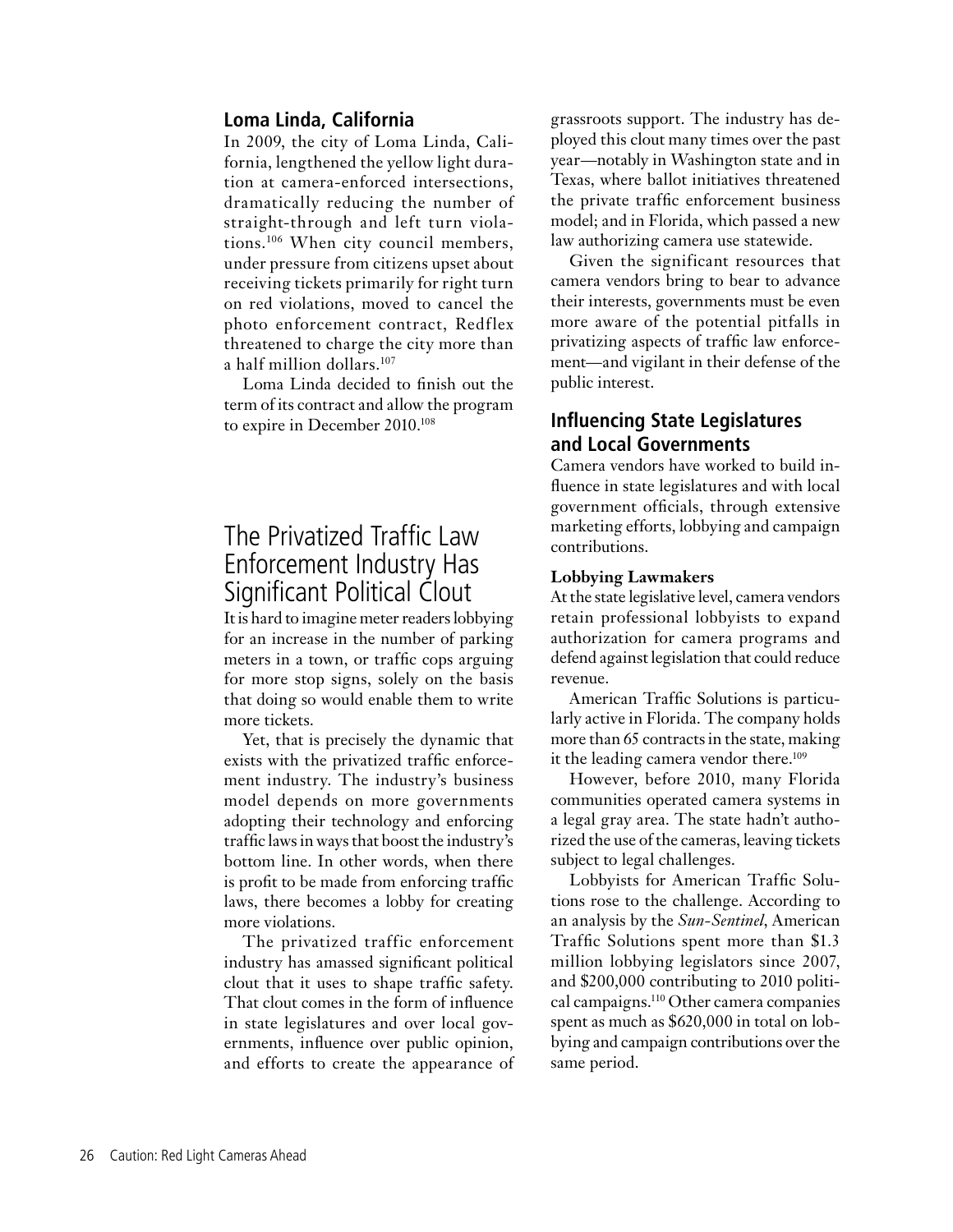The *Sun Sentinel* report concluded: "The companies hired a legion of lobbyists to work politicians from local city halls to the state Capitol**.**"111 American Traffic Solutions alone hired as many as 17 lobbyists to work in the state capitol, and nearly another two dozen to work at the city and county levels, especially in heavily populated areas of southern Florida.<sup>112</sup>

The lobbying effort yielded victory for camera vendors in May 2010, when the legislature authorized the use of privatized traffic law enforcement systems.<sup>113</sup> More victories followed in 2011, when the legislature defeated an effort to ban red-light camera systems and killed a bill that would have required municipalities to adopt longer yellow light times to increase intersection safety—reducing the revenue potential of camera systems.<sup>114</sup>

In its 2010 annual report to investors, Redflex boasted that "During FY2011, all efforts to ban Redflex's programs through state legislation were defeated."115 Redflex noted in the report that it would continue to work to improve the legislative environment by:<sup>116</sup>

- • "proactively seeking to enable and improve the statutory basis for road safety systems as well as defend against adverse developments";
- "using its network of advisors and municipal customers to defeat these efforts [to limit or remove road safety enforcement technologies]";
- "promot[ing] new laws or amendments to existing law that enhance the efficiency and stability of road safety enforcement programs"; and
- • "working proactively to seek legislative approvals in new states."

From 2006 to 2011, Redflex employed more than 100 registered lobbyists, who worked in 18 different states.<sup>117</sup>

#### **Influencing Local Government Officials**

At the local government level, camera vendors work to sell communities on the need for red-light camera systems, promoting the concept of "cost neutrality" to cashstrapped local governments and working to renew existing contracts. Lobbying tactics to increase revenues from local governments and citizens have included regular contact with elected city officials and conferences sponsored by camera vendors for associations of city and county officials.<sup>118</sup>

Camera vendors also employ legal teams to defend existing contracts against municipalities, which often struggle to afford the corresponding legal fees. For example, American Traffic Solutions successfully filed a lawsuit to prevent activists in Bellingham, Washington from advancing a 2011 ballot initiative that would give voters the opportunity to force city officials to remove the camera systems.<sup>119</sup>

Some local officials or their family members have even become lobbyists for camera vendors. For example,

- In Chicago, Alderman Mark Fary left the city council in 1995. In 2010, he reported making \$45,000 as a lobbyist for clients including Redflex Traffic Systems, the major camera vendor serving Chicago, with two contracts together worth \$84 million.120
- In Miami-Dade County, Florida, Carlos Gimenez Jr., son of Mayor Carlos Gimenez, is a registered lobbyist for American Traffic Solutions, the leading camera vendor in South Florida. Miami-Dade County is in the process of developing a red-light camera program.121
- After four terms in the Florida House of Representatives, Ron Regan recently left the legislature and became the director of National Advocacy and Outreach for the National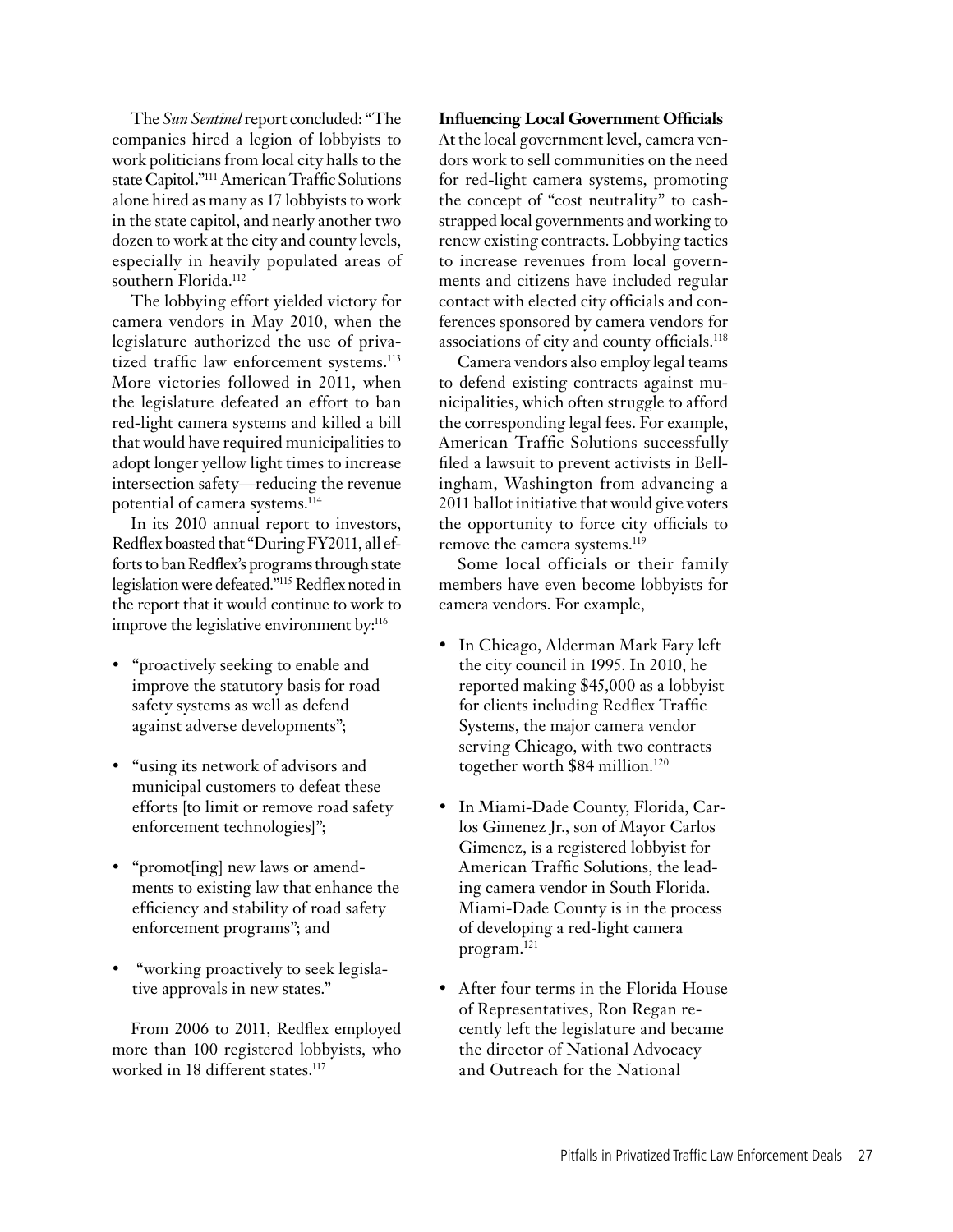Coalition for Safer Roads, a group created and funded by American Traffic Solutions (see "Creating Grassroots Support" below). Regan was speaker pro tempore in 2010 and played a key role in passing the bill that authorized red-light camera systems in Florida.<sup>122</sup>

#### **Campaign Contributions**

Camera vendors also give donations to candidates for elected office and engage in ballot measure campaigns.

- American Traffic Solutions gave nearly \$240,000 to state candidates for office from 2006 to 2011, with more than \$143,000 to candidates in Florida during the 2010 elections, when a bill to legalize cameras was up for consideration.123
- From 2003 to 2010, Affiliated Computer Services contributed more than \$1 million toward state elections. At the federal level, the company maintains a Political Action Committee that spends on the order of \$100,000 influencing elections in every twoyear federal election cycle.124 In 2010, the company spent \$900,000 lobbying the federal government.<sup>125</sup>

## **Influencing Public Opinion and Creating Grassroots Support**

At the same time, private traffic law enforcement companies are working to build public acceptance for photo enforcement systems, as well as defend against threats from the citizen initiative process, using well-funded public relations campaigns.

Many contracts between camera vendors and communities also specify that some of the revenue of the program be used for public awareness campaigns. To the extent that these efforts increase awareness of traffic safety and promote good driving habits, they can surely be helpful. However,

Houston's contract with American Traffic Solutions directs up to \$120,000 per year for public awareness, with the specific objective "to limit antagonism, opposition or concerns about the program."126

In its 2010 annual report, Redflex gives a fairly clear description of how its public relations campaigns works: 127

*In Arizona an opposition group attempted to get an all-out road safety camera ban on the ballot for November 2010. We undertook an extensive grassroots and media effort including the support of the creation of the Safer Arizona Roads Alliance. The ban initiative failed to gain sufficient support to be placed on the November ballot.* 

*We continue to work in each of the states in which we do business at a grassroots level to add supporters of our programs in both the public and private sectors, primarily with police and firefighters associations, health care professionals and with government affairs officials.* 

Many of the groups and individuals that join these coalitions have real concerns about traffic safety and have legitimately come to back the use of camera systems with due consideration. However, the fact that self-interested companies drive the formation of these groups and fund them—often outside of public view—raises the question of how much of this activity would occur without the company's involvement and direction.

• In Florida, American Traffic Solutions circulated letters of support and op-ed articles signed by police chiefs. However, the articles failed to mention that American Traffic Solutions was involved in writing or circulating them.128 The articles might not have existed without the public relations effort of the camera vendor.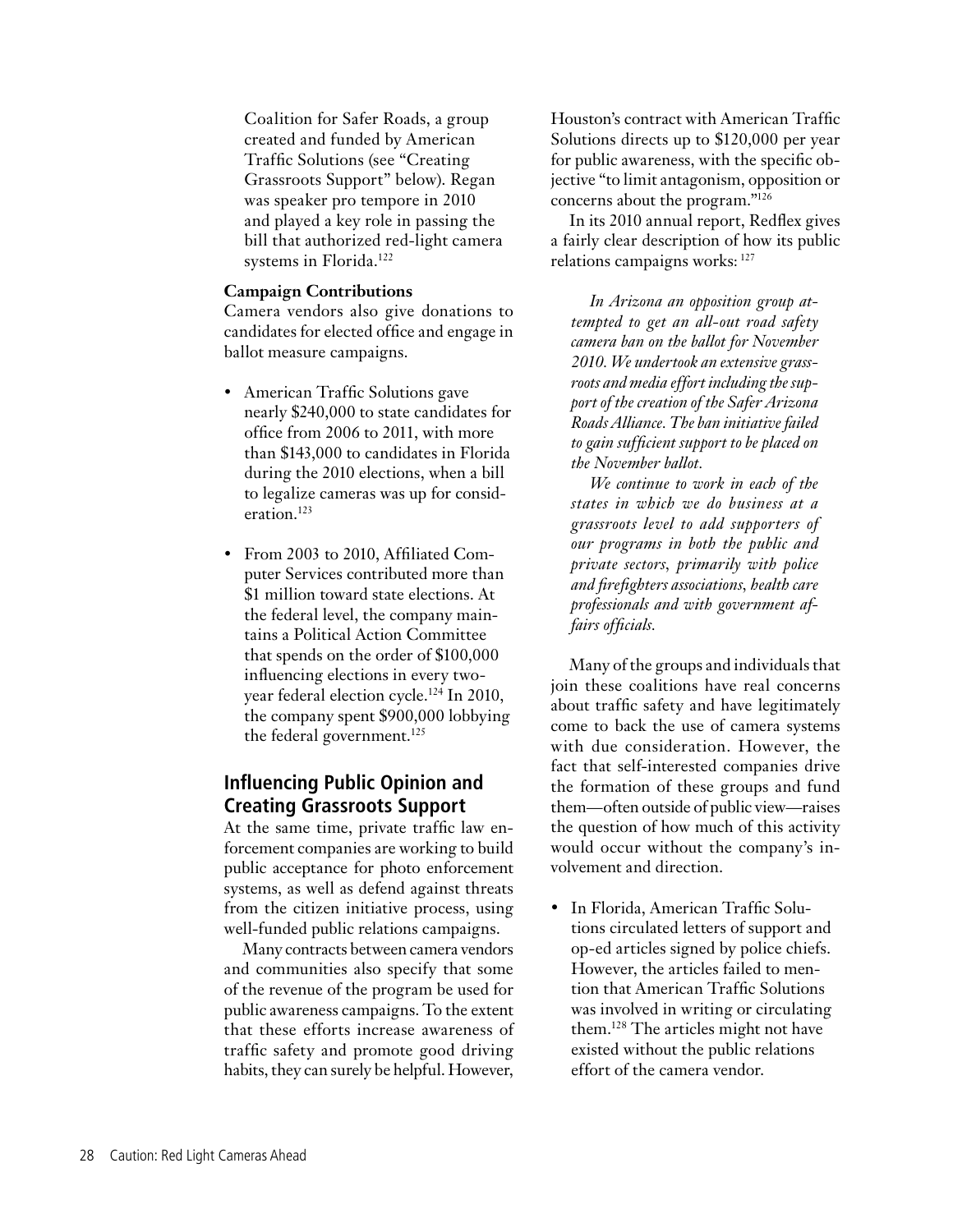- • In Arizona, Washington, Missouri, New Mexico, and other locations, camera vendors have created astroturf organizations designed to create the appearance of grassroots support. For example, American Traffic Solutions created "the National Coalition for Safer Roads," run by public relations firm Storm King Strategies, LLC.<sup>129</sup>
- American Traffic Solutions created the group Missouri Families for Safer Roads, and recruited Hazelwood Police Chief Carl Wolf as the spokesperson for the group to effectively promote ATS and red-light cameras.<sup>130</sup>
- In New Mexico, a city council member placed an advisory question on the ballot in October 2011, asking citizens for their opinion on whether to continue the city's red-light camera program or not. Leading up to the vote, registered voters received flyers in the mail from a group called "Safe Roads Albuquerque," advocating for the continuance of the camera system. The flyers did not mention that Redflex supported the organization. In the months leading up to the election, Redflex contributed more than \$140,000 to fund mailings and advertising designed to influence the outcome of the vote.<sup>131</sup>
- In Washington, activists in Mukilteo worked to bring a ballot initiative opposing cameras to vote in 2010.

In response, American Traffic Solutions filed suit. According to emails between the mayor of Mukilteo and Bill Kroske, an executive at American Traffic Solutions, obtained by local newspaper *The Herald* through a public records request, Kroske wrote, "We would like to get the Eyman initiative stopped before it goes to vote. […] We have hired a strong Seattle attorney firm ... but they need a Mukilteo resident to use for the filing." The e-mail further suggested that the mayor could serve that role, but "a resident might look better."132

The law firm ended up representing a client organization called Mukilteo Citizens for Simple Government, which apparently consists of only one local member, who does not respond to media requests for interviews.133

Bill Kroske was indefinitely suspended from American Traffic Solutions after *The Herald* revealed that he had been falsely representing himself as a disinterested local Snohomish County resident on its website who supported camera systems and attacked camera detractors—and not revealing that he was in fact an executive of the company that was working to defend its contracts by preventing citizen votes over camera systems.134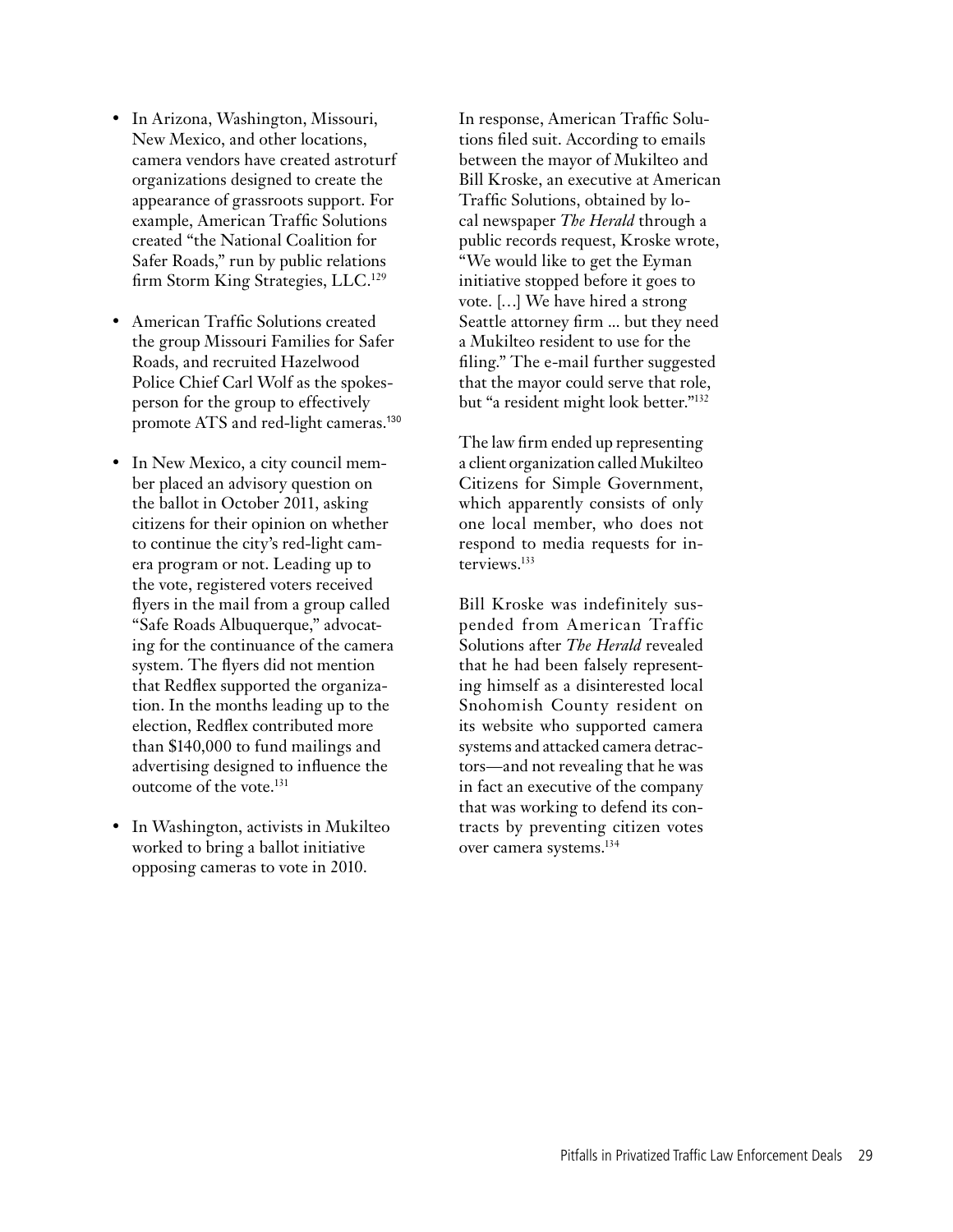# Protecting the Public in Privatized Traffic Law Enforcement Deals

The experience of cities that have<br>privatized aspects of their traffic law<br>enforcement duties in recent years<br>shows major risks involved in privatization he experience of cities that have privatized aspects of their traffic law enforcement duties in recent years deals. Bad deals can erode a city's authority to set its own traffic safety goals and leave taxpayers saddled with millions of dollars in unanticipated costs.

To prevent bad deals, governments should avoid deals with private firms that constrain their discretion about how to protect public safety. Automated traffic enforcement should be used solely as a tool for enhancing traffic safety—not a cash cow for municipalities or private firms. Instead, local governments across the United States should embrace some basic principles governing traffic enforcement privatization deals.

**1. Cities should put public safety first in decisions regarding enforcement of traffic laws.** Safety, not the potential to generate revenue, should guide local governments' decisions on outsourcing traffic enforcement. Local governments should base decisions about these systems only from a safety standpoint and continue to

evaluate system performance over time. For example, a bipartisan bill considered in California would have "prohibited a governmental agency that proposes to install or operate an automated traffic enforcement system from considering revenue generation, beyond recovering its actual costs of operating the system, as a factor when considering whether or not to install or operate a system within its local jurisdiction."<sup>135</sup>

**2. Evaluate automated traffic enforcement against alternative options.**  Local governments should evaluate automated traffic enforcement alongside other options for improving traffic safety based on a thorough safety performance assessment. For example, re-engineering intersections or changing the timing of yellow lights may, in some circumstances, be a more effective way of reducing accidents than installing red-light cameras. Similarly, "traffic calming" measures and/or improved facilities for pedestrians and bicyclists may be more effective solutions to protect the public from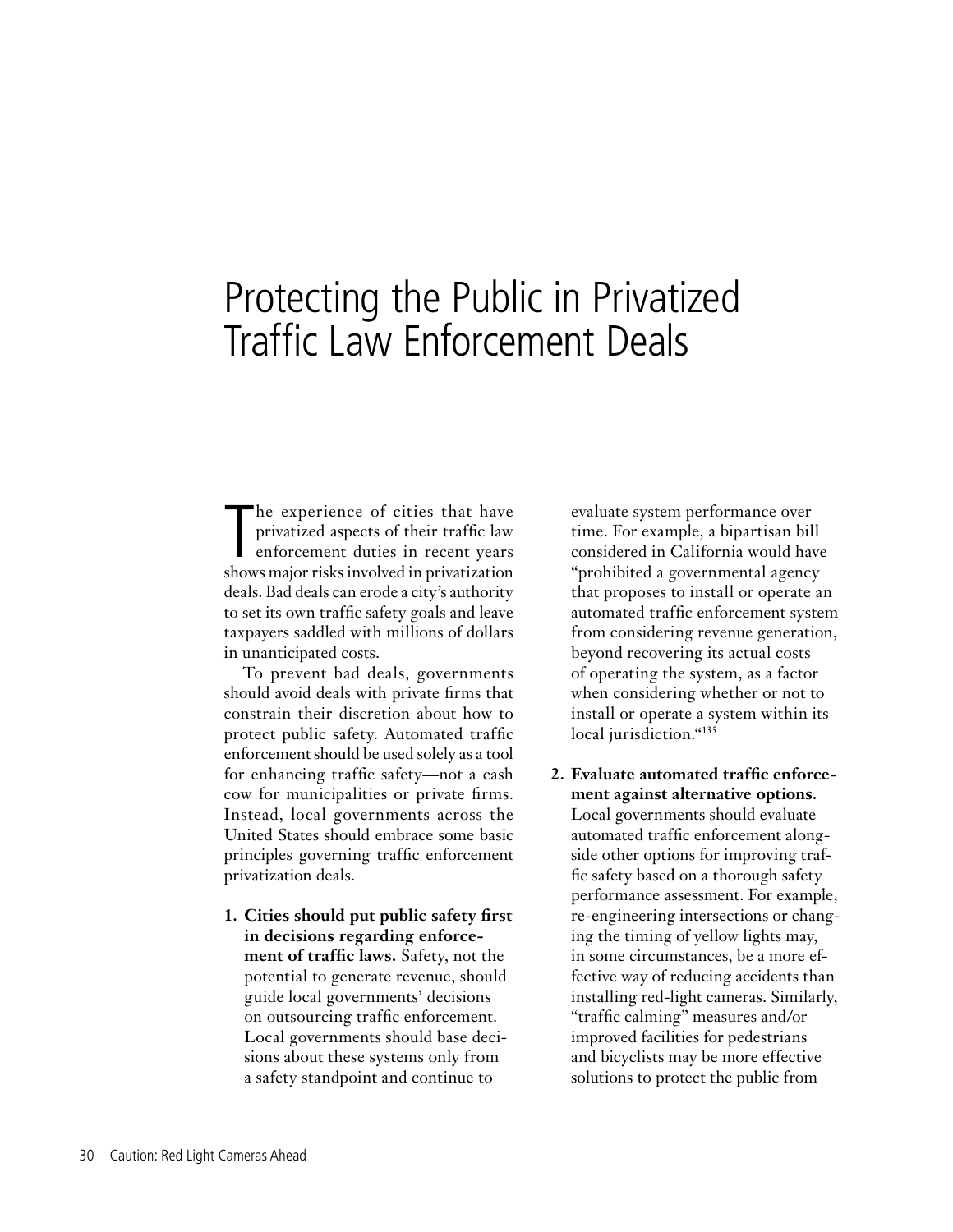speeding or careless drivers than more vigorous enforcement of traffic laws on poorly designed roads.

- **3. Local governments should ensure that contract language is free of conflicts of interest.** Governments should obtain the resources necessary—including experienced legal counsel—to negotiate agreements with companies, rather than relying on stock language drafted by camera vendors. Governments should not assume that the language from other municipalities' contracts is a good basis for their own contracts.
- **4. Avoid incentives for vendors that are based on the volume of tickets or fines.** Governments should ensure that contract payment terms do not include arrangements that share revenue on a per-ticket basis, whether they are capped or not. Recognizing the potential for abuse with these types of contracts, several states have outlawed fee-per-ticket arrangements, including California in 2004, Texas in 2007, Maryland in 2006, and Florida in 2010. Other states that have authorized or are considering authorizing privatized traffic law enforcement should also ban per-ticket payment schemes.
- **5. Public officials should retain complete control over all transportation policy decisions.** Local governments should not sign contracts that stipulate the duration of yellow traffic signals, the enforcement of right turn violations, the placement of camera systems, or that proscribe the use of alternative methods to increase safety on any public road. Communities should not face steep financial penalties as a price to exercise this right of self-determination.
- **6. Local governments should always retain the ability to withdraw from a contract early if dissatisfied with the service or its effects.** Contracts should include language allowing penalty-free early termination in the event that a camera system fails to achieve community goals. This creates a risk for vendors, but it also creates an incentive for vendors to avoid issuing violations that citizens will see as unfair. Vendors must rely on the excellence of their service to keep localities interested in retaining their business. Communities' ability to decide how law-enforcement decisions get implemented is not a right that a contract should be able to trade away.
- **7. The process of contracting with vendors must be completely open with ample opportunity for empowered public participation.**  Governments considering automatic traffic enforcement systems should announce those intentions and explain the rationale on safety grounds before soliciting bids. Governments should ensure that citizens are involved with any decision about traffic law enforcement privatization from the earliest stages. Public officials should publicly acknowledge any gifts or campaign contributions from vendors well before signing any contracts. Contracts about automated traffic enforcement should not be insulated from the ballot question or referendum process, where it exists.
- **8. The outcome of traffic enforcement contracts should be fully transparent and accessible online.** Information about the number of citations, the number of rejected citations, the number of fines, and the amount of fine revenue going to the city and the vendor should be provided online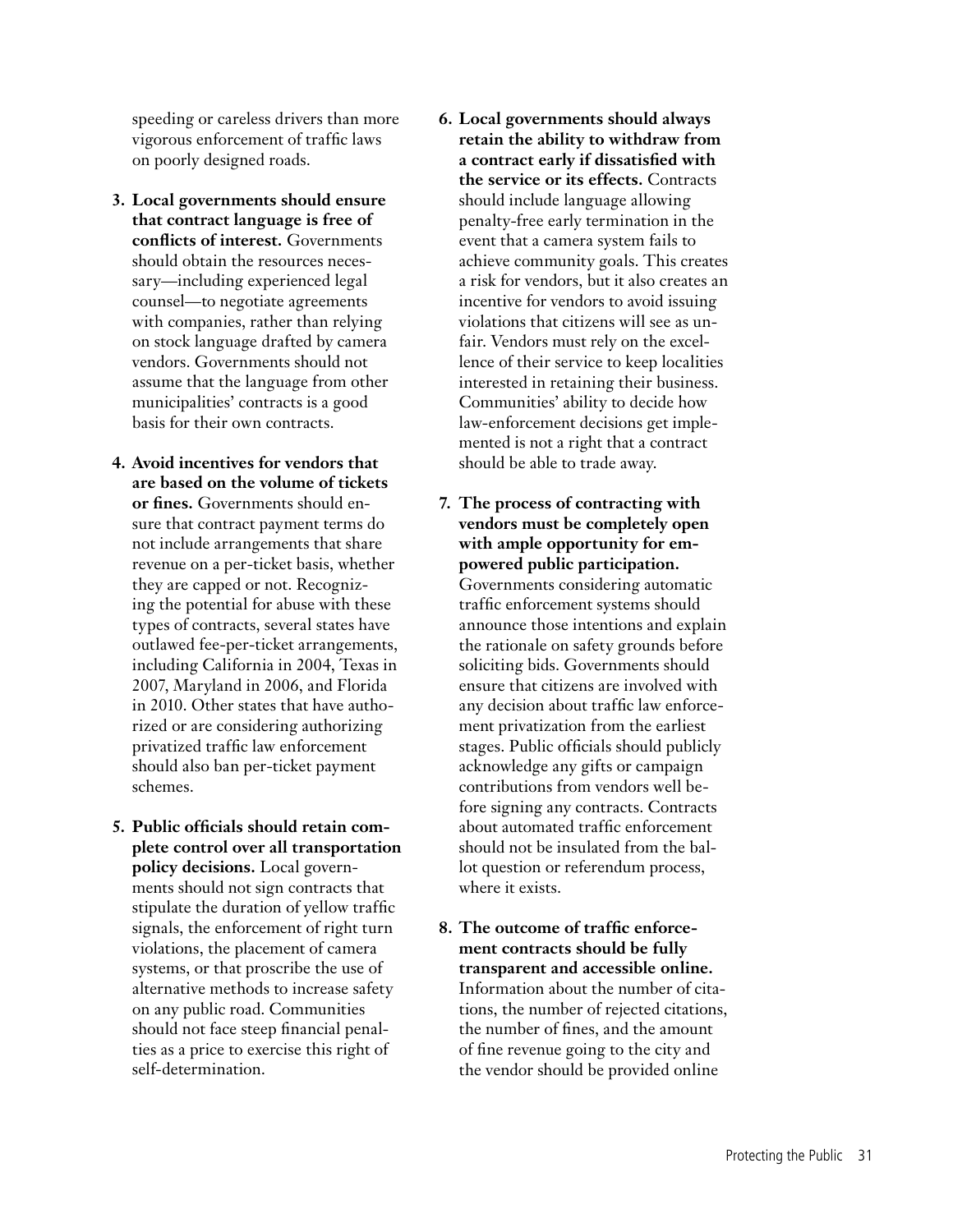and broken down for every approach or intersection, including past information. Contractors already track this information. Citizens should be empowered to scrutinize these outcomes and to pose questions based on the data that will be promptly addressed by the vendor. Vendors should list this information on a website whose address is listed on every ticket. Those websites should also detail the criteria the company uses to decide which cars receive infractions and which infractions to reject. Local governments should evaluate the effectiveness of camera systems on safety and publish the results.

**9. Information gathered by traffic enforcement vendors about individual vehicles and drivers should not be permitted for other uses.**  In the course of operating a traffic enforcement system, vendors may gather substantial information about individual drivers, vehicle owners and their whereabouts. Generally, contracts limit the ability of companies to use the information they obtain during the course of operating camera systems. However, governments must remain vigilant in preventing intentional or unintentional misuse

of this information. Contractors who participate in law-enforcement should not use this position to profit from exposure to confidential information about individuals and their vehicles. These photos and other information should not be used for any other purpose than enforcement of safety rules, and must not be sold or leased to other parties. Vendors must have a plan to regularly attest compliance with requirements to eliminate this information as it becomes possible, and they should be held responsible if personal data is stolen, distributed or made available to other private parties.

**10. States should consider establishing standards to help cities avoid contracting for automated enforcement systems that are not justified or when alternatives make more sense.** States already maintain a host of rules for best practices, such as minimum traffic signal times and visibility standards. Following the Federal Highway Administration's guidance, states should consider creating rules to ensure that localities thoroughly consider other ways to improve safety before introducing automated traffic enforcement.

# Privatization and Transparency

Privatizing traffic law enforcement should not compromise transparency, but should be operated as openly as if the service were provided by a public entity. Arguably, the fact that decisions are made by companies that are not under normal public oversight makes the need for extraordinary transparency even greater. Unlike a public entity, a private operator is not subject to Freedom of Information Act (FOIA) requests from the public. It may also seek to prevent public scrutiny by declaring certain information to be a "proprietary business secret." This should not be allowed.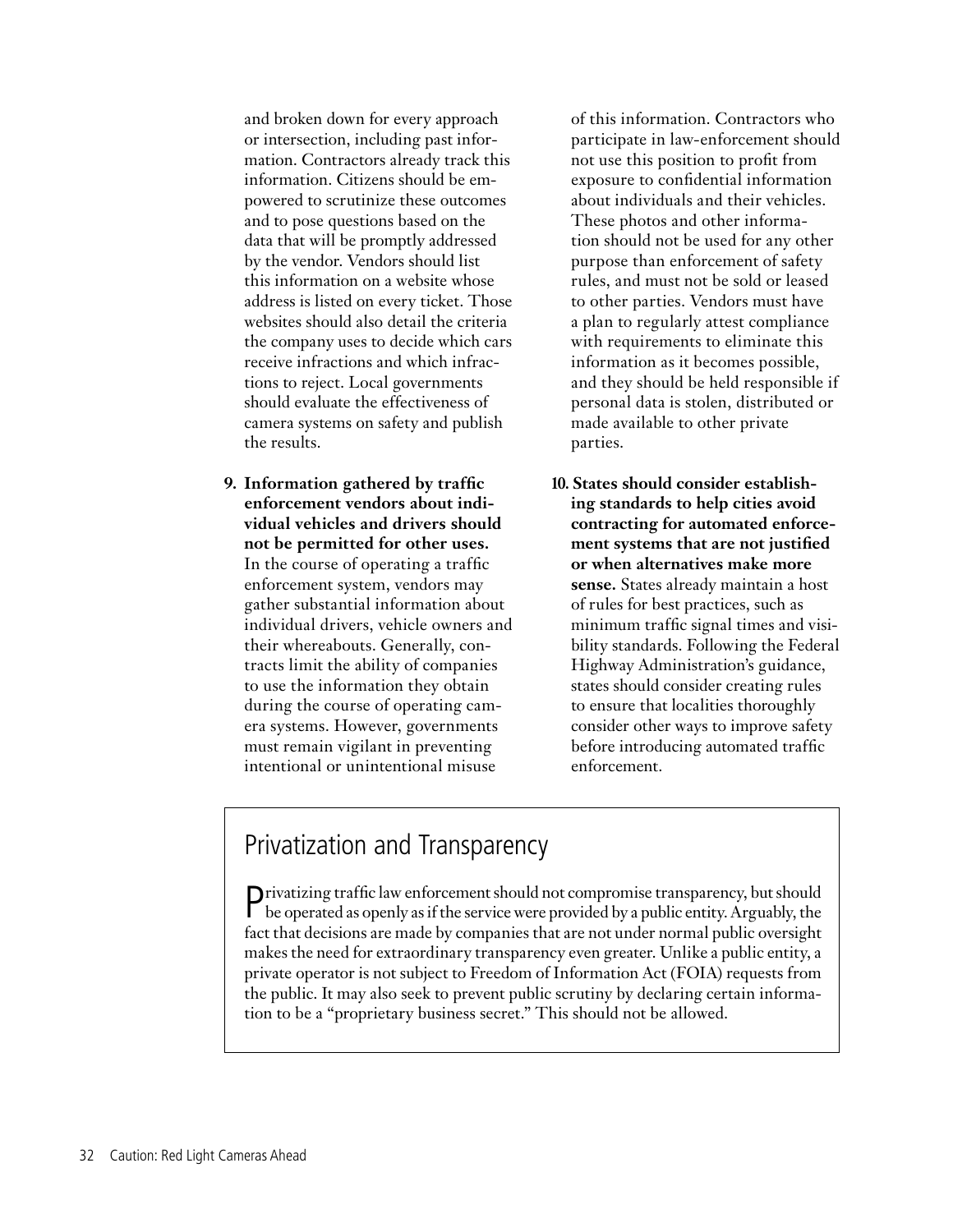# Appendix: Communities Outsourcing Aspects of Traffic Law Enforcement

The following lists were compiled from lists of clients provided by the two largest camera vendors, Redflex and American Traffic Solutions, supplemented by a listing developed by the Insurance Institute for Highway Safety. he following lists were compiled from lists of clients provided by the two largest camera vendors, Redflex and American Traffic Solutions, supplemented by a listing developed by the Insurance Institute for Highway Safety. See "Does Anyone Know for more details. The tables begin on the following page.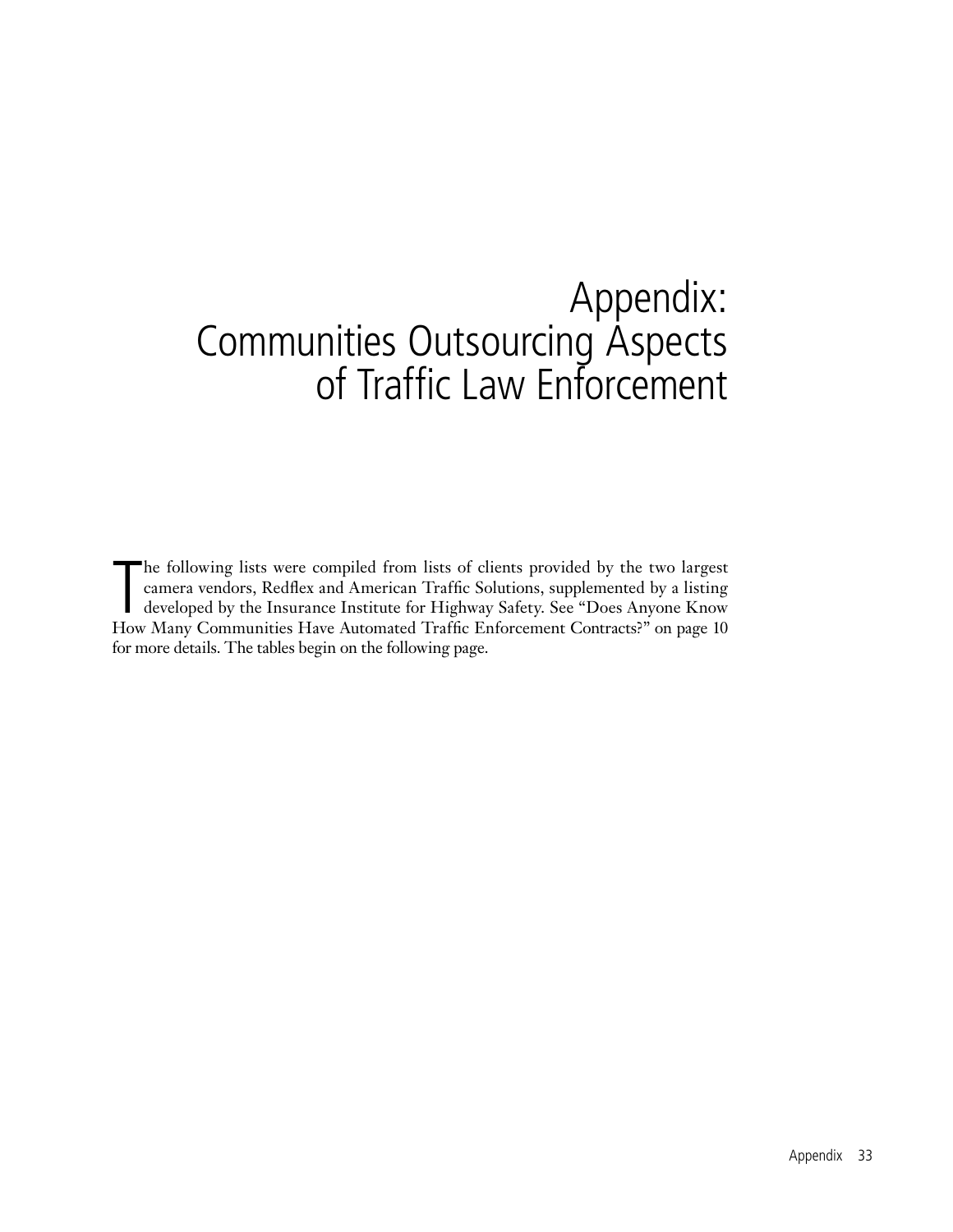#### **Note on Appendix Table 1:**

State totals should be treated as approximations since they are based on insurance agency lists of communities where red-light camera systems are used, plus additional communities from company lists of automated traffic system clients. Each community does not necessarily issue automated traffic tickets currently. Further discussion of the limitations of this data can be found in the text box "Does Anyone Know How Many Communities Have Automated Traffic Enforcement Contracts?" on page 10, and its footnotes. The data does not include contracting that began after September 2011.

| <b>State</b>         | Number of<br><b>Jurisdictions</b> | <b>State</b>      | Number of<br><b>Jurisdictions</b> |
|----------------------|-----------------------------------|-------------------|-----------------------------------|
| Alabama              | 5                                 | Missouri          | 43                                |
| Arizona              | 21                                | New Jersey        | 49                                |
| California           | 105                               | <b>New Mexico</b> | 4                                 |
| Colorado             | 14                                | New York          | 7                                 |
| Delaware             | 11                                | North Carolina    | 4                                 |
| District of Columbia | 1                                 | Ohio              | 16                                |
| Florida              | 95                                | Oregon            | 12                                |
| Georgia              | 17                                | Pennsylvania      | 1                                 |
| <b>Illinois</b>      | 84                                | Rhode Island      | 1                                 |
| lowa                 | 8                                 | South Dakota      | 1                                 |
| Louisiana            | 12                                | <b>Tennessee</b>  | 26                                |
| Maryland             | 41                                | Texas             | 74                                |
| Massachusetts        | 4                                 | Virginia          | 9                                 |
| Minnesota            | 1                                 | Washington        | 26                                |

#### **Appendix Table 1: Number of Jurisdictions with Traffic Law Enforcement Deals, by State**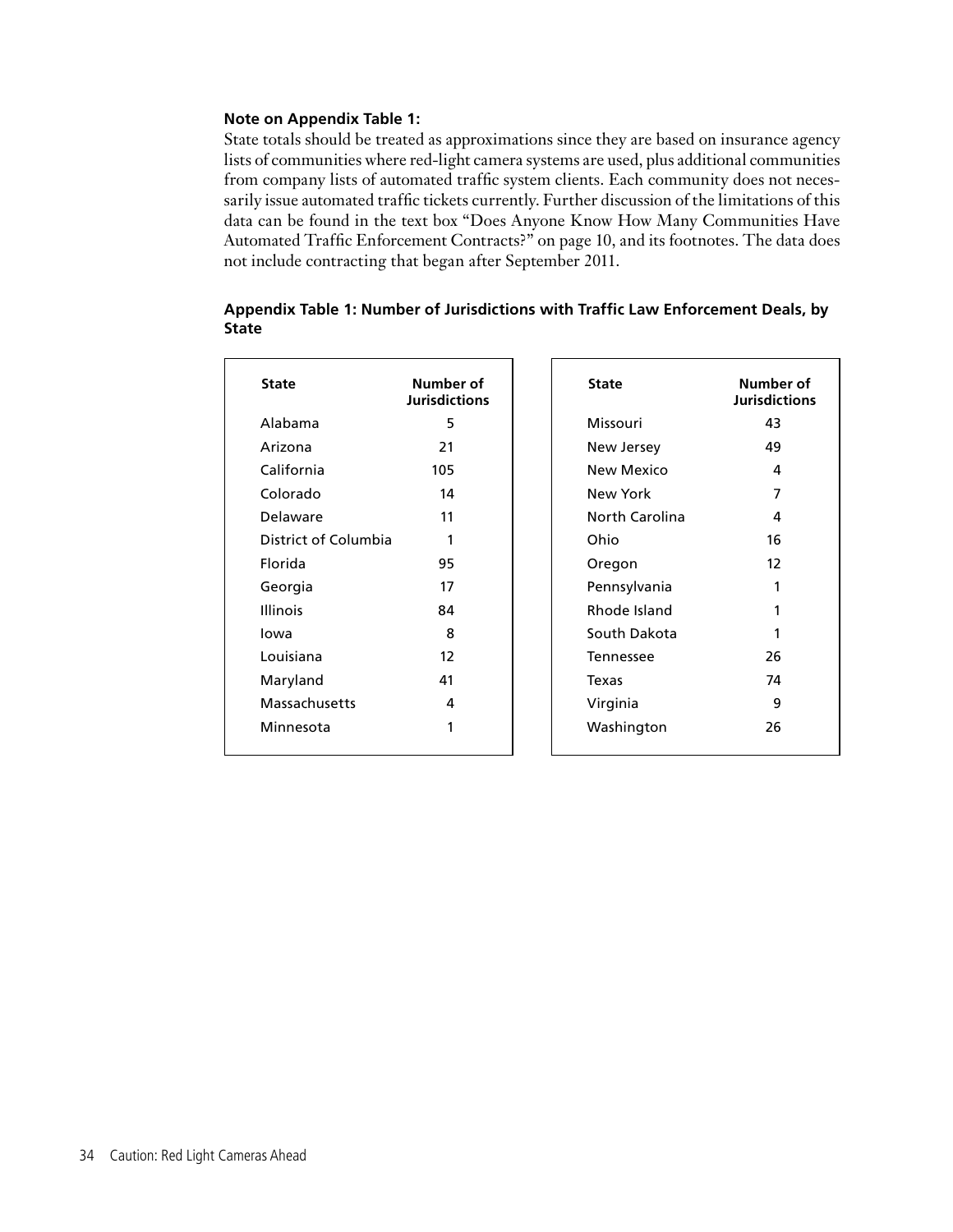#### **Note on Appendix Table 2:**

Each listed community does not necessarily issue automated traffic tickets currently. The data is based on insurance agency lists of communities where red-light camera systems are used, plus company lists of automated traffic system client communities. Further discussion of the limitations of this data can be found in the text box "Does Anyone Know How Many Communities Have Automated Traffic Enforcement Contracts?" on page 10, and its footnotes. The data does not include contracting that began after September 2011.

#### **Appendix Table 2: List of Jurisdictions with Traffic Law Enforcement Deals**

| <b>State</b> | <b>Jurisdiction</b>    | <b>State</b> | <b>Jurisdiction</b>   |
|--------------|------------------------|--------------|-----------------------|
| Alabama      | <b>Center Point</b>    | CA (cont'd)  | <b>Baldwin Park</b>   |
|              | Clay                   |              | <b>Bell Gardens</b>   |
|              | Montgomery             |              | <b>Belmont</b>        |
|              | Opelika                |              | Berkeley              |
|              | Selma                  |              | <b>Beverly Hills</b>  |
| Arizona      | Ahwatukee Foothills    |              | Capitola              |
|              | Avondale               |              | <b>Cathedral City</b> |
|              | Chandler               |              | Cerritos              |
|              | El Mirage              |              | <b>Citrus Heights</b> |
|              | Eloy                   |              | Commerce              |
|              | Globe                  |              | Compton               |
|              | Marysville             |              | Corona                |
|              | Mesa                   |              | Costa Mesa            |
|              | <b>Paradise Valley</b> |              | Covina                |
|              | Peoria                 |              | <b>Culver City</b>    |
|              | Phoenix                |              | Cupertino             |
|              | <b>Prescott Valley</b> |              | Daly City             |
|              | Scottsdale             |              | Davis                 |
|              | Show Low               |              | Del Mar               |
|              | Sierra Vista           |              | El Cajon              |
|              | <b>Star Valley</b>     |              | El Monte              |
|              | Superior               |              | <b>Elk Grove</b>      |
|              | Surprise               |              | Emeryville            |
|              | Tempe                  |              | Encinitas             |
|              | Tucson                 |              | Escondido             |
|              | Pima County            |              | Fairfield             |
| California   | Arleta                 |              | Fremont               |
|              | <b>Bakersfield</b>     |              | Fresno                |
|              |                        |              |                       |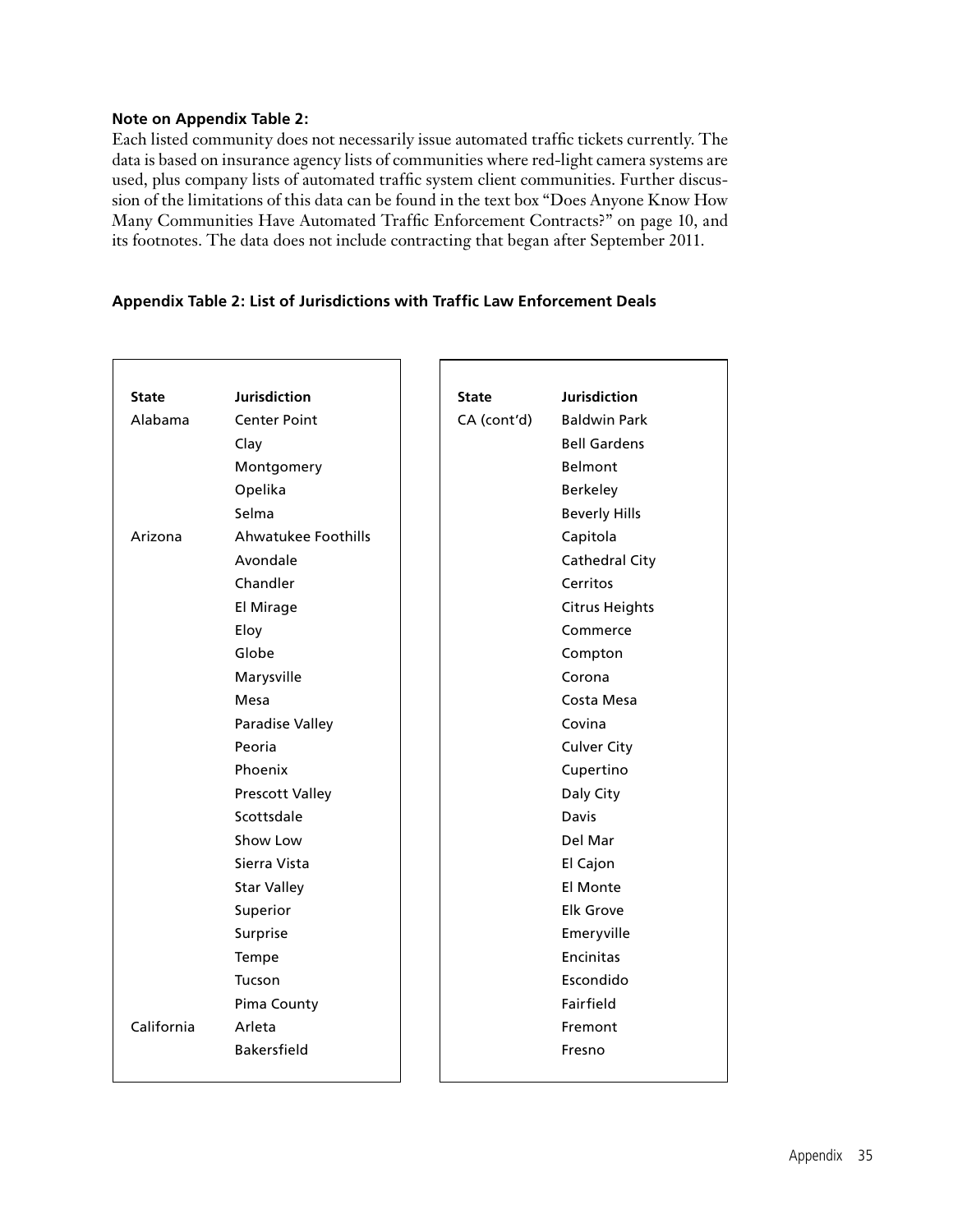| <b>State</b> | <b>Jurisdiction</b>  | <b>State</b> | <b>Jurisdiction</b>   |
|--------------|----------------------|--------------|-----------------------|
| CA (cont'd)  | <b>Fullerton</b>     | CA (cont'd)  | Redwood City          |
|              | Garden Grove         |              | Rio Vista             |
|              | Gardena              |              | Riverside             |
|              | Glendale             |              | Rocklin               |
|              | <b>Grand Terrace</b> |              | Roseville             |
|              | Hawthorne            |              | Sacramento            |
|              | Hayward              |              | San Bruno             |
|              | Highland             |              | San Carlos            |
|              | Huntington Beach     |              | San Diego             |
|              | <b>Indian Wells</b>  |              | San Francisco         |
|              | Inglewood            |              | San Juan Capistrano   |
|              | Laguna Woods         |              | San Leandro           |
|              | Lancaster            |              | San Mateo             |
|              | Long Beach           |              | San Rafael            |
|              | Los Alamitos         |              | Santa Ana             |
|              | Lynwood              |              | Santa Clarita         |
|              | Manteca              |              | Santa Fe Springs      |
|              | Marysville           |              | Santa Maria           |
|              | Maywood              |              | Solana Beach          |
|              | <b>Menlo Park</b>    |              | South Gate            |
|              | Millbrae             |              | South San Francisco   |
|              | Modesto              |              | Stockton              |
|              | Montclair            |              | <b>Union City</b>     |
|              | Montebello           |              | Upland                |
|              | Moreno Valley        |              | Ventura               |
|              | Murrieta             |              | Victorville           |
|              | Napa                 |              | Vista                 |
|              | Newark               |              | Walnut                |
|              | Oakland              |              | West Hollywood        |
|              | Oceanside            |              | Yuba City             |
|              | Oroville             |              | Yucaipa               |
|              | Oxnard               |              | Los Angeles County    |
|              | Pasadena             |              | Sacramento County     |
|              | Poway                |              | San Bernardino County |
|              | Rancho Cordova       | Colorado     | Aurora                |
|              | Rancho Cucamonga     |              | <b>Boulder</b>        |
|              | Redding              |              | Cherry Hills Village  |
|              | <b>Redlands</b>      |              |                       |
|              |                      |              |                       |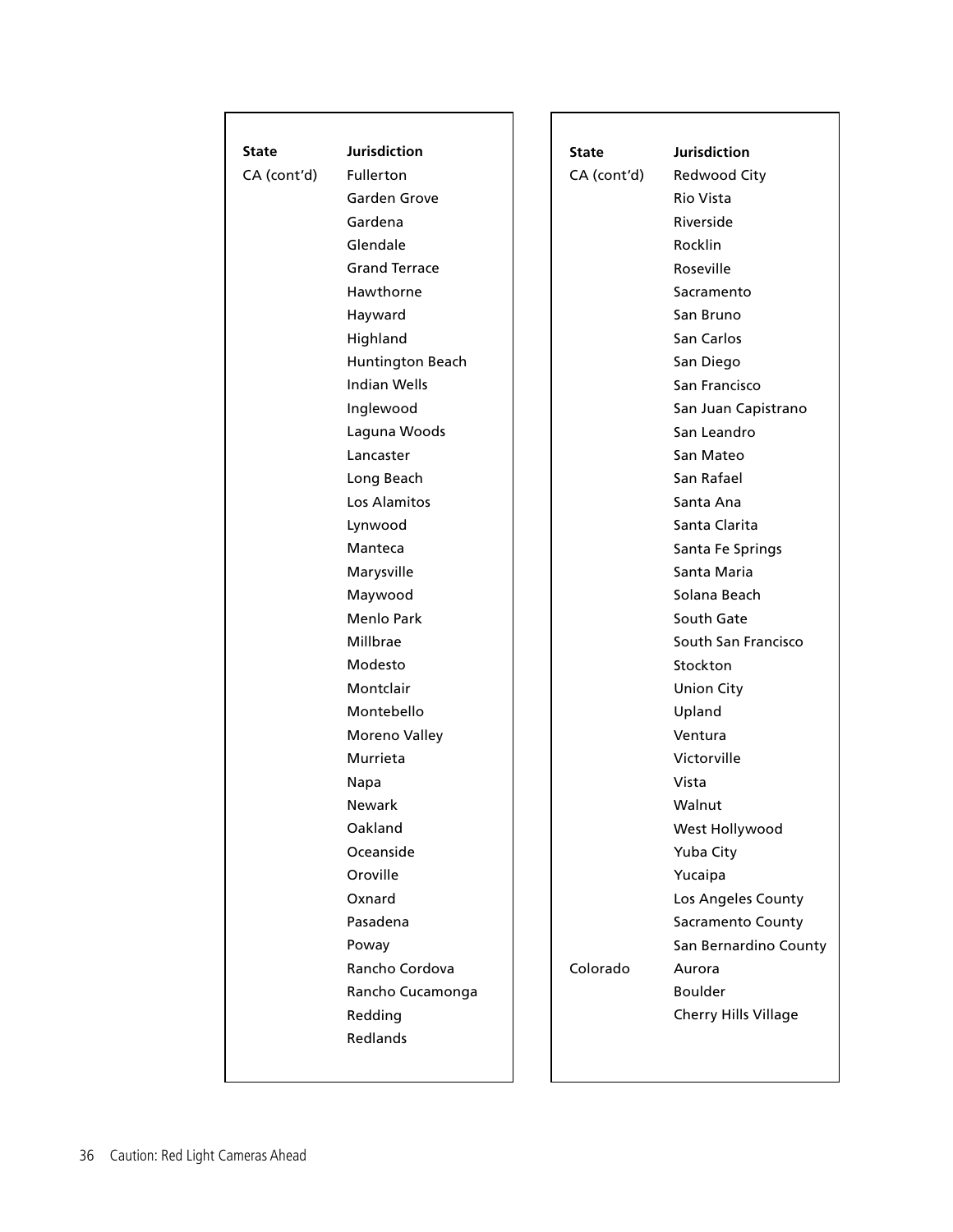| State<br>CO (cont'd) | <b>Jurisdiction</b><br>Colorado Springs | <b>State</b><br>FL (conti'd) | <b>Jurisdiction</b><br>DeLand |
|----------------------|-----------------------------------------|------------------------------|-------------------------------|
|                      | <b>Commerce City</b>                    |                              | Delray Beach                  |
|                      | Denver                                  |                              | Doral                         |
|                      | E-470 Public Highway                    |                              | Dunnellon                     |
|                      | <b>Fort Collins</b>                     |                              | El Portal                     |
|                      | <b>Greenwood Village</b>                |                              | Florida City                  |
|                      | Littleton                               |                              | <b>FL DOT</b>                 |
|                      | Lone Tree                               |                              | Florida Turnpike              |
|                      | Northglenn                              |                              | Enterprise                    |
|                      | Northwest Parkway                       |                              | Fort Lauderdale               |
|                      | Pueblo                                  |                              | Fort Myers                    |
| Delaware             | Bear                                    |                              | <b>Fort Pierce</b>            |
|                      | <b>Bridgeville</b>                      |                              | <b>Green Cove Springs</b>     |
|                      | <b>DELDOT</b>                           |                              | <b>Gulf Breeze</b>            |
|                      | Dover                                   |                              | Gulfport                      |
|                      | Elsmere                                 |                              | <b>Haines City</b>            |
|                      | Millsboro                               |                              | Hallandale Beach              |
|                      | <b>New Castle</b>                       |                              | Haverhill                     |
|                      | <b>Newark</b>                           |                              | Hialeah                       |
|                      | <b>Rehoboth Beach</b>                   |                              | <b>Hialeah Gardens</b>        |
|                      | Seaford                                 |                              | Holly Hill                    |
|                      | Wilmington                              |                              | Hollywood                     |
|                      | Washington                              |                              | Homestead                     |
| Florida              | Apopka                                  |                              | Juno Beach                    |
|                      | Aventura                                |                              | Jupiter                       |
|                      | <b>Bal Harbour</b>                      |                              | Kenneth City                  |
|                      | <b>Boynton Beach</b>                    |                              | Key Biscayne                  |
|                      | <b>Bradenton</b>                        |                              | Kissimmee                     |
|                      | <b>Brooksville</b>                      |                              | Lake Worth                    |
|                      | Campbellton                             |                              | Lakeland                      |
|                      | Casselberry                             |                              | Leesburg                      |
|                      | Clearwater                              |                              | Maitland                      |
|                      | Clewiston                               |                              | Margate                       |
|                      | Cocoa Beach                             |                              | Medley                        |
|                      | <b>Coral Gables</b>                     |                              | Miami                         |
|                      | <b>Coral Springs</b>                    |                              | Miami Gardens                 |
|                      | Cutler                                  |                              | Miami Springs                 |
|                      | Davie                                   |                              | Milton                        |
|                      | Daytona Beach                           |                              | New Port Richey               |
|                      |                                         |                              |                               |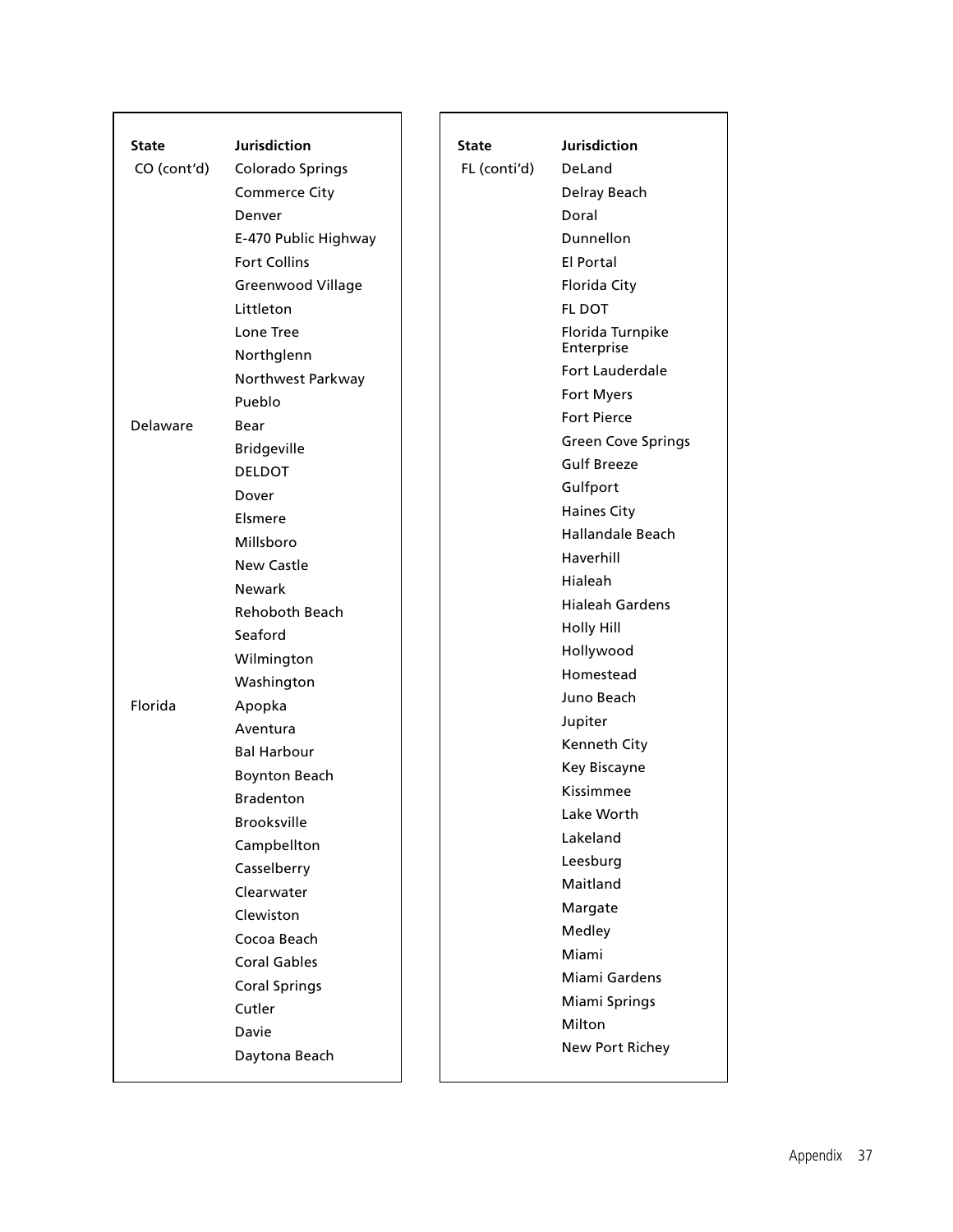| <b>State</b> | <b>Jurisdiction</b>   | <b>State</b>    | <b>Jurisdiction</b>         |
|--------------|-----------------------|-----------------|-----------------------------|
| FL (conti'd) | North Bay Village     | FL (conti'd)    | <b>Orange County</b>        |
|              | North Miami           |                 | Palm Beach County           |
|              | North Miami Beach     | Georgia         | Alpharetta                  |
|              | Oakville              |                 | Atlanta                     |
|              | Ocoee                 |                 | Decatur                     |
|              | Oldsmar               |                 | Duluth                      |
|              | Opa-locka             |                 | Griffin                     |
|              | Orlando               |                 | Hapeville                   |
|              | Orlando Orange Co.    |                 | Marietta                    |
|              | Expressway            |                 | Morrow                      |
|              | Palatka               |                 | Moultrie                    |
|              | Palm Coast            |                 | Roswell                     |
|              | Palm Springs          |                 | Savannah                    |
|              | <b>Pembroke Pines</b> |                 | Thomasville                 |
|              | <b>Penney Farms</b>   |                 | Tifton                      |
|              | Pinecrest             |                 | <b>Athens-Clarke County</b> |
|              | Plantation            |                 | Clayton County              |
|              | Port Richey           |                 | <b>Fulton County</b>        |
|              | Royal Palm Beach      |                 | <b>Gwinnett County</b>      |
|              | Sarasota              | <b>Illinois</b> | Addison                     |
|              | South Pasadena        |                 | Algonquin                   |
|              | Saint Petersburg      |                 | Alsip                       |
|              | Sunny Isles           |                 | Aurora                      |
|              | Sunrise               |                 | <b>Bedford Park</b>         |
|              | Surfside              |                 | Bellwood                    |
|              | Sweetwater            |                 | Bensenville                 |
|              | Tallahassee           |                 | Berwyn                      |
|              | Tamarac               |                 | <b>Blue Island</b>          |
|              | Tampa                 |                 | Brookfield                  |
|              | Temple Terrace        |                 | <b>Burbank</b>              |
|              | Vero Beach            |                 | Cahokia                     |
|              | <b>Boca West</b>      |                 | <b>Calumet City</b>         |
|              | West Miami            |                 | <b>Calumet Park</b>         |
|              | West Palm Beach       |                 | Carol Stream                |
|              | <b>West Park</b>      |                 | Carpentersville             |
|              | <b>Winter Park</b>    |                 | Chicago                     |
|              | <b>Winter Springs</b> |                 | Cook County                 |
|              | <b>Collier County</b> |                 | Country Club Hills          |
|              | Hillsborough County   |                 | Countryside                 |
|              | <b>Manatee County</b> |                 |                             |

Г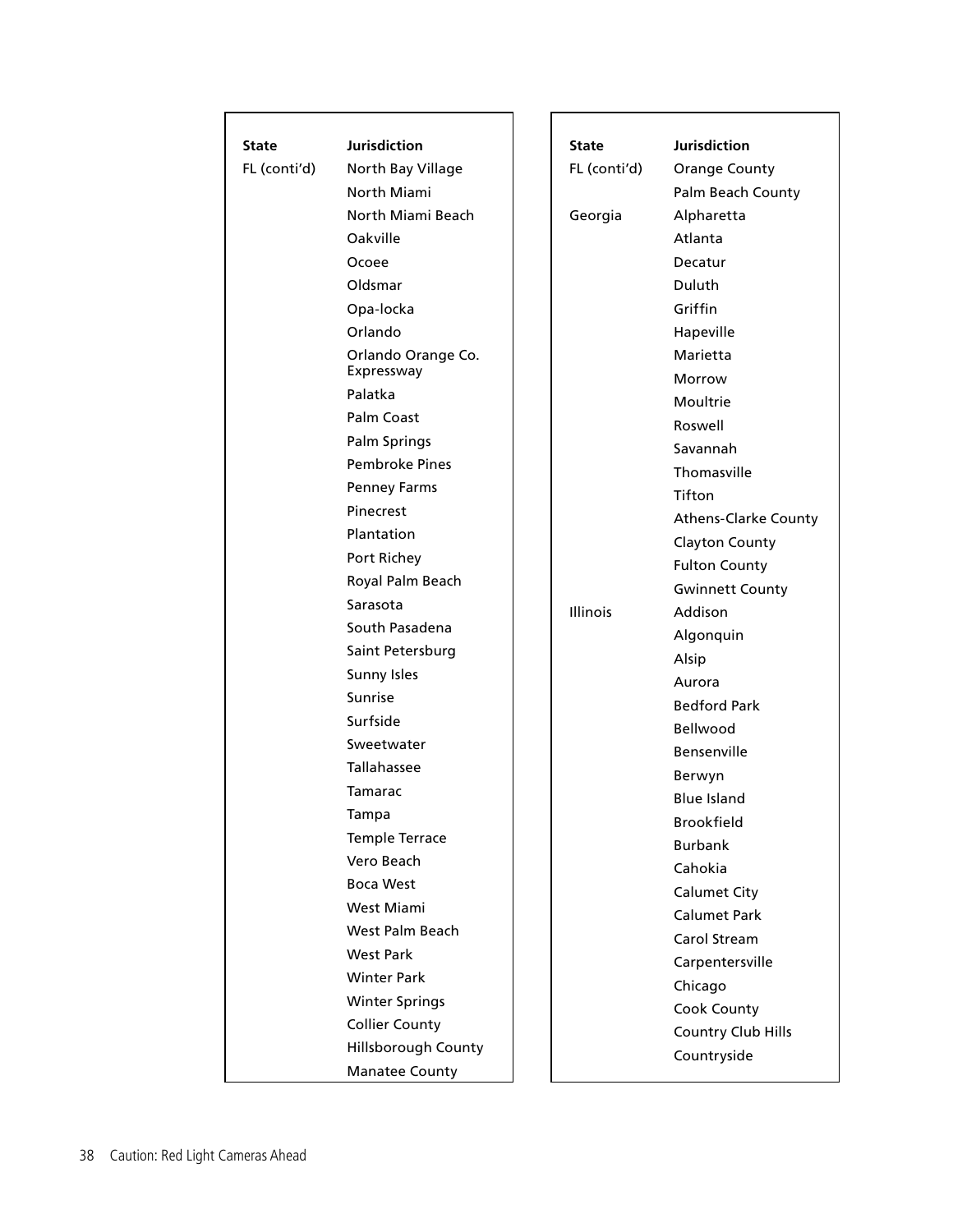| State        | <b>Jurisdiction</b>           | State        | <b>Jurisdiction</b>     |
|--------------|-------------------------------|--------------|-------------------------|
| IL (conti'd) | Des Plaines                   | IL (conti'd) | Palos Heights           |
|              | East Dundee                   |              | Plainfield              |
|              | <b>East Saint Louis</b>       |              | <b>Richton Park</b>     |
|              | Elgin                         |              | Roselle                 |
|              | Elmwood Park                  |              | <b>Schiller Park</b>    |
|              | Evergreen Park                |              | Skokie                  |
|              | <b>Forest Park</b>            |              | South Chicago Heights   |
|              | Fox Lake                      |              | South Elgin             |
|              | <b>Franklin Park</b>          |              | South Holland           |
|              | Geneva                        |              | Statewide work zones    |
|              |                               |              | <b>Saint Charles</b>    |
|              | <b>Glendale Heights</b>       |              |                         |
|              | <b>Granite City</b><br>Gurnee |              | Stickney<br>Streamwood  |
|              |                               |              | Summit                  |
|              | <b>Highland Park</b>          |              |                         |
|              | <b>Hoffman Estates</b>        |              | <b>Tinley Park</b>      |
|              | Hometown                      |              | <b>Villa Park</b>       |
|              | Homewood                      |              | Warrenville             |
|              | Justice                       |              | Wauconda                |
|              | Lake in the Hills             |              | Waukegan                |
|              | Lake Zurich                   |              | Westchester             |
|              | Libertyville                  |              | <b>Western Springs</b>  |
|              | Lincolnwood                   |              | Wheeling                |
|              | Lisle                         |              | Willowbrook             |
|              | Lyons                         |              | Winfield                |
|              | Markham                       |              | Worth                   |
|              | Maywood                       |              | Cook County             |
|              | <b>Melrose Park</b>           | lowa         | Cedar Rapids            |
|              | <b>Morton Grove</b>           |              | Clive                   |
|              | Naperville                    |              | <b>Council Bluffs</b>   |
|              | New Lenox                     |              | Davenport               |
|              | North Chicago                 |              | Des Moines              |
|              | <b>North Riverside</b>        |              | Fort Dodge              |
|              | Northfield                    |              | Muscatine               |
|              | Northlake                     |              | Sioux City              |
|              | Oak Forest                    | Louisiana    | <b>Ascension Parish</b> |
|              | Oak Lawn                      |              | Baker                   |
|              | Olympia Fields                |              | <b>Baton Rouge</b>      |
|              | <b>Orland Park</b>            |              | <b>Broussard</b>        |
|              | Palatine                      |              | Denham Springs          |
|              |                               |              |                         |

Г

┑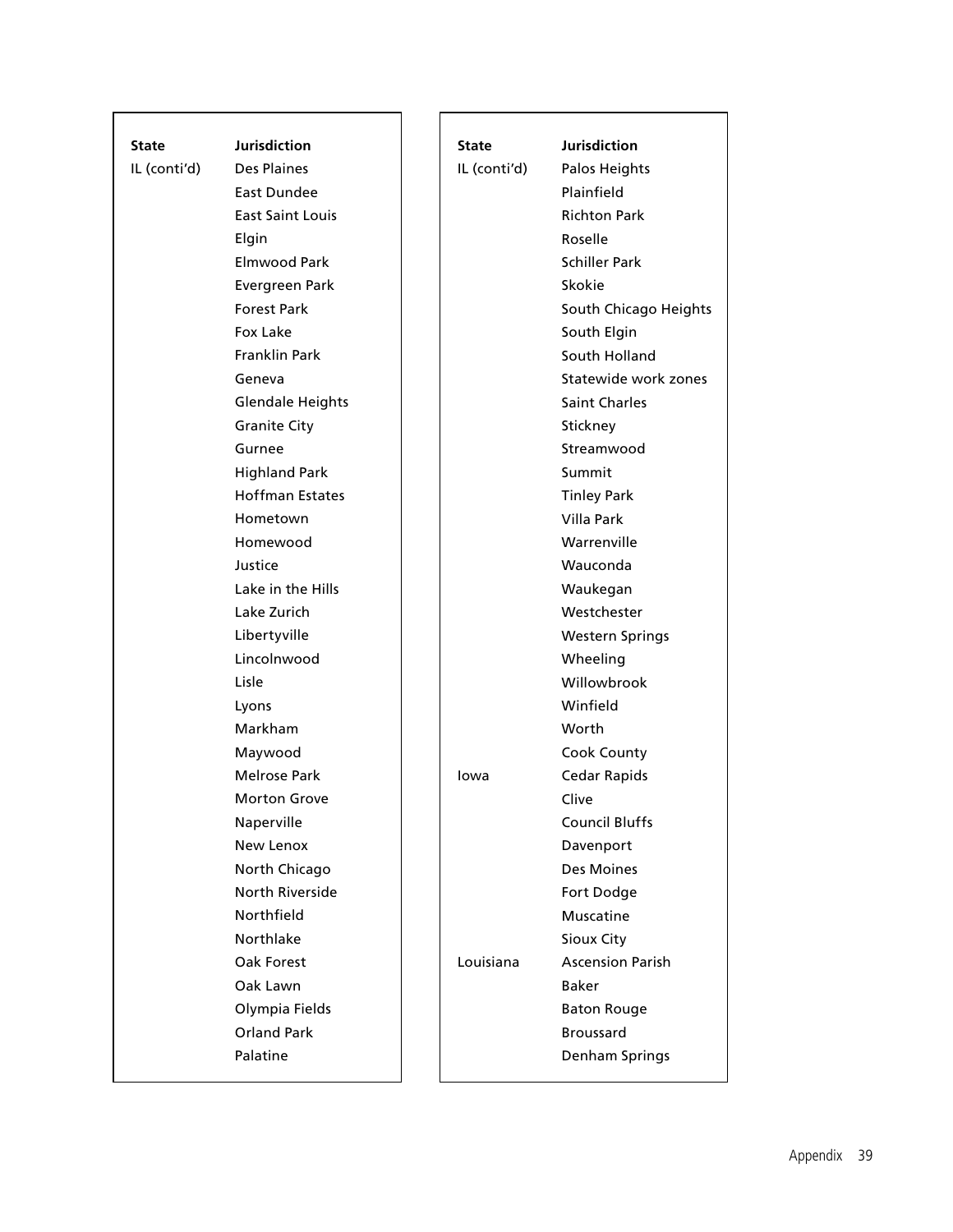| <b>State</b> | <b>Jurisdiction</b>                 | State                    | <b>Jurisdiction</b>           |
|--------------|-------------------------------------|--------------------------|-------------------------------|
| LA (cont'd)  | Gretna                              | MD (cont'd)              | Trappe                        |
|              | Jefferson Parish                    |                          | <b>University Park</b>        |
|              | Lafayette                           |                          | Westminster                   |
|              | Livingston Parish                   |                          | Anne Arundel County           |
|              | <b>New Orleans</b>                  |                          | <b>Baltimore County</b>       |
|              | Westwego                            |                          | <b>Charles County</b>         |
|              | Zachary                             |                          | <b>Howard County</b>          |
| Maryland     | Annapolis                           |                          | <b>Montgomery County</b>      |
|              | Anne Arundel                        |                          | <b>Prince George's County</b> |
|              | <b>Baltimore</b>                    |                          | <b>Wicomico County</b>        |
|              | Bel Air                             | Massachusetts Blackstone |                               |
|              | Berwyn Heights                      |                          | Pittsfield                    |
|              | Bladensburg                         |                          | Salem                         |
|              | <b>Bowie</b>                        |                          | Saugus                        |
|              | <b>Brentwood</b>                    | Minnesota                | Minneapolis                   |
|              | Chestertown                         | Missouri                 | Arnold                        |
|              |                                     |                          | <b>Bellerive</b>              |
|              | Cheverly<br>Chevy Chase             |                          | <b>Bel-Nor</b>                |
|              |                                     |                          |                               |
|              | College Park<br><b>Colmar Manor</b> |                          | <b>Berkeley</b>               |
|              |                                     |                          | <b>Beverly Hills</b>          |
|              | <b>Cottage City</b>                 |                          | Brentwood                     |
|              | Edmonton                            |                          | <b>Bridgeton</b>              |
|              | <b>Forest Heights</b>               |                          | <b>Calverton Park</b>         |
|              | Frederick                           |                          | Charlack                      |
|              | Gaithersburg                        |                          | Clayton                       |
|              | Greenbelt                           |                          | Columbia                      |
|              | Hyattsville                         |                          | Cool Valley                   |
|              | <b>Landover Hills</b>               |                          | <b>Country Club Hills</b>     |
|              | Laurel                              |                          | Creve Coeur                   |
|              | Morningside                         |                          | Dellwood                      |
|              | Mt. Rainier                         |                          | Edmundson                     |
|              | <b>New Carrollton</b>               |                          | Ellisville                    |
|              | <b>Princess Anne</b>                |                          | <b>Excelsior Springs</b>      |
|              | <b>Riverdale Park</b>               |                          | Festus                        |
|              | Rockville                           |                          | Florissant                    |
|              | Salisbury                           |                          | Ferguson                      |
|              | <b>Silver Spring</b>                |                          | Gladstone                     |
|              | Statewide work zones                |                          | Grandview                     |
|              | Takoma Park                         |                          | Hannibal                      |
|              |                                     |                          |                               |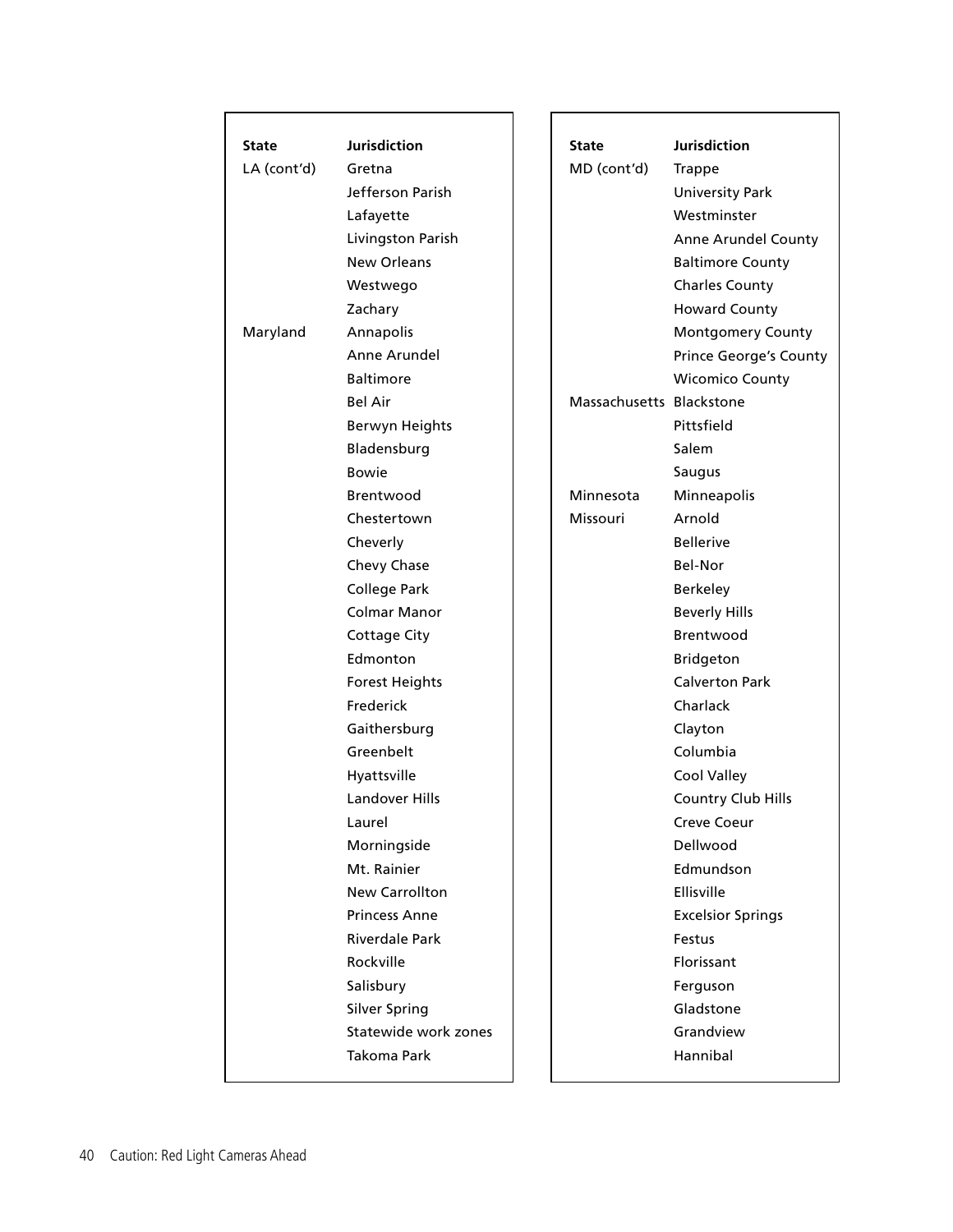| <b>State</b> | <b>Jurisdiction</b>      | State             | <b>Jurisdiction</b>    |
|--------------|--------------------------|-------------------|------------------------|
| MO (cont'd)  | Hazelwood                | NJ (cont'd)       | Lawrence               |
|              | Kansas City              |                   | Linden                 |
|              | <b>Moline Acres</b>      |                   | Little Falls           |
|              | <b>Northwoods</b>        |                   | Manalapan              |
|              | Oak Grove                |                   | Middle                 |
|              | <b>Richmond Heights</b>  |                   | Monroe                 |
|              | Springfield              |                   | Morristown             |
|              | Saint Ann                |                   | <b>New Brunswick</b>   |
|              | <b>Saint Charles</b>     |                   | <b>Newark</b>          |
|              | Saint John               |                   | Ocean                  |
|              | Saint Joseph             |                   | Palisades Park         |
|              | <b>Saint Louis</b>       |                   | Passaic                |
|              | <b>Saint Peters</b>      |                   | Paterson               |
|              | State roads              |                   | Pennsauken             |
|              | <b>Sugar Creek</b>       |                   | Perth Amboy            |
|              | <b>Uplands Park</b>      |                   | Phillipsburg           |
|              | Vinita Park              |                   | Piscataway             |
|              | <b>Webster Groves</b>    |                   | Pohatcong              |
|              | Wentzville               |                   | Rahway                 |
| New Jersey   | <b>Berlin</b>            |                   | Roseland               |
|              | <b>Brick</b>             |                   | Roselle Park           |
|              | <b>Bridgeton</b>         |                   | <b>New Brunswick</b>   |
|              | <b>Bound Brook</b>       |                   | Springfield            |
|              | Burlington               |                   | Stratford              |
|              | Cherry Hill              |                   | <b>Union City</b>      |
|              | Cinnaminson              |                   | Union                  |
|              | Collingswood             |                   | Wayne                  |
|              | Deptford                 |                   | Woodbridge             |
|              | <b>East Brunswick</b>    |                   | <b>Woodland Park</b>   |
|              | Windsor                  | <b>New Mexico</b> | Albuquerque            |
|              | Edison                   |                   | Las Cruces             |
|              | <b>Englewood Cliffs</b>  |                   | Rio Rancho             |
|              | Glassboro                |                   | Santa Fe               |
|              | Gloucester City          | New York          | <b>Buffalo</b>         |
|              | <b>Haddon Heights</b>    |                   | New York               |
|              | Hamilton                 |                   | Port Jefferson Station |
|              | <b>Hasbrouck Heights</b> |                   | Rochester              |
|              | Hillside                 |                   | Yonkers                |
|              | Jersey City              |                   | Nassau County          |
|              |                          |                   |                        |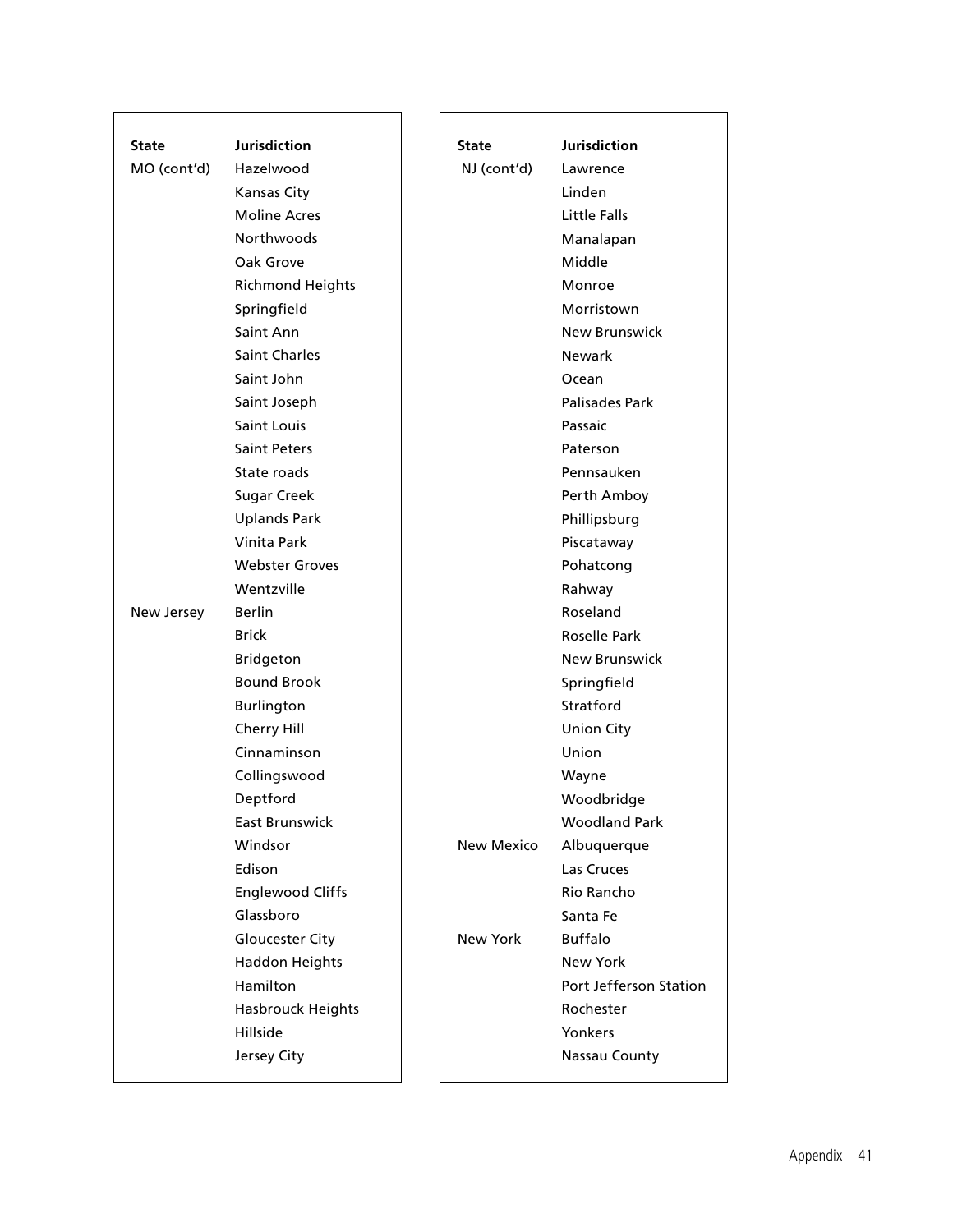| <b>State</b>        | <b>Jurisdiction</b>         | State       | <b>Jurisdiction</b>     |
|---------------------|-----------------------------|-------------|-------------------------|
| NY (cont'd)         | <b>Suffolk County</b>       | TN (cont'd) | Cleveland               |
| North Carolina Cary |                             |             | Farragut                |
|                     | Knightdale                  |             | Gallatin                |
|                     | Raleigh                     |             | Germantown              |
|                     | Wilmington                  |             | Huntingdon              |
| Ohio                | Akron                       |             | Jackson                 |
|                     | Ashtabula                   |             | Johnson City            |
|                     | Cleveland                   |             | Jonesborough            |
|                     | Columbus                    |             | Kingsport               |
|                     | Dayton                      |             | Knoxville               |
|                     | <b>East Cleveland</b>       |             | McKenzie                |
|                     | Hamilton                    |             | Medina                  |
|                     | Middletown                  |             | Memphis                 |
|                     | Northwood                   |             | Millington              |
|                     | Parma                       |             | Morristown              |
|                     | Parma Heights               |             | <b>Mount Carmel</b>     |
|                     | South Euclid                |             | Mount Juliet            |
|                     | Springfield                 |             | Murfreesboro            |
|                     | Toledo                      |             | Oak Ridge               |
|                     | Trotwood                    |             | <b>Red Bank</b>         |
|                     | <b>West Carrollton City</b> |             | Selmer                  |
| Oregon              | Albany                      |             | <b>Union City</b>       |
|                     | <b>Beaverton</b>            |             | <b>Shelby County</b>    |
|                     | Hillsboro                   | Texas       | Allen                   |
|                     | Medford                     |             | Amarillo                |
|                     | Milwaukie                   |             | Arlington               |
|                     | Newberg                     |             | Austin                  |
|                     | Portland                    |             | <b>Balch Springs</b>    |
|                     | Roseburg                    |             | <b>Balcones Heights</b> |
|                     | Salem                       |             | Bastrop                 |
|                     | Sherwood                    |             | Baytown                 |
|                     | <b>Saint Helens</b>         |             | <b>Beaumont</b>         |
|                     | Tualatin                    |             | <b>Bedford</b>          |
| Pennsylvania        | Philadelphia                |             | Burleson                |
| Rhode Island        | Providence                  |             | Carrollton              |
| South Dakota        | <b>Sioux Falls</b>          |             | Cedar Hill              |
| Tennessee           | <b>Bluff City</b>           |             | Cleveland               |
|                     | Chattanooga                 |             | Conroe                  |
|                     | Clarksville                 |             | Coppell                 |
|                     |                             |             |                         |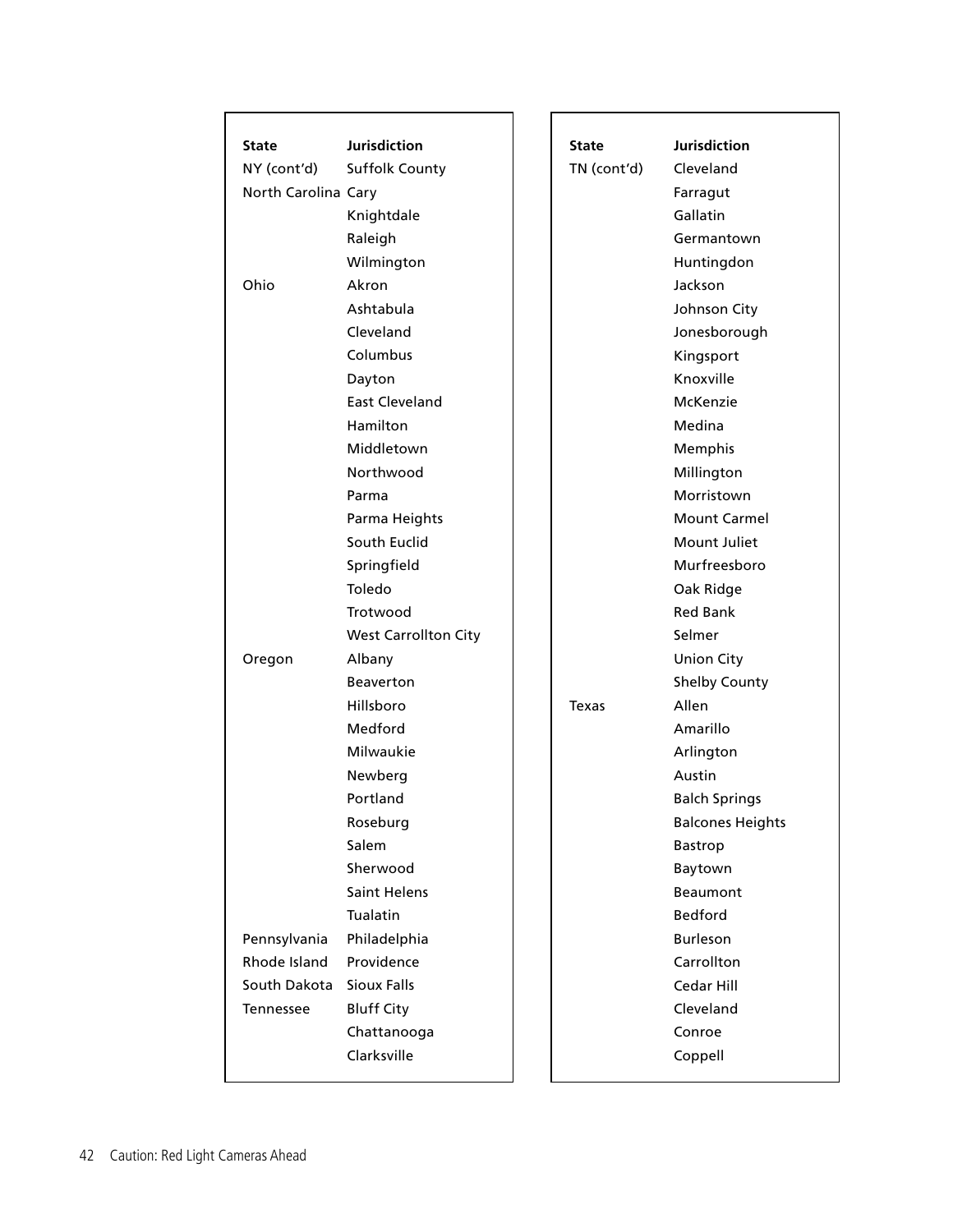|              |                                  |             | <b>Jurisdiction</b>      |
|--------------|----------------------------------|-------------|--------------------------|
| <b>State</b> | <b>Jurisdiction</b>              | State       |                          |
| TX (cont'd)  | Corpus Christi<br><b>Dallas</b>  | TX (cont'd) | Oak Ridge North<br>Pharr |
|              |                                  |             | Plano                    |
|              | Dalworthington Gardens<br>Denton |             | Port Lavaca              |
|              | Diboll                           |             | Richardson               |
|              |                                  |             | <b>Richland Hills</b>    |
|              | Duncanville                      |             |                          |
|              | El Paso                          |             | Roanoke                  |
|              | Elgin                            |             | <b>Round Rock</b>        |
|              | <b>Farmers Branch</b>            |             | Rowlett                  |
|              | Forney                           |             | South Houston            |
|              | Fort Worth                       |             | Southlake                |
|              | Frisco                           |             | Splendora                |
|              | Galveston                        |             | Sugar Land               |
|              | Garland                          |             | Terrell                  |
|              | <b>Grand Prairie</b>             |             | Tomball                  |
|              | <b>Granite Shoals</b>            |             | <b>University Park</b>   |
|              | <b>Haltom City</b>               |             | Watauga                  |
|              | Harlingen                        |             | <b>Willis</b>            |
|              | Harris County Toll Road          |             | <b>Montgomery County</b> |
|              | Humble                           | Virginia    | Alexandria               |
|              | Huntington                       |             | Chesapeake               |
|              | Hurst                            |             | Fairfax                  |
|              | Hutto                            |             | <b>Falls Church</b>      |
|              | Irving                           |             | <b>Newport News</b>      |
|              | Jersey Village                   |             | <b>Norfolk</b>           |
|              | Killeen                          |             | Virginia Beach           |
|              | Lake Jackson                     |             | <b>Albemarle County</b>  |
|              | Lancaster                        |             | <b>Arlington County</b>  |
|              | League City                      | Washington  | Auburn                   |
|              | Lewisville                       |             | <b>Bellevue</b>          |
|              | Little Elm                       |             | Bellingham               |
|              | Longview                         |             | <b>Bremerton</b>         |
|              | Lufkin                           |             | <b>Burien</b>            |
|              | Magnolia                         |             | Des Moines               |
|              | Marshall                         |             | Everett                  |
|              | McKinney                         |             | Federal Way              |
|              | Mesquite                         |             | Fife                     |
|              | Mission                          |             | Issaquah                 |
|              | <b>North Richland Hills</b>      |             | Lacey                    |
|              |                                  |             |                          |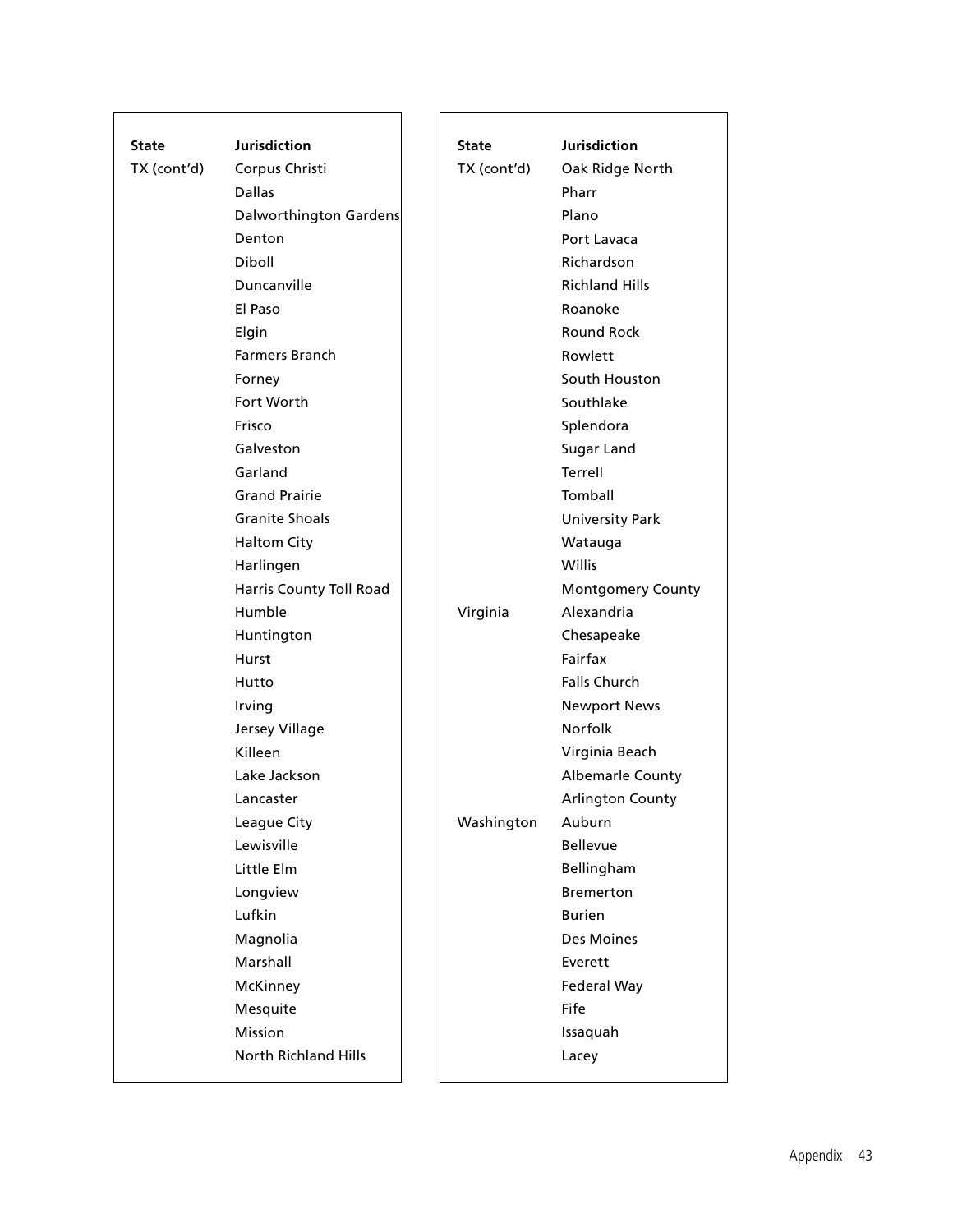| State       | Jurisdiction      |
|-------------|-------------------|
| WA (cont'd) | Lake Forest Park  |
|             | Lakewood          |
|             | Longview          |
|             | Lynnwood          |
|             | Monroe            |
|             | Moses Lake        |
|             | Mountlake Terrace |
|             |                   |
|             |                   |

Puyallup Redmond Renton SeaTac Seattle Spokane Tacoma Wenatchee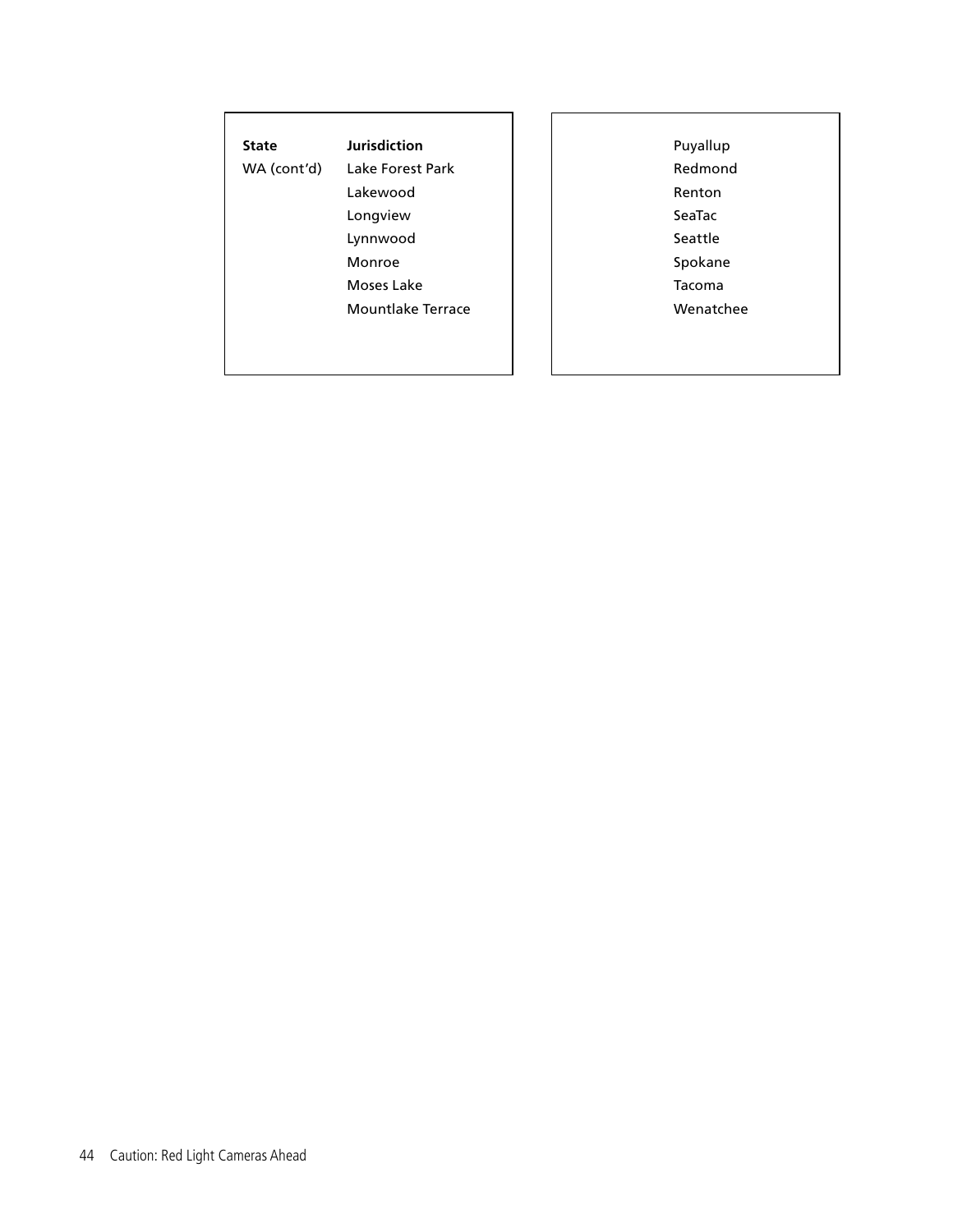# **Notes**

#### 1 United States Government Accountability Office, *State and Local Governments' Fiscal Outlook*: *April 2011 Update*, GAO-11-495SP, April 2011.

2 An example of a police department that operates automated traffic enforcement without outsourcing operations is the Illinois State Police speed camera van program to deter speeding alongside highway worksites. Starting in 2006, vans set up by state police at roadside worksites have issued thousands of annual tickets. According to a state press release, "First time offenders face a \$375 fine; second time offenders face a \$1,000 fine and the loss of their driver's license for 90 days". (Illinois State Police, *Motorists Urged to Slow Down in Work Zones As 2007 Highway Construction Season Kicks Off* (press release), 4 April 2007.) However, automated enforcement systems are overwhelmingly operated by private firms, as confirmed in personal communication with Jeffrey Shaw, Intersections Program Manager for the Office of Safety at the Federal Highway Administration, October 7, 2011.

3 Insurance Institute for Highway Safety, *Q&A: Red Light Cameras*, June 2011, available at www.iihs.org/research/qanda/

#### rlr.html.

4 These signs are covered by the federal Manual on Uniform Traffic Control Devices: U.S. Department of Transportation, Federal Highway Administration, "Speed Limit and Photo Enforcement Signs and Plaques," in *Manual on Uniform Traffic Control Devices,* Part 2, Figure 2B-3, 2009; and Jeffrey A. Lindley, U.S. Department of Transportation, Federal Highway Administration, *Interim Approval for Optional Use of a Traffic Signal Photo Enforced Sign (IA-12),* memorandum to Directors of Field Services, et al, 12 November 2010.

5 National Highway Traffic Safety Administration, *Fatality Analysis Reporting System*, downloaded from www-fars.nhtsa. dot.gov/Main/index.aspx on 28 September 2011.

6 U.S. Department of Transportation, Federal Highway Administration, Office of Safety, *Intersection Safety* (presentation), downloaded from safety.fhwa.dot.gov/ intersection/resources/intsafpst092609/ long/ on 10 September 2011.

7 The most recent data revealed that in 2009, intersections represented 40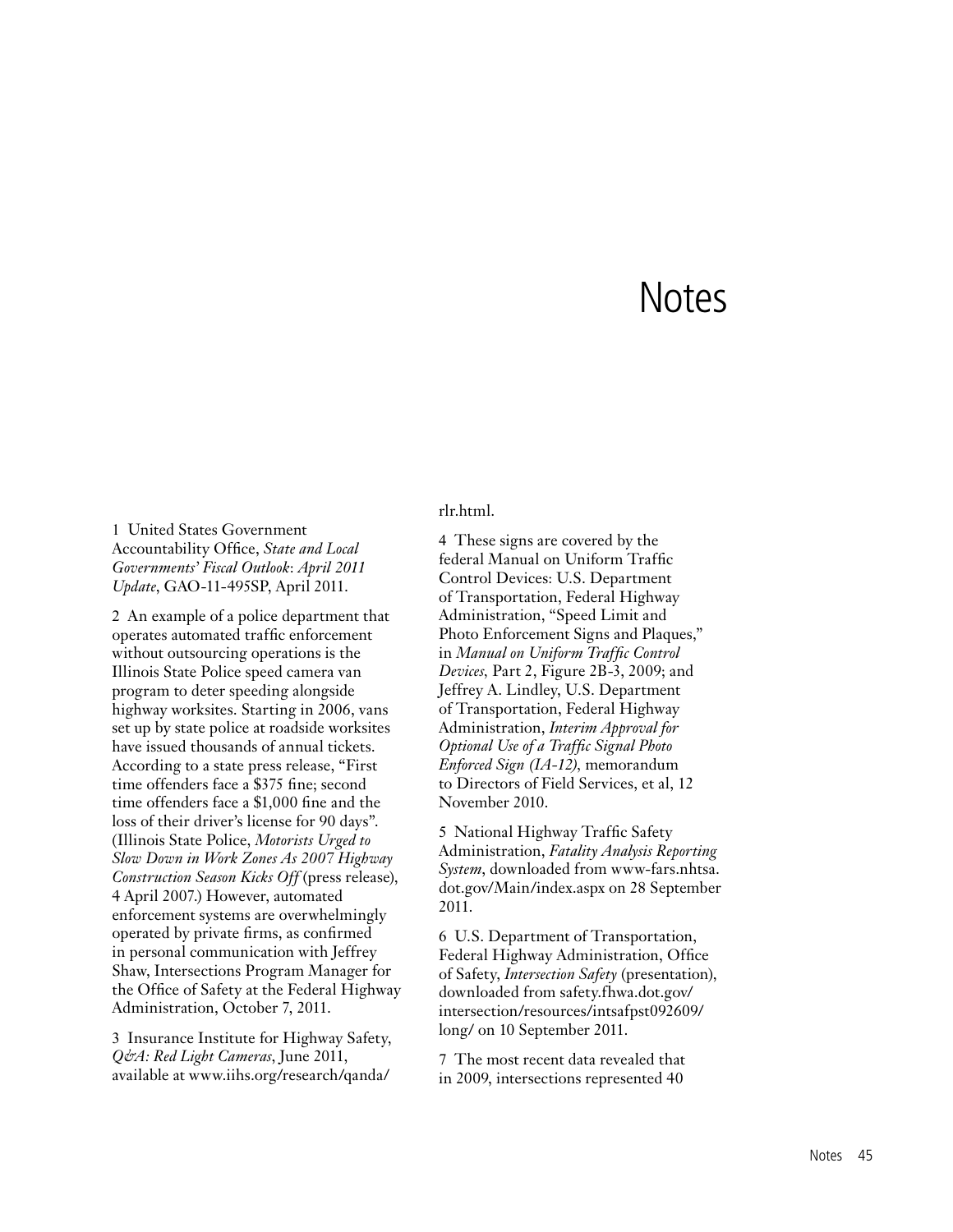percent of all crashes, 46 percent of injury crashes and 22 percent of fatal crashes. U.S. Department of Transportation, Federal Highway Administration, *Traffic Safety Facts 2009*: *A Compilation of Motor Vehicle Crash Data from the Fatality Analysis Reporting System and the General Estimates System*, DOT HS 811 402, September 2011.

8 U.S. Department of Transportation, Federal Highway Administration, *Manual of Uniform Traffic Control Devices,* Frequently Asked Questions - Part 4 - Highway Traffic Signals, downloaded from mutcd.fhwa.dot.gov/knowledge/faqs/faq\_ part4.htm#q1 on 11 October 2011.

9 See note 7, *Traffic Safety Facts 2009*.

10 According to most recently available 2009 data available at: U.S. Department of Transportation, Federal Highway Administration, *Red-Light Running Fatalities (2000-2009)*, downloaded from safety.fhwa.dot.gov/intersection/redlight/ data/rlr\_fatal/ on 11 October 2011.

11 See note 6.

12 B. E. Porter et al for Daimler Chrysler, the American Trauma Society and the Federal Highway Administration, *A Nationwide Survey of Red-Light Running: Measuring Driver Behaviors for the "Stop Red-Light Running" Program*, 1999. Available at safety.fhwa.dot.gov.

13 Insurance Institute for Highway Safety, *Communities Using Red Light and/or Speed Cameras*, downloaded from www.iihs. org/laws/auto\_enforce\_cities.aspx on 11 September 2011.

14 For instance, Roseburg, Oregon is listed by both Redflex and IIHS, but according to media accounts there was only an initial motion to proceed approved by the city council which has yet to receive necessary approval from the Oregon Department of Transportation. A second vote for red-light cameras at a different intersection was rejected by the city council in late September 2011. (Dan Bain, "Red Light Cam Gets a Red Light from City," *KPIC News*, 27 September 2011.) The U.S. client list from ATS includes Leesburg, Florida and does not qualify that listing, as it does for some others, as a "selection" or as an "award pending contract." However, a newspaper article from April 2011 states that Leesburg had considered cameras but rejected the idea. (Brad Buck, "Bills Would Ban Red-Light Cameras," *Daily Commercial*, 8 April 2011.)

15 National Academies of Science, Transportation Research Board, National Cooperative Highway Research Program, *Impact of Red Light Camera Enforcement on Crash Experience: A Synthesis of Highway Practice*, 2003.

16 See note 13.

17 This figure was generated by adding up the populations of jurisdictions with automated traffic law enforcement systems as shown in Figure 1 on page 11, per U.S. Census Bureau, *Census 2000*, contained within ESRI*, ArcGIS 9.2: ESRI Data & Maps: USA Base Map*, 2005.

18 See note 3.

19 Ari Bloomekatz, "L.A. Council Votes to Drop Red-Light Camera Program," *Los Angeles Times*, 27 July 2011.

20 Jackie Bueno Sousa, "Pressure Building over Red-Light Cameras," *Miami Herald*, 18 August 2010.

21 See note 13.

22 Ibid.

23 The National Conference of State Legislatures, *State Traffic Safety Legislation Database: Automated Enforcement/Photo Monitoring*, downloaded from www.ncsl. org/?tabid=13599 on 6 September 2011.

24 This map was generated using the list of jurisdictions with private traffic law enforcement systems found in Appendix 1, which was matched with jurisdiction populations per U.S. Census Bureau, *Census 2000*, contained within ESRI*, ArcGIS 9.2: ESRI Data & Maps: USA Base Map*, 2005.

25 U.S. Conference of Mayors, "In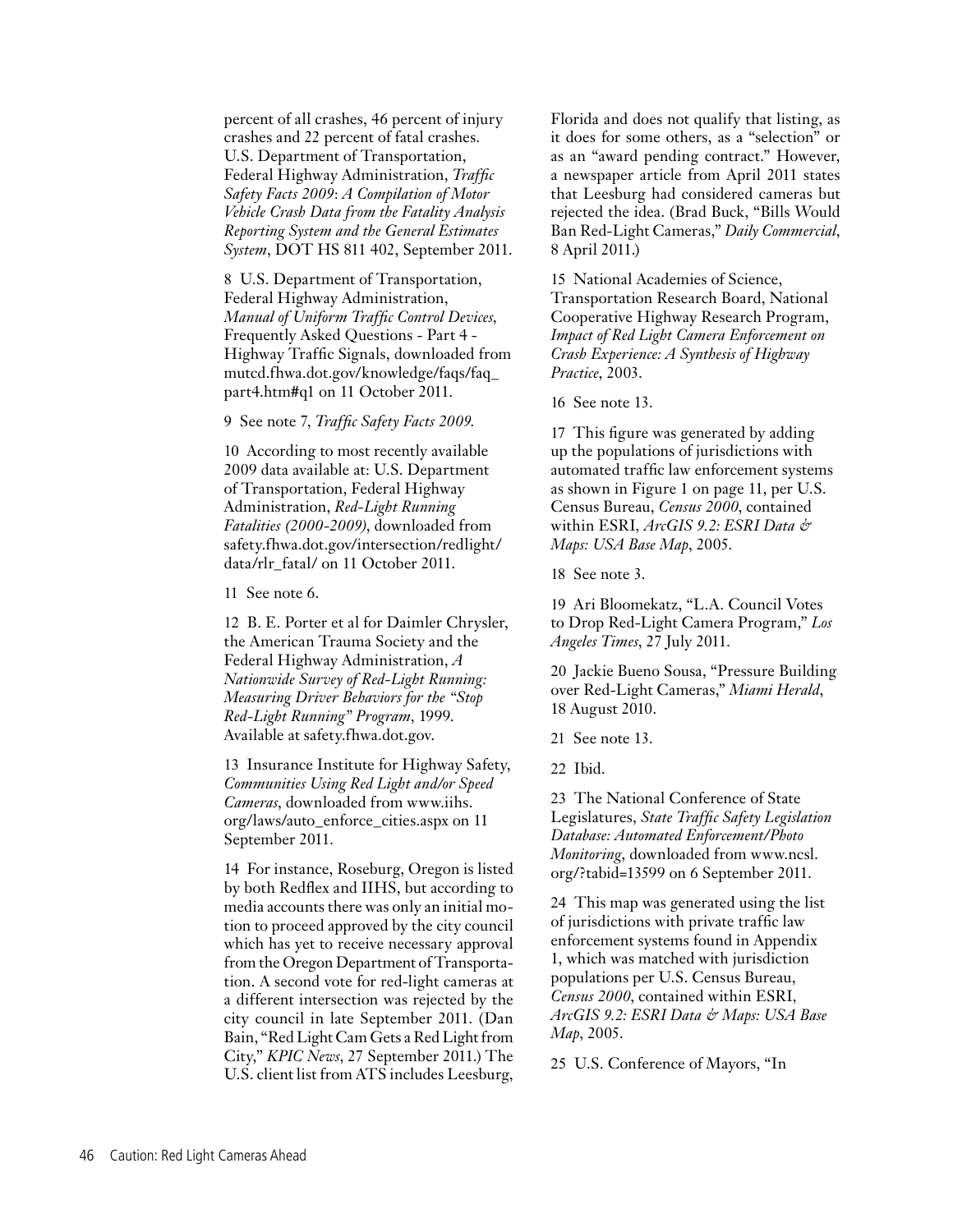Support of the Use of Red Light and Speed Safety Cameras to Reduce Injuries and Fatalities on Our Nation's Roads," *Adopted Resolutions: 79th Annual Conference of Mayors*, Baltimore, MD, 17-21 June 2011.

26 For example, Redflex plans to "Focus on enhancing sales effort in the USA to drive future growth," per: Redflex Holdings Limited, *Investor Briefing: August 2011*, 23 August 2011.

27 Redflex Holdings Limited, *Annual Report 2010*, October 2010.

28 Redflex Holdings Limited, *Investor Briefing: August 2011*, 23 August 2011.

29 See note 27.

30 Assuming an exchange rate of 0.95 Australian dollars per U.S. dollar. See note 28.

31 American Traffic Solutions, *28 Communities Sign or Extend Contracts with American Traffic Solutions in 2nd Quarter for Road Safety Camera Programs* (press release), 8 July 2011.

32 Ibid.

33 See note 28.

34 The Federal Highway Administration has found that camera systems offer a slight net benefit, increasing rear-end crashes, but decreasing other injury crashes. (U.S. Department of Transportation, Federal Highway Administration, *Safety Evaluation of Red-Light Cameras*, FHWA-HRT-05-048, April 2005.) The Texas Transportation Institute comes to a similar conclusion. (Troy D. Walden, Texas Transportation Institute for the Texas Department of Transportation, *Evaluation of Photographic Traffic Signal Enforcement in Texas*, June 2011). Industry and trade groups have produced research showing larger benefits. (Wen Hu, Anne T. McCartt, Eric R. Teoh, Insurance Institute for Highway Safety, *Effects of Red Light Camera Enforcement on Fatal Crashes in Large U.S. Cities*, February 2011; Affiliated Computer Services, *Comprehensive Photo* 

*Enforcement* (fact sheet), 2010, downloaded from www.acs-inc.com/transportation/ ov\_automated\_photo\_enforcement. aspx). Researchers at the University of Florida have published criticisms of the methodologies of other studies, and claim that the best-designed analyses show net negative effects. (Barbara Langland-Orban et al., "Red Light Running Cameras: Would Crashes, Injuries and Automobile Insurance Rates Increase If They Are Used in Florida?" *Florida Public Health Review,* Volume 5: 1-7, 2008; Barbara Langland-Orban et al., "An Update on Red Light Camera Reseach: The Need for Federal Standards in the Interests of Public Safety," *Florida Public Health Review,* Volume 8: 1-9, 2011.)

35 See note 27.

36 Affiliated Computer Services, *Agreement Between the City of Tallahassee and ACS State and Local Solutions, Inc. for Red Light Camera Safety Program Enforcement*, 11 December 2009. The current contract, amended after the passage of a state law that made changes to the first version necessary, states that "only sites that validate out to a mutually agreed number of violations per day will be selected unless otherwise mutually agreed by the City and Vendor." Affiliated Computer Services, *Amendment 1 to the Agreement Between the City of Tallahassee and ACS State and Local Solutions, Inc. for Red Light Camera Safety Program Enforcement*, 23 August 2010.

37 U.S. Department of Transportation, Federal Highway Administration, "Using Automated Enforcement to Reduce Red-Light Running," *Intersection Safety Issue Briefs* 7, FHWA-SA-10-005, November 2009. See step five.

38 Rick Brand and Kerry Murakami, "Suffolk Vote on Red Light Cameras Expected," *Newsday*, 16 August 2011.

39 Associated Press, "Red-Light Cameras Raise Some Red Flags: Some Cities, Vendors Are Profiting but Unclear if Safety Is Improving," *MSNBC.com*, 13 March 2009.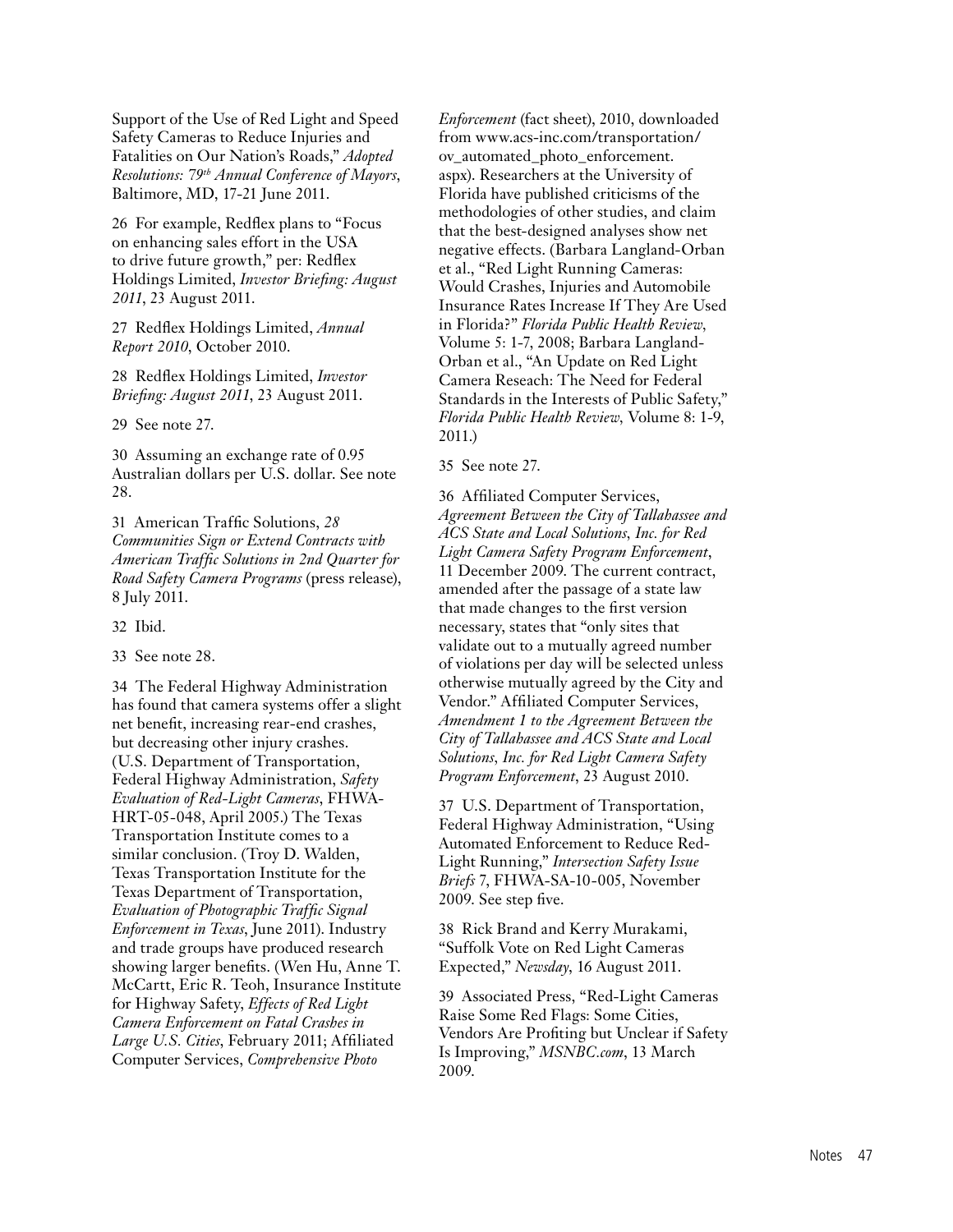40 Rebekah Allen, "Safety Measure or Money-Maker? Wreck Data Still Inconclusive," *The Advocate*, 2 January 2011.

41 "City Contract Flashes Red Light," *Washington Times*, 22 February 2005.

42 Ibid.

43 Ryan Randazzo, "Cities Not Profiting on Traffic Cameras," *Arizona Republic*, 3 July 2011.

44 Dianna Nanez, "Tempe, Redflex Battle over Driving-School Fees," *Arizona Republic*, 5 August 2011.

45 An approach is one section of road leading into an intersection. A 4-way intersection has 4 approaches, and cameras could be installed for anywhere from one to all four approaches.

46 County of Sacramento, *Change to Open Item Contract WA00023756*, 6 May 2010.

47 Nathan Donato-Weinstein, "City Pulls Plug on Red Light Cameras: System not Cost Effective, Officials Say," *Roseville Press Tribune*, 4 September 2009.

48 Affiliated Computer Services, *Amendment 1 to the Agreement Between the City of Tallahassee and ACS State and Local Solutions, Inc. for Red Light Camera Safety Program Enforcement*, 23 August 2010.

49 Redflex Traffic Systems, Inc., *Fourth Amendment to Agreement Between the City of San Buenaventura and Redflex Traffic Systems, Inc., for Photo Enforcement Services*, 24 November 2008.

50 In California, five appellate court judges have determined that cost-neutral contracts are illegal. In a 2008 case, a judge wrote: "...the possibility that fees could be negotiated 'down' if it is determined fees paid to NTS [Nestor, the vendor] exceed 'net program revenues being realized,' indirectly ties fees to NTS to the amount of revenue generated from the program. If insufficient revenue is generated to cover the monthly fee, the fee could be 'negotiated down.' As such, NTS has an incentive to ensure sufficient revenues

are generated to cover the monthly fee." Superior Court of California, Appellate Division, County of Orange, *The People of the State of California vs. Franco: Judgment on Appeal*, Case No. 30-2008-93057, 21 November 2008.

51 U.S. Department of Transportation, Federal Highway Administration, *Red-Light Camera Enforcement: Implementation Guidance*, downloaded from safety.fhwa. dot.gov/intersection/redlight/cameras/ipl\_ guide.cfm, 12 September 2011.

52 Ibid.

53 U.S. Department of Transportation, Federal Highway Administration, *Toolbox of Countermeasures and Their Potential Effectiveness for Intersection Crashes*, Issue Briefs #8, FHWA-SA-10-005, November 2009.

54 James Bonneson and Karl Zimmerman, Texas Transportation Institute, *Development of Guidelines for Identifying and Treating Locations with a Red Light Running Problem*, Table 2.2, September 2004.

55 U.S. Department of Transportation, Federal Highway Administration and National Highway Traffic Safety Administration, *Red-Light Camera Systems Operational Guidelines*, January 2005.

56 Redflex and the City of Bell Gardens, *Exclusive Agreement Between the City of Bell Gardens and Redflex Traffic Systems, Inc. for Photo Red Light Enforcement Program*, 7 October 2008.

57 Redflex and the City of Hawthorne, *Exclusive Agreement Between the City of Hawthorne and Redflex Traffic Systems, Inc. for Photo Red Light Enforcement Program,* 19 April 2009; City of Corona, *Agenda Report: Request for City Council Action: Approval of Agreement with Redflex Traffic Systems Inc. to Provide Smartcam Digital Red Light Traffic Enforcement Cameras for Monitoring and Enforcement of Red Light Violations Within the City of Corona*, 5 November 2008; Redflex and the City of Citrus Heights, *Exclusive Agreement Between the City of Citrus Heights and Redflex Traffic*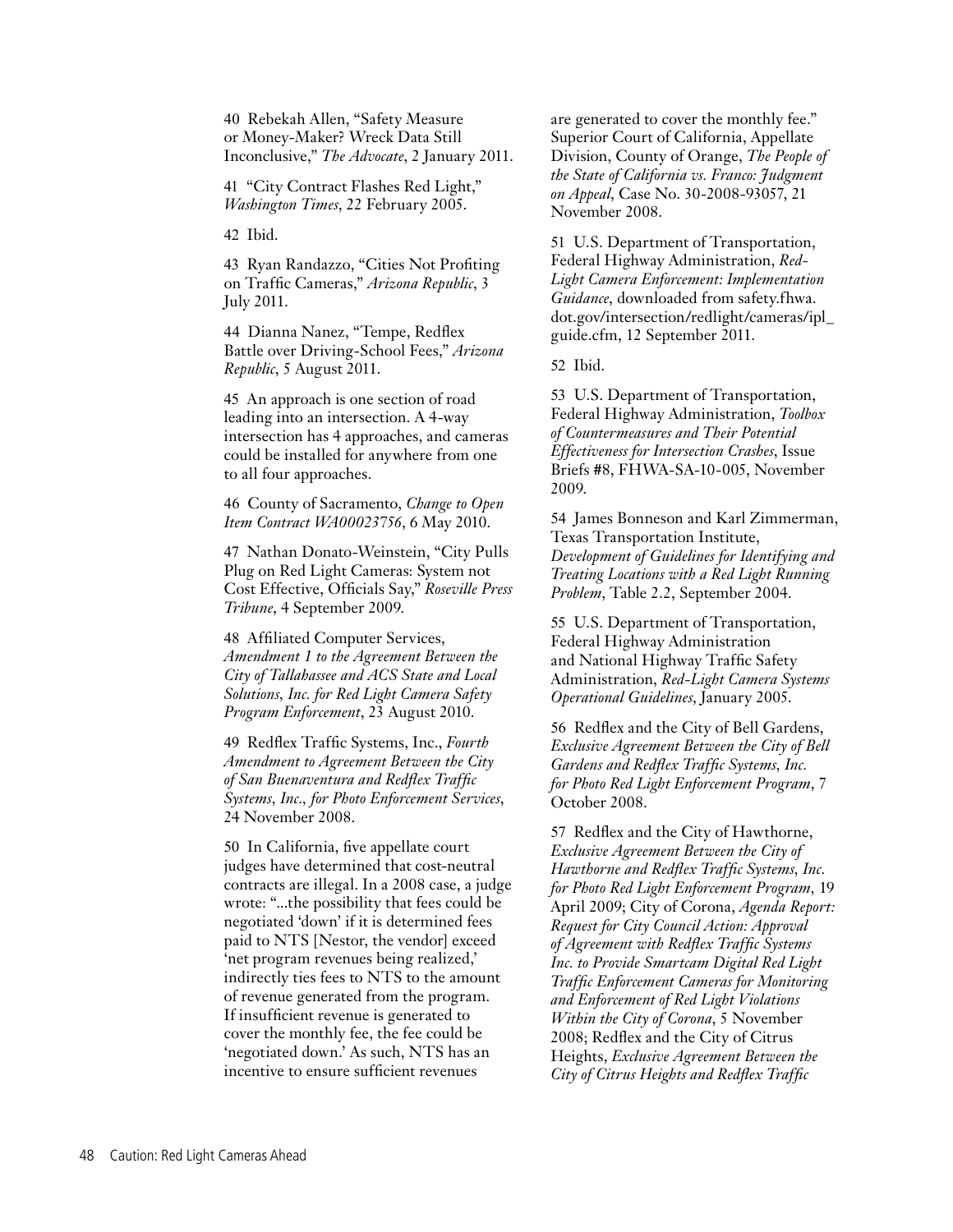*Systems, Inc. for Photo Red Light Enforcement Program,* 10 December 2007.

58 Lockheed Martin, *Intersection Selection Criteria* and *City of San Diego: Potential Intersection Worksheet*, available at www. thenewspaper.com/rlc/docs/01rlcdt-docs. pdf.

59 Pete Geiger, "Judge Tossing Out Some Camera Traffic Light Tickets," *Clay Today*, 21 September 2011.

60 See note 40.

61 Jay Beeber, Safer Streets L.A., *How Dangerous Is a Rolling Right-Hand Turn?*, March 2011.

62 Nicholas Sakelaris, "Right-Turn Offenses Top Red-Light Violations," *Southlake Journal*, 19 September 2011.

63 See note 61.

64 Redflex Traffic Systems, Inc., *Exclusive Agreement Between the City of San Carlos and Redflex Traffic Systems, Inc., for Photo Red Light Enforcement Program*, 6 November 2007; Redflex Traffic Systems, Inc., *Exclusive Agreement Between the City of Belmont and Redflex Traffic Systems, Inc., for Photo Red Light Enforcement Program*, 12 February 2008.

65 See note 49.

66 Redflex Traffic Systems, *Service Invoice for May 2008* , letter to the City of Buenaventura, Attn. Lt. Quinn Fenwick, 4 June 2008, available online at highwayrobbery.net/

67 Redflex Traffic Systems, *Exclusive Agreement Between the City of Citrus Heights and Redflex Traffic Systems, Inc. for Photo Red Light Enforcement Program,* 10 December 2007; Redflex Traffic Systems, *First Amendment to Agreement Between the City of Bakersfield and Redflex Traffic Systems, Inc. (California) for Photo Red Light Enforcement Program,* 15 July 2009; Redflex and the City of Bell Gardens, *Exclusive Agreement Between the City of Bell Gardens and Redflex Traffic Systems, Inc. for Photo Red Light Enforcement Program*,

7 October 2008; Redflex Traffic Systems, *Exclusive Agreement Between the City of Lynwood and Redflex Traffic Systems, Inc. for Photo Red Light Enforcement Program,* 18 December 2008; Redflex Traffic Systems, Inc., *Exclusive Agreement Between the City of Walnut California and Redflex Traffic Systems, Inc. for Photo Red Light Enforcement Program*, 27 February 2009. Napa Valley had similar contract language until a local court ruled that the "cost neutrality" payment terms violated state law. In July 2011, the city negotiated a new contract that removed any potential penalties around the enforcement of right hand turn violations: Redflex and the City of Napa Valley, *Amendment No. 1 to Agreement No. 9613*, 21 July 2011.

68 Affiliated Computer Services, *Agreement Between the City of Tallahassee and ACS State and Local Solutions, Inc. for Red Light Camera Safety Program Enforcement*, 11 December 2009; Affiliated Computer Services, *Amendment 1 to the Agreement Between the City of Tallahassee and ACS State and Local Solutions, Inc. for Red Light Camera Safety Program Enforcement*, 23 August 2010.

69 Redflex and the City of Citrus Heights, *Exclusive Agreement Between the City of Citrus Heights and Redflex Traffic Systems, Inc. for Photo Red Light Enforcement Program,* 10 December 2007.

70 Redflex Traffic Systems, Inc., *Exclusive Agreement Between the City of Walnut California and Redflex Traffic Systems, Inc. for Photo Red Light Enforcement Program*, 27 February 2009.

71 Redflex Traffic Systems, Inc., *Exclusive Agreement Between the City of Roseville and Redflex Traffic Systems, Inc. for Photo Red Light Enforcement Program*, 18 June 2008.

72 Amir Hefetz and Mildred Warner, "Privatization and Its Reverse: Explaining the Dynamics of the Government Contracting Process," *Journal of Public Administration, Research and Theory*, 14(2): 171-190, 2004. See also Warner, Mildred E. 2008. "Reversing Privatization,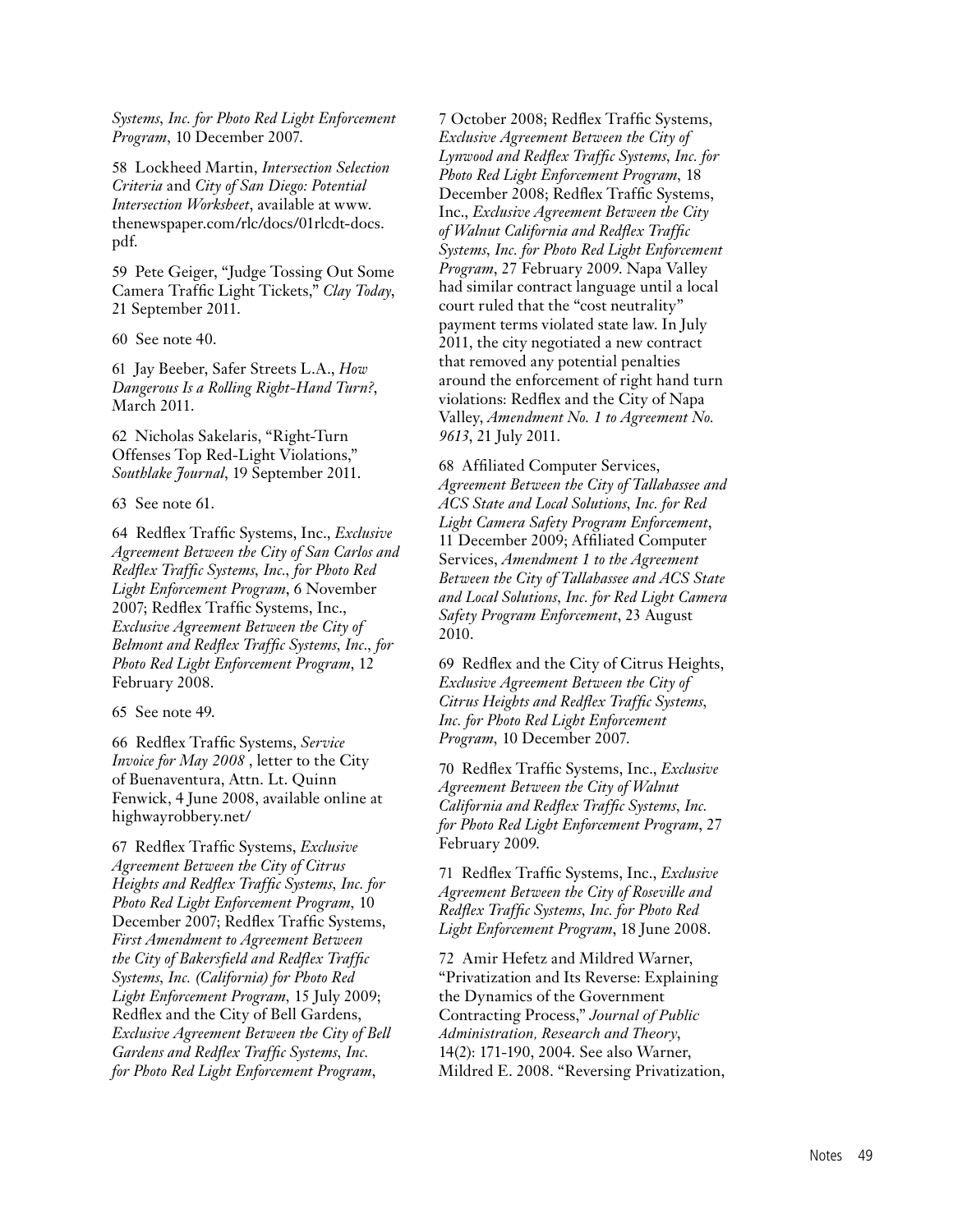Rebalancing Government Reform: Markets, Deliberation and Planning," *Policy and Society*, 27(2): 163-174.

73 Ibid, 2004.

74 Those responses are matched in a separate survey of local officials by *American City & County* magazine that found the top three reasons local officials do not contract services are that: service quality will not improve (66%), operations will not improve (63%) and too expensive (58%). Bill Wolpin, "Special Report: 2011 Privatization Survey," *American City & County*, 1 June 2011, available at americancityandcounty.com/admin/ finance/government-privatization-survey-201106/.

75 Data on reasons for reverse contracting were introduced in the 2002 survey and repeated for 2007. See Warner, Mildred Warner and Amir Hefetz, "In-Sourcing and Outsourcing: The Dynamics of Privatization Among U.S. Municipalities 2002-2007 ," Presented at the *Public Management Research Association,* Syracuse, NY June 2011.

76 David Ovalle, "Miami-Dade Red Light Camera System in the Works," *Miami Herald*, 2 October 2011.

77 Redflex Traffic Systems, Inc., *Exclusive Agreement Between the City of Belmont and Redflex Traffic Systems, Inc., for Photo Red Light Enforcement Program*, 12 February 2008.

78 Affiliated Computer Services, *Agreement Between the City of Tallahassee and ACS State and Local Solutions, Inc. for Red Light Camera Safety Program Enforcement*, 11 December 2009.

79 For example, Redflex Traffic Systems, *Exclusive Agreement Between the City of Lynwood and Redflex Traffic Systems, Inc. for Photo Red Light Enforcement Program,* 18 December 2008.

80 Ibid.

81 Bradley Olson, "Local Propositions:

Two of Three Initiatives Are Defeated; Voters Reject Red-Light Cameras by Wide Margin," *Houston Chronicle*, 3 November 2010.

82 Ibid.

83 Mandy Oaklander, "The Red-Light Camera Circus," *Houston Press*, 14 September 2011.

84 Ibid.

85 Ibid.

86 Charles Kuffner, "Red Light Cameras to Be Turned Back On," *Houston Chronicle*, *chron.com*, 7 July 2011.

87 Chris Moran, "City Council Signals End to Red-Light Camera Deal; Officials Ban Use of the Devices; Firm Vows to Fight Shutoff in Court," *Houston Chronicle*, 25 August 2011.

88 Carol Christian, "Baytown Accused in Suit of Pairing Cop with Cameras," *Houston Chronicle*, 15 February 2011.

89 Katie McCall, "New Twist for Baytown's Red Light Camera Controversy," *KTRK-TV News*, 5 October 2011.

90 See note 88.

91 Ibid.

92 Andy Taylor and Associates, P.C., *Re: Notice of Default and Demand for Cure*, letter to Gary Brumback, City Manager, City of Baytown, dated 11 January 2011.

93 Richard Diamond, "Texas: ATS Sues City For Insufficient Red Light Camera Ticketing," *The Newspaper.com*, 16 February 2011.

94 Stop Baytown Red Light Cameras, *Baytown Settles Camera Suit with Camera Company* (press release), 25 August 2011; see also note 89.

95 San Bernardino City Council, *Minutes of City Council Meeting*, 24 January 2011, available at highwayrobbery.net/ TrcDocsSanBernContr2011JanMins.pdf.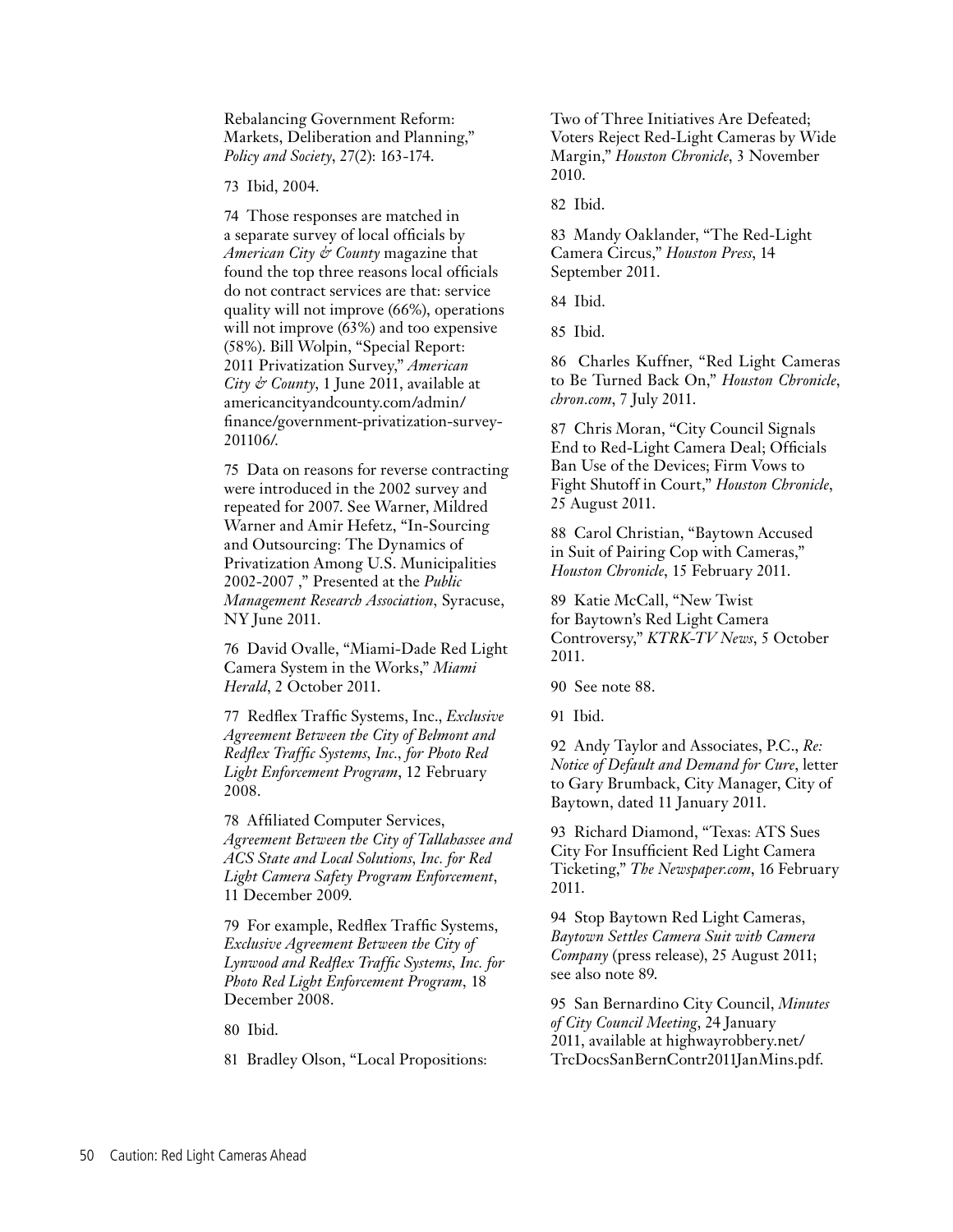96 Ibid.

97 Josh Dulaney, "A \$1.9 Million Ticket for San Bernardino," *San Bernardino County Sun*, 28 July 2011.

98 Brian Rokos, "San Bernardino: Police Chief, City Attorney's Office Spar over Red Lights," *Riverside Press-Enterprise*, 29 August 2011.

99 Cassie MacDuff, "Cameras Not the Problem," *Riverside Press Enterprise*, 5 September 2011.

100 Josh Dulaney, "San Bernardino Council Votes to Fund Red-Light Camera Program," *San Bernardino County Sun*, 19 September 2011.

101 James L. Cox, City of Victorville Manager, *Agenda Item: Written Communications: City Council Meeting of 3/1/11: Discussion and Possible Action Regarding Contract with Redflex for Red Light Cameras*, 23 February 2011.

102 Brooke Edwards, "City Fights 'Iron-Clad' Red-Light Camera Contract," *Daily Press*, 3 March 2011; James L. Cox, City of Victorville Manager, *Agenda Item: Written Communications: City Council Meeting of 3/1/11: Discussion and Possible Action Regarding Contract with Redflex for Red Light Cameras*, 23 February 2011.

103 Redflex Traffic Systems, Inc., *Exclusive Agreement Between the City of Victorville and Redflex Traffic Systems, Inc. for Photo Red Light Enforcement Program*, 9 October 2007.

104 Redflex Traffic Systems, Inc., *First Amendment to Exclusive Agreement Between the City of Victorville and Redflex Traffic Systems, Inc. for Photo Red Light Enforcement Program*, 16 March 2010.

105 Brooke Edwards, "Red-Light Cameras Not Going Away Yet," *Victorville Daily Press*, 3 July 2011.

106 Statistics are derived from Loma Linda's Redflex reports obtained via Public Records Act requests courtesy of Highway Robbery.net, available at highwayrobbery. net/

107 Brook Edwards, "Request to Turn Off Red Light Cameras Stalls," *Victorville Daily Press*, 21 February 2010.

108 Darrel Santchi, "Red Light Cameras Are Switched Off," *Riverside Press-Enterprise*, 5 December 2010.

109 Sally Kestin and Ariel Barkhurst, "Red Light Camera Company Runs Up Big Lobbying Tab in Florida," *Sun-Sentinel*, 14 August 2011.

110 Ibid.

111 Ibid.

112 Ibid.

113 Larry Hannan, "New State Law Will Bring Red Light Cameras to Busy Jacksonville Intersections," *Florida Times-Union*, 3 May 2010.

114 See note 109.

115 See note 27.

116 Ibid.

117 The total number of lobbyists may include the same lobbyist working in multiple states. Institute for Money in State Politics, *Lobbyist Client Results*, downloaded from www.followthemoney. org/database/search.phtml?searchbox=redfl ex&CurrentType=Lobbyist%20Clients on 28 February 2011.

118 See note 109.

119 John Stark, "ATS Still Seeking to Kill Bellingham's Traffic Cam Ballot Measure," *The Bellingham Herald*, 8 September 2011.

120 Tim Novak, "Seven Former Chicago Aldermen Now Lobbying City Hall," *Chicago Sun-Times*, 26 September 2011.

121 See note 76.

122 National Coalition for Safer Roads, *About Us*, downloaded from saferoadssavelives.org/about-us/ on 28 September 2011.

123 Institute for Money in State Politics, *Contributors Results*, downloaded from